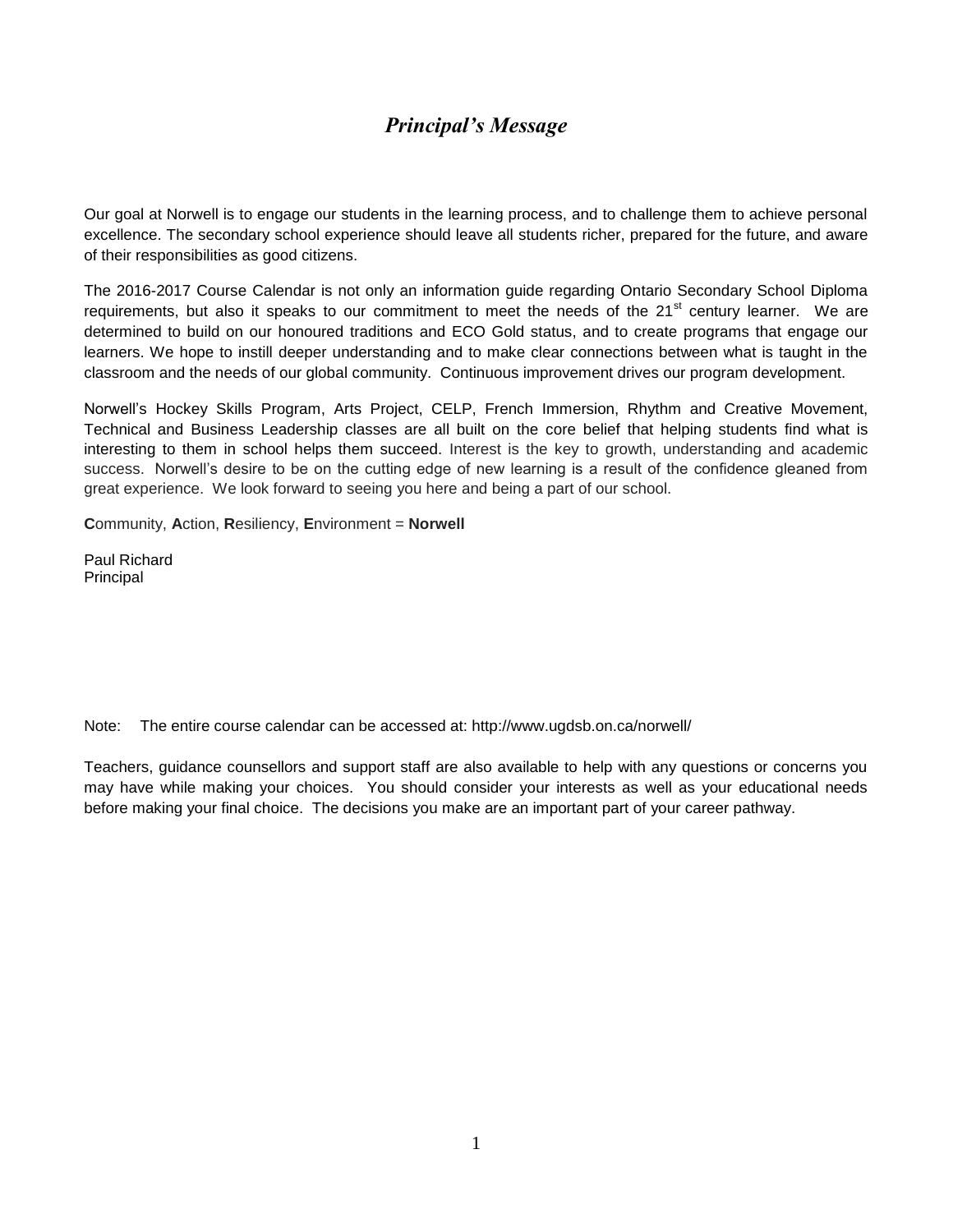### TABLE OF CONTENTS

Cover page design by Emilia Popovic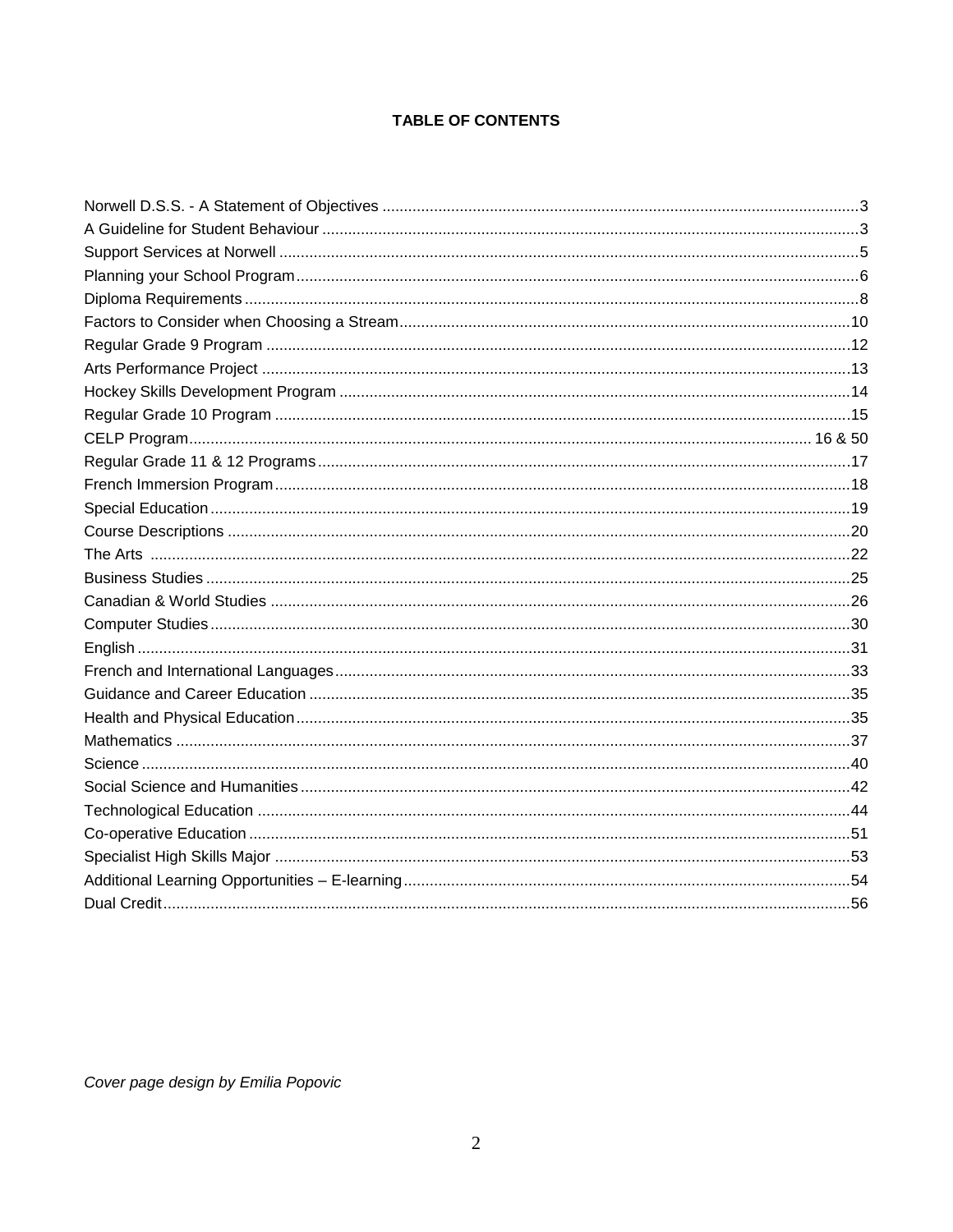### **NORWELL D.S.S. - A STATEMENT OF OBJECTIVES**

The prime objective of Norwell District Secondary School is to provide the best educational opportunity to the students of the school. It is the aim of the staff to assist all of our students to reach their full potential in physical, intellectual, emotional, social, cultural and moral development.

It is our goal to assist students in:

- acquiring the knowledge and skills necessary to understand and express ideas through words, numbers and other symbols;
- developing a sense of self-worth;
- developing a sense of personal responsibility in society;
- acquiring skills, knowledge and attitudes that will lead to satisfaction and productivity in the world of work;
- developing resourcefulness, adaptability and creativity in learning and living;
- developing physical fitness and good health;
- gaining satisfaction from participating with others in various forms of artistic expression;
- developing an understanding of the role of the individual within the family and the role of the family within society;
- developing respect for the environment and a commitment to the wise use of resources;
- acquiring skills that contribute to self-reliance in solving practical problems in everyday life;
- developing esteem for the customs, cultures, and beliefs of a wide variety of societal groups;
- developing values related to personal, ethical or religious beliefs and to the common welfare of society; and
- developing an appreciation for the application of the processes of learning.

### **A GUIDELINE FOR STUDENT BEHAVIOUR**

A major purpose of Norwell is to help you to develop as a responsible person who will think clearly, feel deeply, and act wisely to the best of your ability. Your school's staff dedicate themselves to assist in every possible way towards these goals. Norwell is proud of its history of high academic standards, active sports and varied programmes. This school is yours to use, to enjoy, to benefit from, and to be proud of.

#### **STUDENTS HAVE RIGHTS**

You have the right to earn the respect of staff and students, to be treated with dignity and courtesy by all with whom you come in contact. You have the right to expect a good education and a high level of professionalism from all of your teachers. You should always feel safe and secure while at Norwell. While it is a privilege to attend school, you have the right to express yourself politely as long as you are sensitive to the rights and feelings of others. It is also your right to enjoy yourself, to obtain satisfaction and pleasure from your high school experience, and to benefit from the opportunities available to you.

#### **STUDENTS HAVE RESPONSIBILITIES**

Accompanying your rights and privileges are responsibilities. Students are expected to attend their classes regularly and punctually, to be prepared to work, and to put forth their best effort at all times. Reluctance or failure to do this will not only have negative effects upon you as a student but it can also affect the learning of others. It is your responsibility as a student to have respect and concern for others and to treat them as you wish to be treated. Nothing can be permitted which will disrupt the learning environment of school life. Finally, it is the responsibility of everyone to become acquainted with the rules and regulations of the school, the School Code of Conduct, and your right to appeal a decision, as outlined in the Student Handbook. These rules are to serve as guidelines for behaviour and to ensure that everyone knows what is expected of them.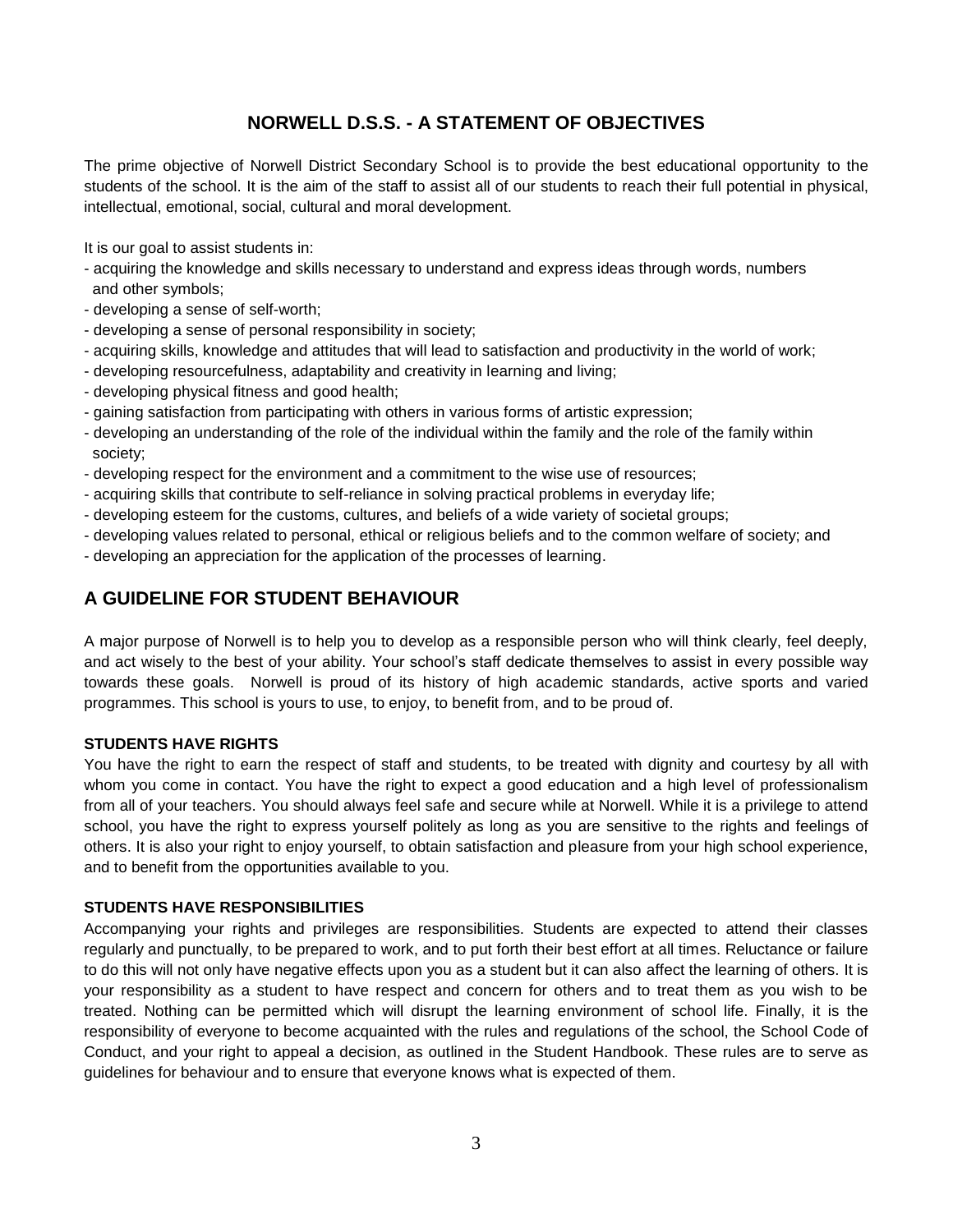#### **CONSEQUENCES**

Unacceptable behaviour must have some consequence. Such consequences range from detentions to suspensions or expulsions and shall be consistent with established school, board and Ministry policies. In the event that you do not live up to your responsibilities, the teacher may choose to speak to you in class or you may be referred to the school administration. Your parents may be informed of a situation calling for disciplinary action and possibly be requested to attend a meeting at the school. Your Student Handbook outlines the regulations for student conduct in the school, on the school buses, at school dances, at sports events, on field trips, and at other school activities. Disobedience, profanity, use of alcohol or drugs, fighting or threatening others, bullying, destruction of school property or vandalism, dishonesty, abusive behaviour, disrespect towards another student or staff are all considered to be unacceptable behaviour and will result in disciplinary action. The great majority of Norwell students have no difficulty living within school regulations. Because of this, life at Norwell is friendly and supportive. The students at Norwell are well behaved, have a high level of morality and social values, and hold a positive view of school life. It is the right of all students to get pleasure from and to benefit from their years at school.

#### **ATTENDANCE AND ACHIEVEMENT**

Regular attendance in classes is an important factor in the academic success of students. When students are absent, they miss material on which subsequent learning is based, they miss valuable time to work on projects, and they miss evaluations given by the teacher. Students who "skip" classes and subsequently miss a test or other evaluation will be awarded a mark of zero on that evaluation. If a student is ill for an extended period of time, work can be sent home if the office is notified. The school will make every effort to inform parents of problems created by irregular attendance of their children. Finally, it must be noted that in most courses, regular attendance is an essential component. Since a credit is based upon instruction in a course for a minimum of 110 hours, when a student misses too many classes, he/she might not be able to complete a sufficient amount of the work to be covered. As a result the student may fail to achieve a credit for the course.

#### **EQUAL EDUCATIONAL OPPORTUNITY**

In the effort to best serve the needs of our students and our community, Norwell attempts to provide the widest offering of courses possible. We believe that every student should have an opportunity to attempt a course of study which is in his/her best interest. All courses are open to those who have an interest in taking them and who have the necessary knowledge and skills required to be successful in them. No student will be denied access to a course because of monetary restrictions.

#### **EVALUATION POLICY**

There will be two sets of final evaluations during the school year. These exams shall be scheduled as follows: one set at the end of the first semester (January), and one set at the end of the second semester (June). These evaluations are compulsory and therefore there will be no exemptions.

Unless previous arrangements are made with the Vice-Principal, students who are absent from examinations shall receive a mark of zero on that evaluation unless a note is provided by the family doctor.

There is no mid-term evaluation schedule. However, some courses may have evaluations at mid-term which will be held during regular class time.

If a student misses a test or evaluation (other than exam) for a legitimate reason, he/she should make that test up as soon as possible upon his/her return to school (or at a time set by the teacher). Missed assignments may jeopardize the awarding of a credit in the course.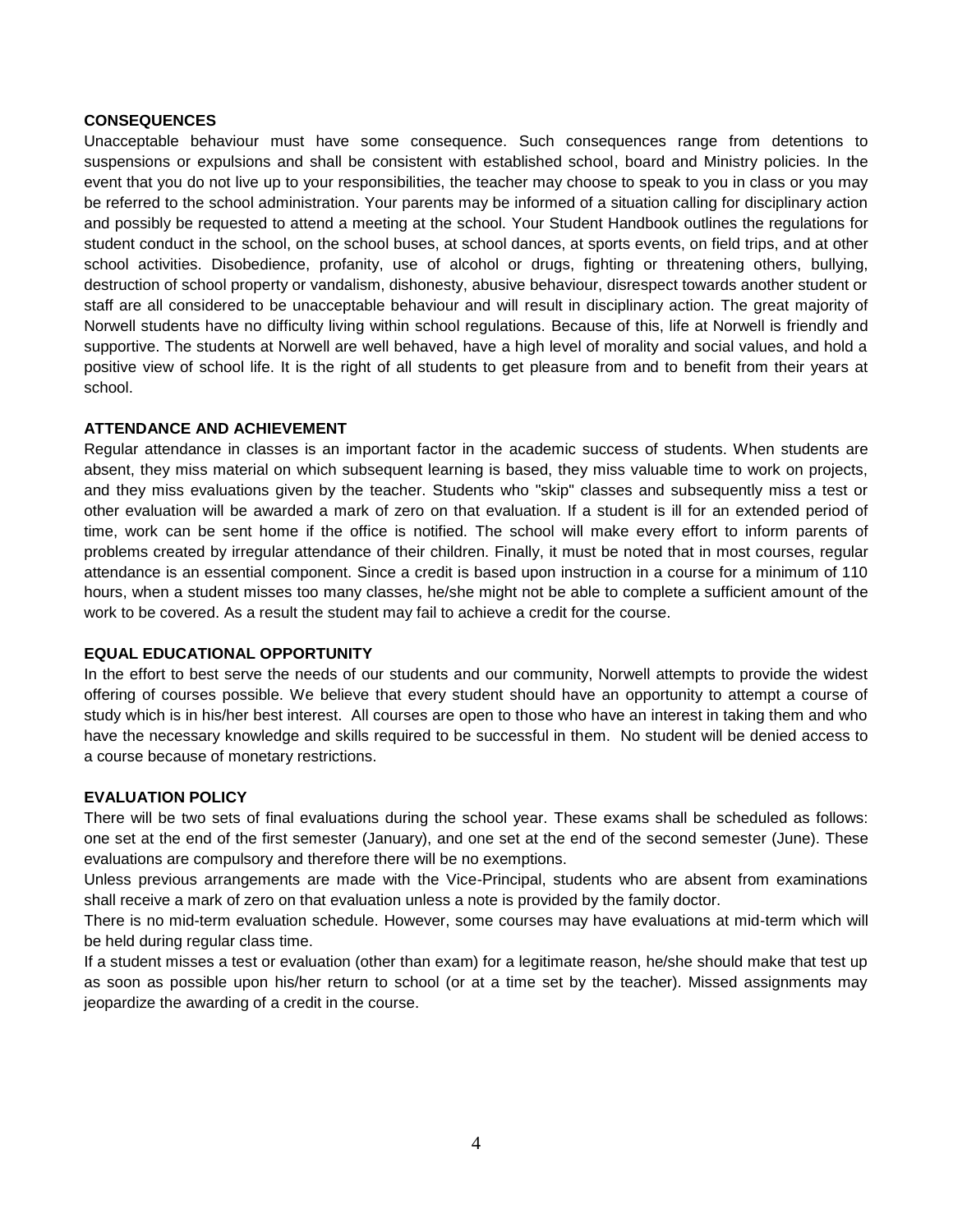### **SUPPORT SERVICES AT NORWELL**

### **GUIDANCE CENTRE**

The Guidance Centre is located next to the main office at Norwell. The Centre houses resources for career planning, apprenticeship, college, university, study skills, community resources, and scholarship/financial awards. Career education resources are also available online. In addition, counsellors are available for individual counselling about courses, careers, or personal matters. Students are encouraged to use these resources often. Through the Guidance Centre students may make an appointment with the Child & Youth Worker, Community Alcohol & Drug Counsellor, and the school nurse.

### **LIBRARY**

The Library Collection is specifically selected to meet students' academic needs and extracurricular interests. As well as having a large book collection, magazines, newspapers, and e-readers, the library is a place for students to study and collaborate. Computers, netbooks, and tablets are available for assignment completion and Internet research. The loan period for books is three weeks. Students are responsible for borrowed material, and any penalties incurred. A formal orientation is held for grade 9 students to introduce them to the library. Research assistance and instruction in the use of resources are available for all grade levels. Materials from other secondary schools and course content videos from the Terry James Resource Centre may be requested through the Teacher-Librarian.

### **RESOURCE CENTRE - ROOM 111**

The Resource Room is located in room 111. This is a place all students in the school can access for extra help. We have adaptive computer programs (text to speech to help with reading, speech to text to help with writing), a quiet place to calm down, and a teacher that can give you extra help with things such as test preparation, time management, organization, and assignment completion. Many students use the room for their regular class work, or for tests and exams.

#### **COMPUTER LAB**

The Cross-Curricular Computer Lab is available for individual students needing to complete course assignments, subject to computer availability and teacher supervision. All students using school computers must comply with the Acceptable Use Policy. Students will access the computers using their personal ID and password.

Each year students receive a \$5.00 credit on their printing account. Once the \$5.00 is used up, students are required to add money to their account in order to continue printing. Each page costs \$0.10. In order to replenish your account please see Ms. Eudoxie or Mrs. Douglas.

#### **ENHANCEMENT FEES at SECONDARY SCHOOLS**

Please note that some courses will have optional enhancement fees for activities or resources. For example, a student may choose to buy a workbook for French or Math, a sketchbook for Art, or may choose to pay a fee for off-site activities in physical education courses.

| If you have questions about                                                                                                    | <b>Contact</b>                 |
|--------------------------------------------------------------------------------------------------------------------------------|--------------------------------|
| Changing courses or option selections<br>Social-Emotional or wellness concerns<br>Careers, Apprenticeship, College, University | Guidance                       |
| Individualized Education Plan (IEP)<br><b>IPRC</b> reviews                                                                     | <b>Special Education</b>       |
| Academic Support<br><b>Credit Recovery</b>                                                                                     | <b>Student Success Teacher</b> |
| Attendance<br><b>Behaviour</b>                                                                                                 | Vice-Principal                 |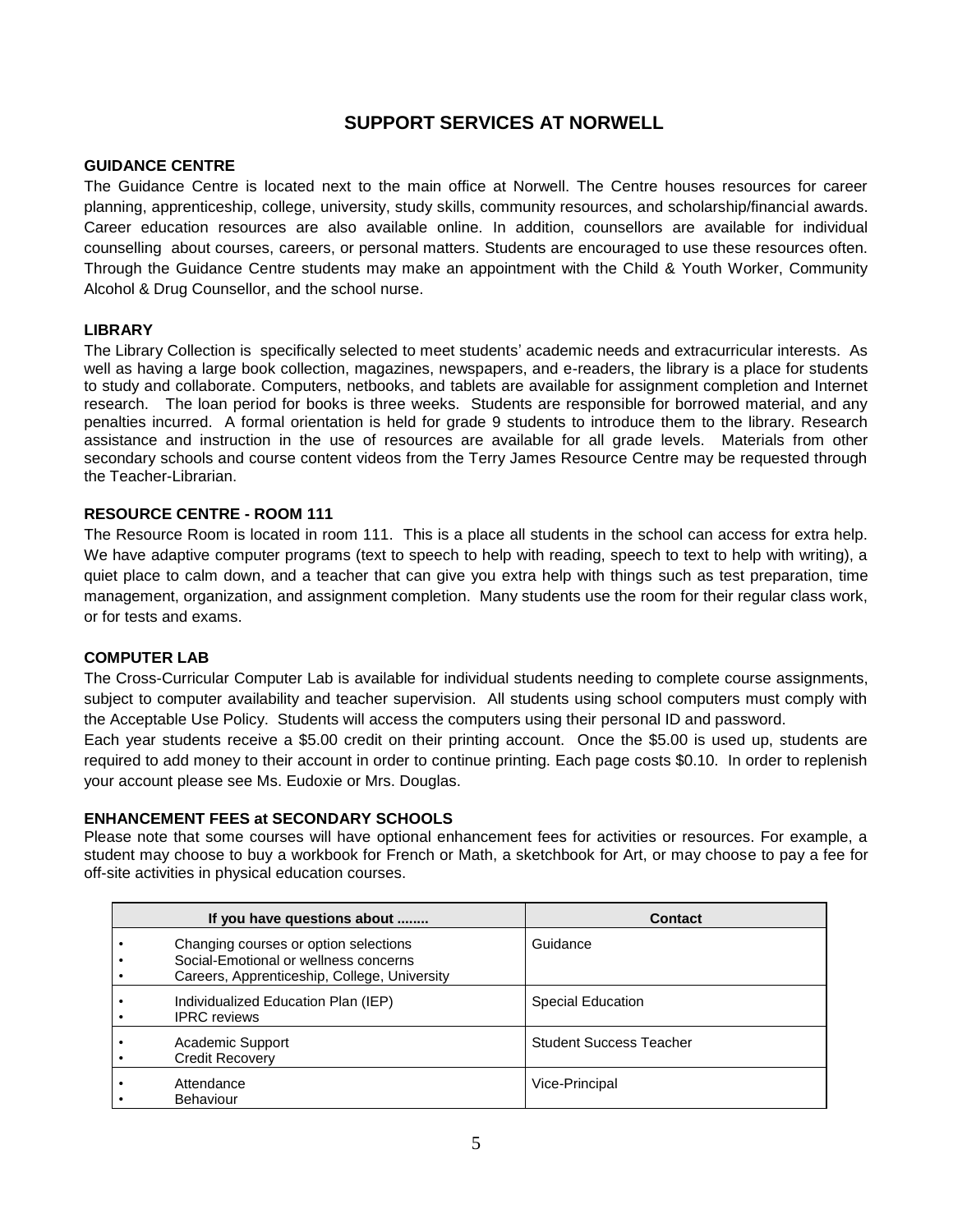# **PLANNING YOUR SCHOOL PROGRAM SAMPLE STUDENT TIMETABLE**

| $9:00 - 9:05$<br>Homeroom: |                        |                                     |  |
|----------------------------|------------------------|-------------------------------------|--|
| Period                     | SEMESTER 1: Sept.-Jan. | <b>SEMESTER 2: Feb.-June</b>        |  |
| $9:00 - 10:15$             | English                | Option                              |  |
| 2<br>10:20 - 11:30         | Option                 | <b>Issues in Canadian Geography</b> |  |
| $11:30 - 11:50$            | <b>Norwell Reads</b>   | <b>Norwell Reads</b>                |  |
| $11:50 - 12:45$            | <b>LUNCH</b>           |                                     |  |
| 3<br>$12:45 - 1:55$        | French                 | Science                             |  |
| 4<br>$2:00 - 3:10$         | <b>Mathematics</b>     | Option                              |  |

\* Individual student timetables will vary.

### **SOME TERMS USED IN HIGH SCHOOL**

### **COURSES**

Courses are available in many subject areas in high school. Within a subject area, students can further specialize their study, depending on their personal interests.

#### **TYPES OF COURSES**

▸ Courses in Grade 9 and 10 are divided into four types: Academic, Applied, Essential and Open.

Moving from Applied Grade 9 courses to Grade 10 Academic courses is possible but not easy.

- ▸ Courses in Grades 11 and 12 are divided into five types:
	- "Workplace preparation" courses, "College preparation" courses, "University preparation" courses, "University/College preparation" courses, "Open" courses.

In Grades 11 & 12 "transfer" courses may be required for students moving from one type of course to another.

### **COURSE CODES**

Each secondary school course is identified by a 5 or 6 character "code".

- ▸ The first three characters refer to the subject and specific area. eg., ENG is English.
- The fourth character normally refers to the grade: 1=grade  $9$   $2$ =grade 10  $3$ =grade 11  $4$ =grade 12
- The fifth character refers to the type of course as outlined above: L=essential level P=applied D=academic O=open E=workplace preparation C=college preparation M=university/college preparation U=university preparation
- The sixth character is significant for school purposes for example: F=Extended French G=Essential Level

### **CREDITS**

One credit is granted when a course of 110 hours is completed successfully. Credits are granted by the Principal on behalf of the Minister of Education for courses that are developed or approved by the Ministry.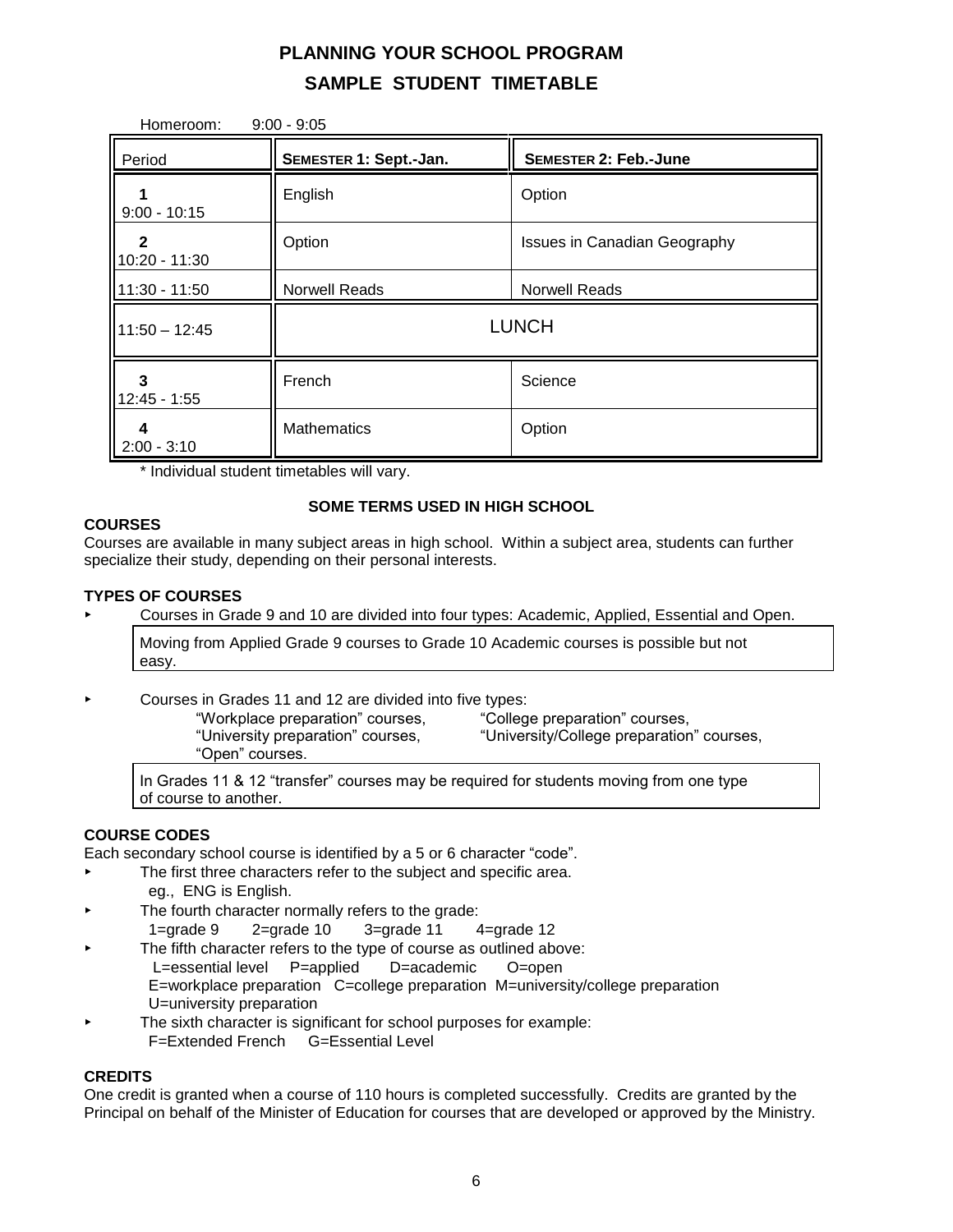### **PREREQUISITE**

Some courses require that students have completed a "prerequisite" course in order to enrol. These prerequisite requirements are indicated in high school course calendars. Students and their families should study carefully the requirements for senior level courses when selecting a program in earlier grades.

### **SEMESTERED AND NON-SEMESTERED**

High schools are generally organized on either a full-year model or a SEMESTERED model.

Students in a SEMESTERED school, like Norwell, usually study 4 courses from September to January, and 4 courses from February to June, with evaluations and reports at the end of each semester.

Parents and students should be aware that not all courses are available each semester and some courses are available every other year.

Terms - Each semester is divided into 2 terms. An Ontario Provincial Report Card is received at the end of each term.

### **ONTARIO STUDENT TRANSCRIPT AND ONTARIO STUDENT RECORD**

The Ontario Student Transcript (OST) is a provincially standardized document which is the student's official record of credits earned. Copies are available to students on request.

The OST is kept in the student's Ontario Student Record folder (OSR). This folder contains achievement results, credits earned, and other information important to the education of the student. The OSR is created when a student enters the Ontario school system, and moves with the student from school to school. The OSR is created under the authority of the Education Act, and the contents of the OSR are protected under the Freedom of Information and Protection of Privacy Act. The parents/guardians and the student may examine the contents of the OSR on request, with the assistance of the Principal or a Guidance Counsellor.

### **PRIOR LEARNING ASSESSMENT AND RECOGNITION (PLAR)**

By following this procedure, students may obtain credits for prior learning. Such learning includes knowledge and skills acquired outside of Secondary School in both formal and informal ways. Students may have their knowledge and skills evaluated against the expectations in the curriculum in order to obtain credit for a course under the Ontario Secondary Schools curriculum.

- Students may earn a maximum of four credits through the PLAR process, with a maximum of two in any one discipline.
- Students must be able to provide reasonable evidence to the principal that they would likely be successful in the challenge process. In cases where the student/parent disagrees with the principal's decision about whether or not the student should challenge for credit, the Superintendent of Education may be asked to review the matter.Challenge may be made only for grade 10, 11 and 12 courses.
- The challenge process may NOT be used:
	- to improve a mark in a course which the student has already taken;
	- if a credit has already been granted for a course in that subject in a later grade;
	- for a transfer course;
	- for a locally developed course;
	- for a cooperative education course;
	- for an English as a second language course;
	- or for a course in French as a second language.

Assessment instruments for this process must include format tests (70% of the final mark) and a variety of other assessment strategies appropriate to the particular course (30% of the final mark). Completed application forms and supporting documentation must be submitted before January 10<sup>th</sup>. Typically a student would have up to 4 weeks to complete the assigned evaluation tasks. Inquiries about PLAR should be directed towards the Guidance office

### **FULL DISCLOSURE**

The Ontario Student Transcript includes all grade 11 and 12 courses attempted, including those failed, dropped or repeated. This allows a more valid evaluation of each student's academic performance.

Students taking grade 11 and 12 courses must be careful to meet the deadline to drop a course from their timetables. Failure to meet this deadline will result in the course remaining on the transcript and thus will be a part of the student's permanent record. This may have an effect when students present their transcripts when applying for employment, college or university.

The deadline to drop a course without disclosure is five days after release of the midterm report card.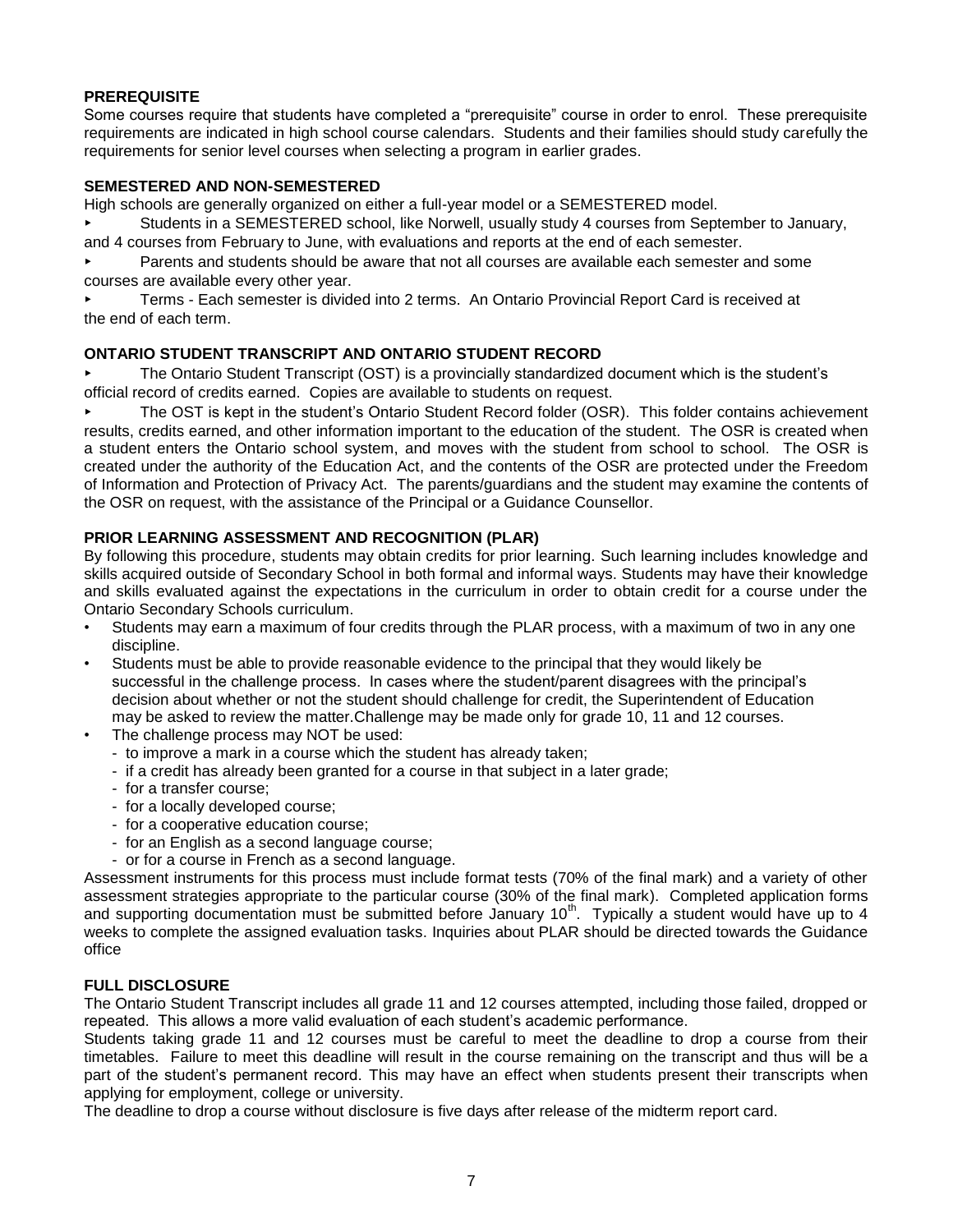### **DIPLOMA REQUIREMENTS**

### **THE ONTARIO SECONDARY SCHOOL DIPLOMA**

To obtain the OSSD, students earn 30 credits of 110 hours each, including 18 compulsory credits and 12 elective credits. The following 18 compulsory credits must be included in any student's program in order to obtain an Ontario Secondary School Diploma:

- $\triangleright$  4 credits in English
- 3 credits in mathematics
- 2 credits in science
- 1 credit in Canadian history
- 1 credit in Canadian geography
- 1 credit in the arts
- 1 credit in health and physical education
- 1 credit in French as a second language
- 0.5 credit in career studies
- 0.5 credit in civics

#### **PLUS one credit from each of the following groups:**

- Group 1 1 additional credit in English, or French as a second language, or a Native language, or a classical or an international language, or social sciences and the humanities or Canadian and world studies, or guidance and career education, or co-operative education
- Group 2 1 additional credit in health and physical education, or the arts, or business studies, or French as a second language, or computer studies, or co-operative education.
- Group 3 1 additional credit in science (grade 11 or 12), or technological education, or French as a second language, or computer studies, or co-operative education

### **PLUS**

12 elective credits selected from available courses

Additional requirements for graduation will include:

- Successful completion of Ontario Secondary School Literacy Test
- Mandatory community involvement of 40 hours

**NOTE:** In groups 1, 2, and 3, a maximum of 2 credits in French as a second language can count as compulsory credits, one from group 1 and one from either group 2 or group 3.

**NOTE:** A maximum of 2 credits in co-op may count as compulsory credits.

### **ONTARIO SECONDARY SCHOOL LITERACY TEST**

Students will write the Ontario Secondary School Literacy Test in the spring of Grade 10. This test is provincially created and administered. The literacy test evaluates students' reading, writing and comprehension skills based on the expectations in Language and Communications up to and including Grade 9. Students must pass this test in order to graduate from High School, and the successful completion of the test will be recorded on the Ontario Student Transcript. Students who do not pass the test successfully will receive remedial help to prepare for retesting. English as a Second Language students will take the test only when they have reached an equivalent level in their language studies. Accommodations for students in special education programs may include additional time to complete the test. Requests for deferrals or exemptions are to be directed to the Principal. The grade 12 Ontario Secondary School Literacy Course is available for students who have been eligible to write the OSSLT and who have been unsuccessful at least once. Students who are successful in this course earn one English credit and meet the provincial literacy requirement for graduation.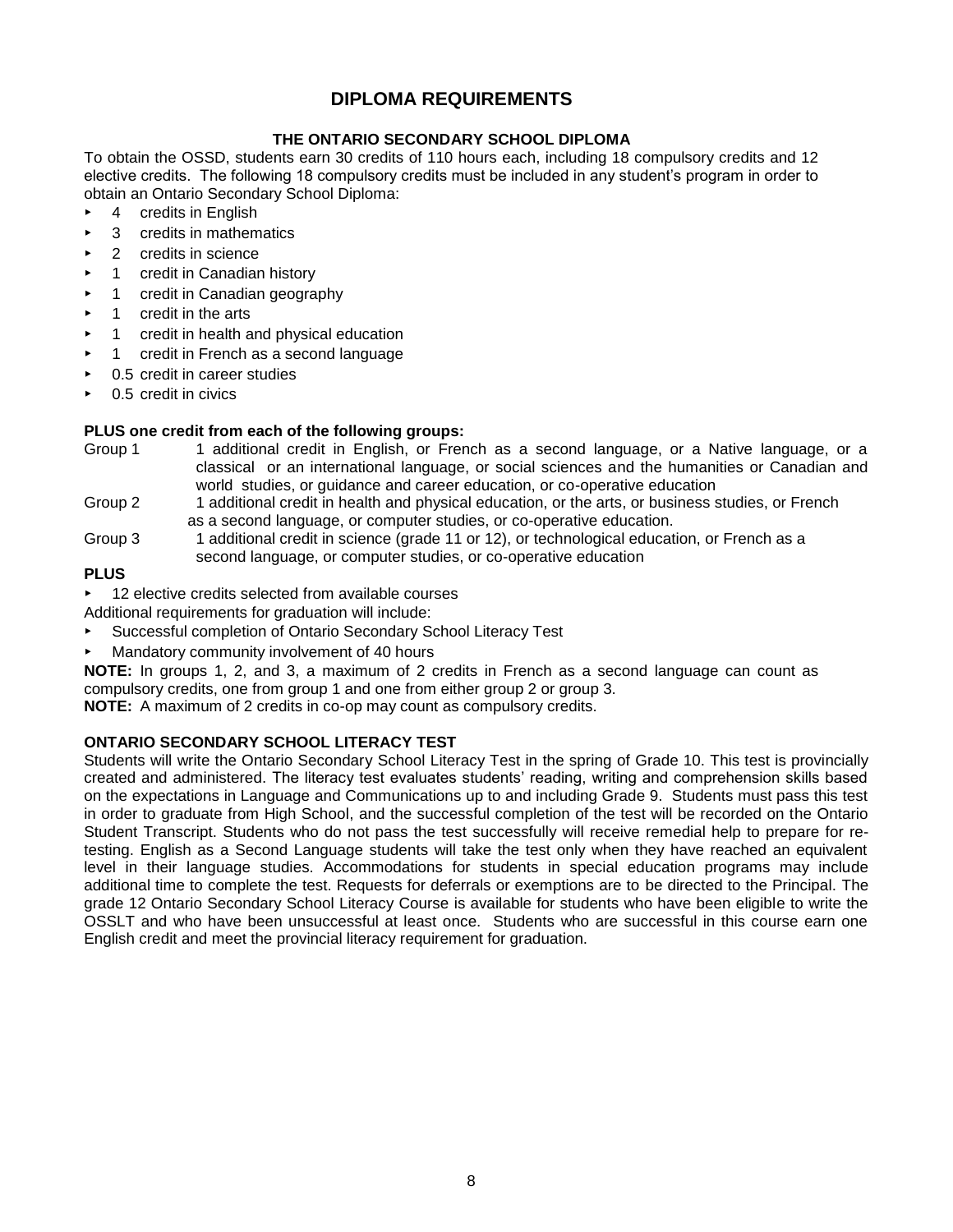#### **SUBSTITUTIONS FOR COMPULSORY CREDITS**

Under special circumstances, substitutions may be made for a limited number of compulsory credit courses. To meet individual students' needs, principals may replace up to three compulsory courses with courses from the remainder of those that meet the compulsory credit requirements. In all cases, however, the total of compulsory and optional credits will be 30 for students in order to earn the OSSD, and not less than 14 for those earning the Ontario Secondary School Certificate. Substitutions should be made to promote and enhance student learning or to meet special needs and interests.

Requests for substitutions can be made by a parent, adult student, or the Principal. The Principal will make his or her decision in consultation with the student, parent when the student is under 18, and appropriate school staff. In cases where the parent or adult student disagrees with the decision of the Principal, the appropriate supervisory officer may be asked to review the matter.

#### **MANDATORY COMMUNITY INVOLVEMENT**

Students are required as part of their Ontario Secondary School Diploma (OSSD) to complete a minimum of 40 hours of unpaid community involvement over their four years of secondary school. This involvement will be in addition to the 30 credits required to graduate and must be arranged by the students and parents. Students must keep a record of this involvement and have it validated by the school Principal or the Head of Guidance Services. A student may work in a variety of settings including not-for-profit organizations, public sector institutions (including hospitals) and informal settings. Possible activities include charity work, coaching, or involvement in certain extra-curricular activities within the school as defined by the guide provided by the Ministry. If a student wishes to participate in an activity or event that is not clearly within the Board's set of examples, and does not conform to the principles set out in the Information Manual, he/she must discuss this activity with the school Principal and get his/her signature before proceeding. In grade 9 each student will receive a copy of the Community Involvement Information Manual. This manual provides students with lists of eligible and ineligible activities. It also includes a record of hours for planned and completed Community Involvement Activities. Students may begin accumulating community involvement hours upon graduation from grade 8. This includes July and August before the student begins grade 9.

### **ONTARIO SECONDARY SCHOOL CERTIFICATE**

The Ontario Secondary School Certificate will be granted on request to students who leave secondary school before earning the OSSD, provided that they have earned a minimum of 14 credits as follows: Compulsory credits (total of 7):

- 2 credits in English
- 1 credit in Canadian Geography or Canadian History
- 1 credit in Mathematics
- 1 credit in Science
- 1 credit in Physical and Health Education
- 1 credit in Arts or Technology

Optional credits (total of 7)

The provisions of making substitutions for compulsory credits also apply to the Ontario Secondary School Certificate.

### **THE CERTIFICATE OF ACCOMPLISHMENT**

Students who leave school before fulfilling the requirements for the OSSD or the Ontario Secondary School Certificate may be granted a Certificate of Accomplishment. This may be a useful means of recognizing achievement for students who plan to take certain vocational programs or other kinds of further training, or who plan to find employment after leaving school.

The Certificate of Accomplishment will be accompanied by the student's Ontario Student Transcript. For those students who have an Individual Education Plan, a copy of the IEP may be included.

Students who return to school to complete additional credit and non-credit courses will have their transcript updated accordingly, but will not be issued a new Certificate of Accomplishment. They may work towards an Ontario Secondary School Certificate or the Ontario Secondary School Diploma.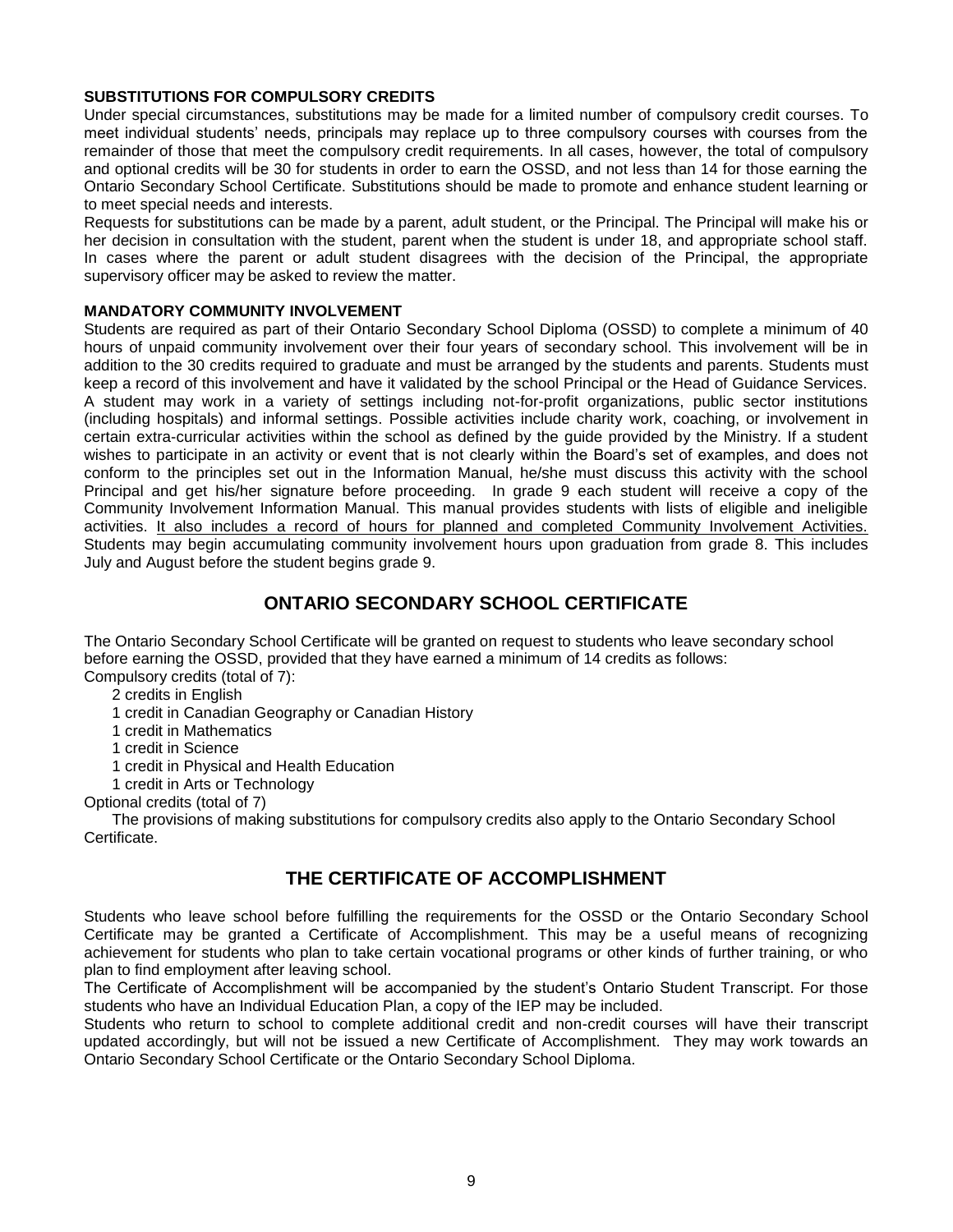### **COURSE ORGANIZATION**

#### **GRADES 9 AND 10**

Grade 9 and 10 courses are organized into four types: Academic, Applied, Essential and Open. All courses prepare students for study in the senior grades. Because the emphasis is on core concepts in Grade 9 courses, students may move from one type of course to another between Grades 9 and 10. Moving from a Grade 9 Applied Course to a Grade 10 Academic Course is possible but it will not be easy. Successful completion of the Grade 9 program, excellent work habits and motivation are key in moving from Applied to Academic courses in each of the core subjects – English, French as a second language, math, science, geography and history. Moving from applied to academic math requires the completion of grade 9 academic math before moving to the grade 10 course.

#### **ACADEMIC COURSES**

Academic courses develop students' knowledge and skills through the study of theory and abstract problems. These courses focus on the essential concepts of a subject and explore related concepts as well. They incorporate practical applications as appropriate.

#### **APPLIED COURSES**

Applied courses focus on the essential concepts of a subject, and develop students' knowledge and skills through practical applications and concrete examples. Familiar situations are used to illustrate ideas, and students are given more opportunities to experience hands-on applications of the concepts and theories they study.

#### **ESSENTIAL COURSE**

Essential courses are based on provincial curriculum with an emphasis on practical applications and hands-on learning opportunities. They focus on accommodating the educational and career preparation needs of students, particularly students receiving special education services. Selection of Essential level courses should be done in consultation with the Head of Special Education.

#### **OPEN COURSES**

Open courses comprise a set of expectations that are appropriate for all students.

At the end of semester one, Grade 9 students will choose courses for Grade 10. Grade 10 courses will prepare students in specific ways for Grade 11 and 12 and for what they want to do when they finish High School. Students should think of Grade 11 and 12 courses as the pathways to post-secondary destinations. Many of these courses will require students to have successfully completed a particular course in Grade 10 (a "prerequisite"), so students should ensure that the Grade 10 courses they want will get them into the senior courses that they need.

### **FACTORS TO CONSIDER WHEN CHOOSING ACADEMIC OR APPLIED Grades 9 & 10**

| <b>FACTOR</b>                        | <b>ACADEMIC</b>                                                                     | <b>APPLIED</b>                                       | <b>ESSENTIAL</b>                   |
|--------------------------------------|-------------------------------------------------------------------------------------|------------------------------------------------------|------------------------------------|
| <b>ACHIEVEMENT</b>                   | meets or exceeds provincial<br>standard*                                            | meets or approaches provincial<br>standard*          | approaches provincial<br>standard* |
| <b>NEED / FUTURE</b><br><b>PLANS</b> | university, college or apprenticeship<br>other post-secondary training<br>workplace | apprenticeship<br>workplace<br>some college programs | workplace<br>apprenticeship        |

\*The Provincial Standard is Level 3

The decision of which level to choose is an important one. It should be done in consultation with parents, student and the grade 8 teacher.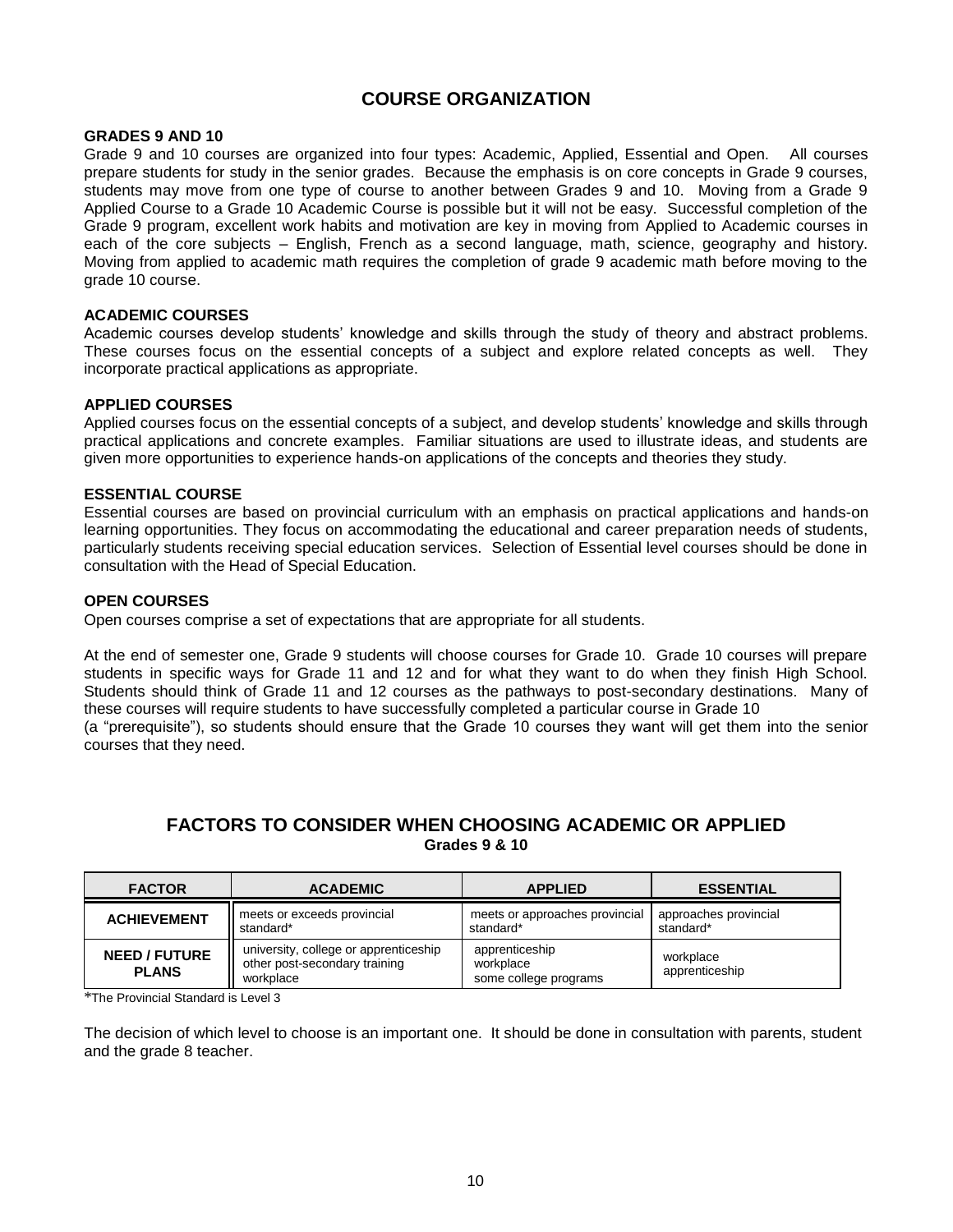#### **GRADES 11 AND 12**

Grade 11 and 12 courses are organized into types according to the student's intended post-secondary destination. Students may choose university (U), university/college (M), college (C), or workplace (E) courses. Open courses are also offered. Open courses are not linked to any specific post-secondary destination. They are appropriate for all students. Students making course selections in grade 10 must be mindful of the prerequisites for grade 11 courses.

#### **UNIVERSITY PREPARATION**

Courses are designed to prepare students for university programs and related careers. Theoretical aspects of the course will be emphasized, but concrete applications will be included. Students will demonstrate their development of independent research and learning skills.

#### **UNIVERSITY/COLLEGE PREPARATION**

These courses include relevant content for students bound for either destination. Theoretical aspects and concrete applications will be emphasized. Students will demonstrate their development of independent research and learning skills.

#### **COLLEGE PREPARATION**

These courses are designed to equip students with the knowledge and skills for entry into college programs. Critical-thinking, problem-solving skills and concrete applications of the course material will be emphasized. Students will demonstrate their development of independent research and learning skills.

#### **WORKPLACE PREPARATION**

These courses are designed to equip students with the knowledge and skills they need for entry into the workplace, apprenticeship programs or other training programs. Workplace applications of the course will be emphasized, but the underlying theoretical material will also be explored. Students will be required to demonstrate independent research and learning skills. The importance of lifelong learning will be stressed.

#### **TRANSFER COURSES**

Transfer courses are designed to enable students to switch from one course type to another when they alter their post-secondary destination. Transfer courses bridge the gap in knowledge and skills between two courses of different types. These courses are shorter, are given a partial credit value, and are currently available through summer school.

#### **OPEN COURSES**

These courses are not designed with a specific post-secondary destination in mind. Knowledge and skills in a subject area are broadened. This subject may or may not be related to a student's post-secondary goals. Their focus is on providing students with a broad educational base and equipping them for active and rewarding participation in society.

#### **CHANGING COURSE TYPES**

Students who change their educational goals may need to take courses of a different type from those they initially chose. For example, a student who has completed a grade 11 college preparation English course may change his/her education goal and may need to take Grade 12 university preparation English. A student wishing to change course types between grades 10 and 11 and/or grades 11 and 12 may:

- take a transfer course that will bridge the gap between course types

- take a summer course or undertake independent study to achieve the uncompleted expectations that are required to enter the new program.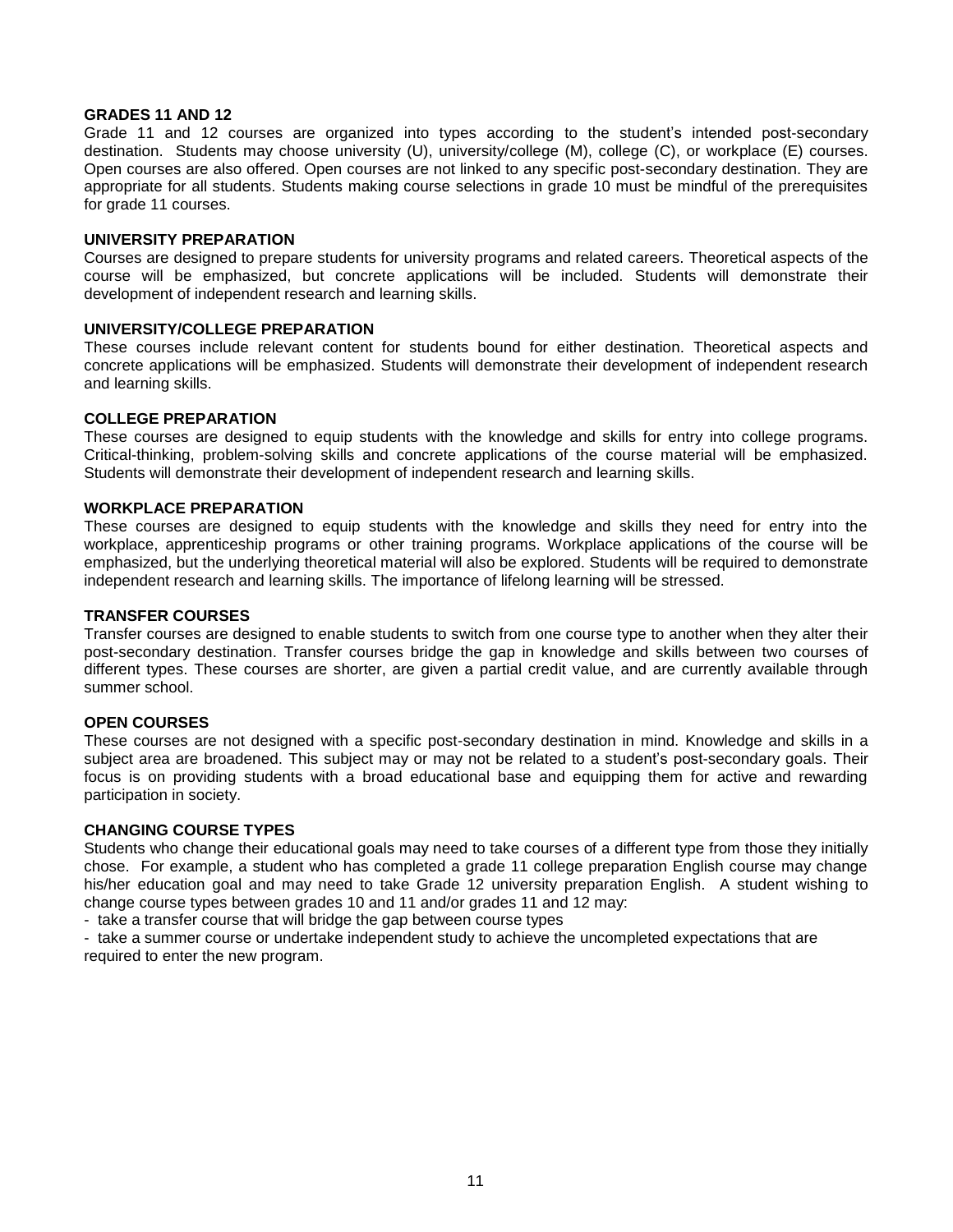### **REGULAR GRADE 9 PROGRAM**

The Grade 9 program will consist of both COMPULSORY and OPTIONAL courses. All Grade 9 students must take a full program of 8 courses. Grade 8 students will complete an option sheet and complete course selection through myBlueprint.

### **GRADE 9 COMPULSORY COURSES**

Grade 9 students will take all of the following courses:

| <b>Issues in Canadian Geography</b> | CGC1PG or CGC1P or CGC1D        |
|-------------------------------------|---------------------------------|
| English                             | <b>ENG1LG or ENG1P or ENG1D</b> |
| French <sup>*</sup>                 | FSF1P or FSF1D                  |
| <b>Mathematics</b>                  | MAT1LG or MFM1P or MPM1D        |
| Science                             | SNC1LG or SNC1P or SNC1D        |

Grade 9 students must take at least one Arts course:

| Drama       | ADA1O                                         |
|-------------|-----------------------------------------------|
| Music       | AMU1O or AMU1ON                               |
| Visual Arts | AVI1O or<br>AWA1OG (for students with an IEP) |

#### **GRADE 9 ELECTIVE COURSES**

Grade 9 students must choose two optional courses:

| Introduction to Business                       | BBI <sub>10</sub>          |  |
|------------------------------------------------|----------------------------|--|
| <b>Healthy Active Living</b>                   | PPL1OX or PPL1OY           |  |
| Technology<br>- traditional<br>- cosmo/fashion | TIJ101 or<br><b>TIJ102</b> |  |
| GLE10G *<br><b>Learning Strategies</b>         |                            |  |
| or                                             |                            |  |
| One additional arts credit                     |                            |  |

\* with permission of the Principal, students choosing an Essential level program may substitute GLE1OG, Learning Strategies, for the compulsory French course.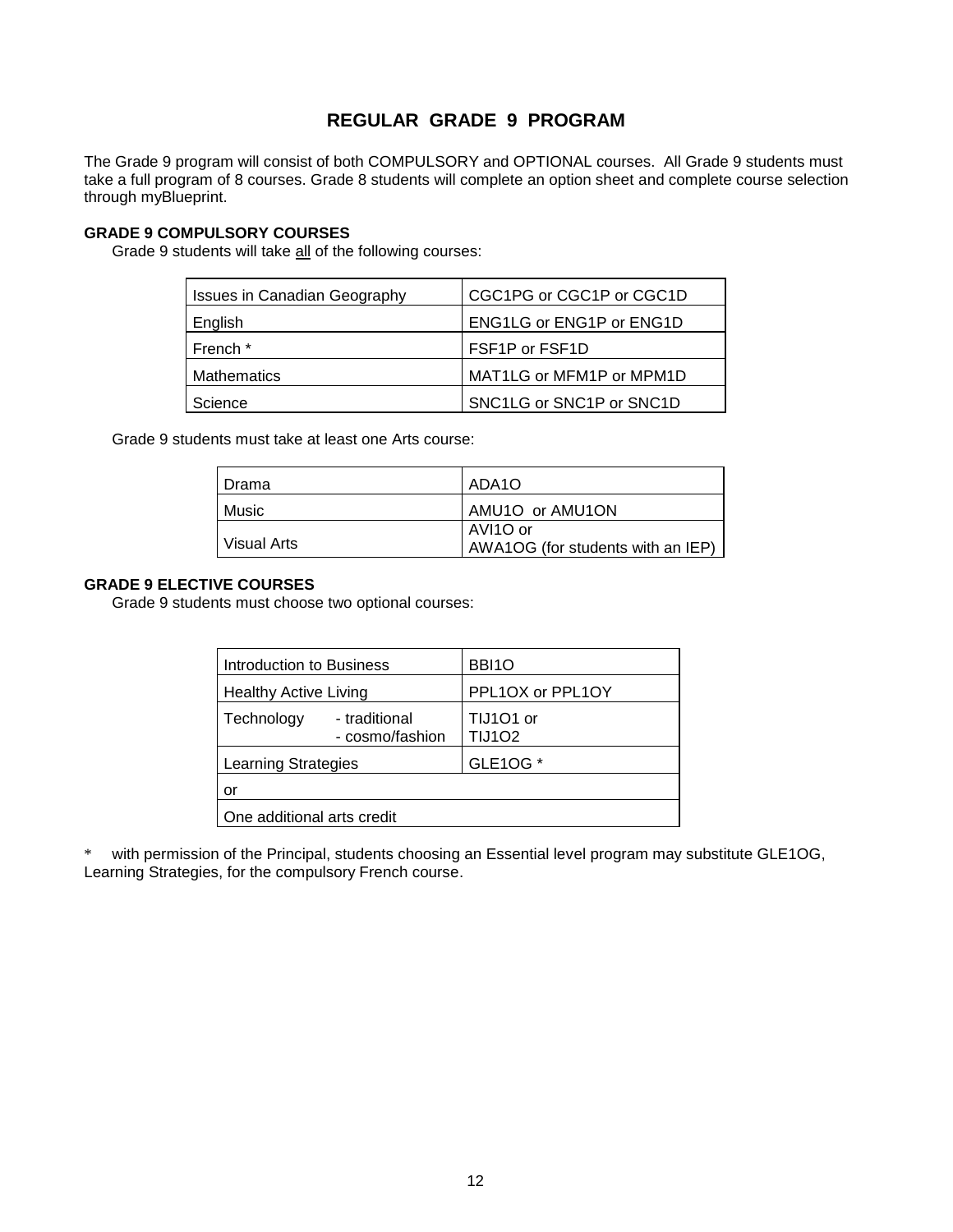### **ARTS PERFORMANCE PROJECT**

The Grade 9 Arts Performance Project will consist of both COMPULSORY and ELECTIVE courses. All Grade 9 students must take a full program of 8 courses.

### **GRADE 9 COMPULSORY COURSES**

Students will take **all** of the following courses:

| Two Arts Performance Credits<br>(Integrated Arts and English) | <b>FTEARTS</b>                           |
|---------------------------------------------------------------|------------------------------------------|
| <b>Issues in Canadian Geography</b>                           | CGC1PG or CGC1P or CGC1D                 |
| French *                                                      | FSF <sub>1</sub> P or FSF <sub>1</sub> D |
| <b>Mathematics</b>                                            | MAT1LG or MFM1P or MPM1D                 |
| Science                                                       | SNC1LG or SNC1P or SNC1D                 |

#### **GRADE 9 ELECTIVE COURSES**

Students must choose two elective courses:

| Drama                                                                | ADA1O                                         |
|----------------------------------------------------------------------|-----------------------------------------------|
| Music                                                                | AMU1ON or AMU1O                               |
| <b>Visual Arts</b>                                                   | AVI1O or<br>AWA1OG (for students with an IEP) |
| Introduction to Business                                             | BBI <sub>1</sub> O                            |
| Healthy Active Living - Girls<br><b>Healthy Active Living - Boys</b> | PPL <sub>1</sub> OX<br>PPL <sub>1</sub> OY    |
| Technology - traditional<br>- cosmo/fashion                          | TIJ101 or<br><b>TIJ102</b>                    |
| <b>Learning Strategies</b>                                           | GLE1OG *                                      |

\* with permission of the Principal, students choosing an Essential level program may substitute GLE1OG, Learning Strategies, for the compulsory French course

Please note: There is a fee and an application form for the Arts Performance Project. Students should make these course selections and complete the application form. It is available at the school and on the Norwell website.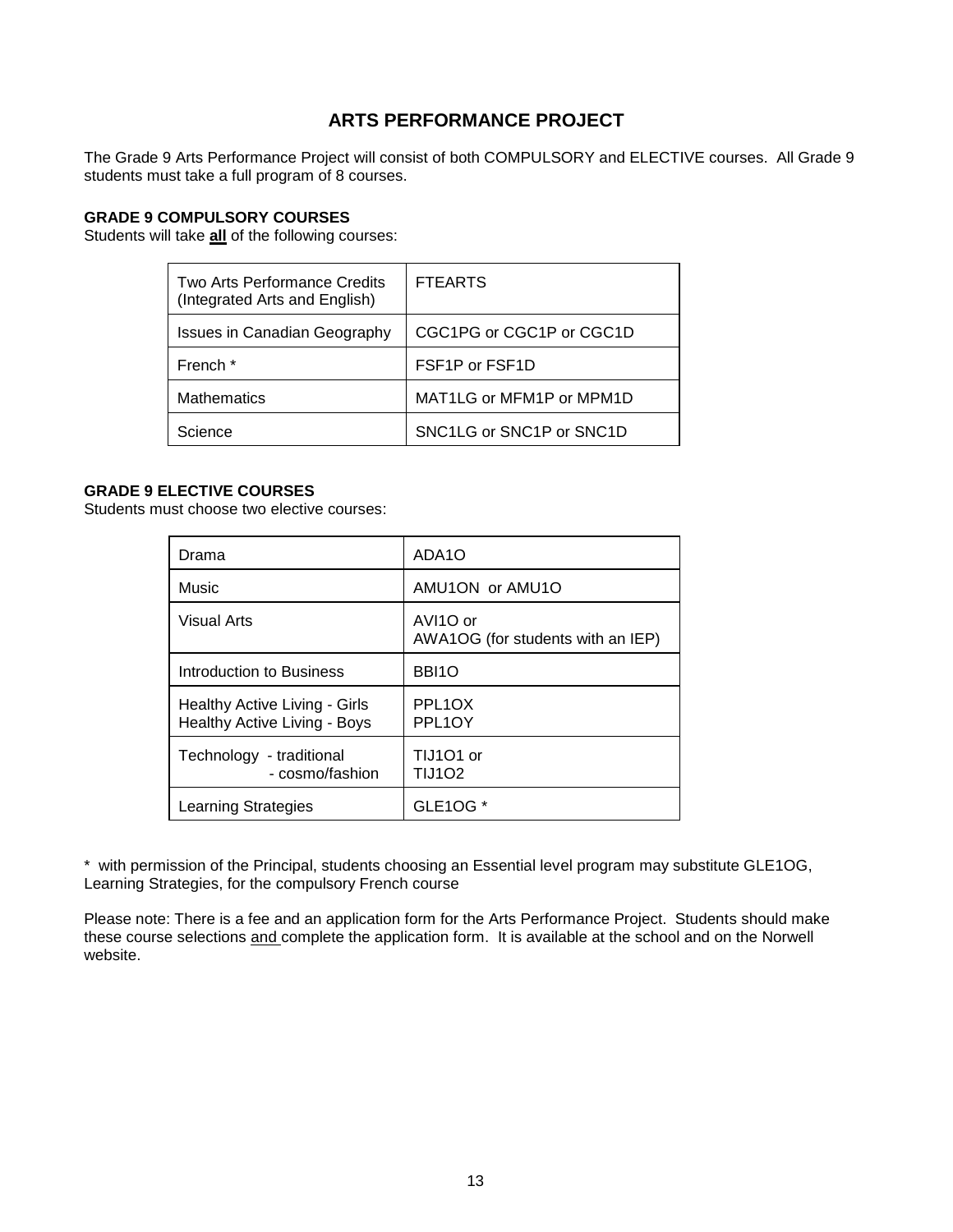### **HOCKEY SKILLS DEVELOPMENT PROGRAM**

The Grade 9 Hockey Skills Development program will consist of both COMPULSORY and ELECTIVE courses. All Grade 9 students must take a full program of 8 courses.

#### **GRADE 9 COMPULSORY COURSES**

Students will take **all** of the following courses:

| <b>Two Hockey Skills Credits</b><br>(Physical Education and<br>Canadian Geography) | <b>FTEHOC</b>                            |
|------------------------------------------------------------------------------------|------------------------------------------|
| English                                                                            | <b>ENG1LG or ENG1P or ENG1D</b>          |
| French *                                                                           | FSF <sub>1</sub> P or FSF <sub>1</sub> D |
| <b>Mathematics</b>                                                                 | MAT1LG or MFM1P or MPM1D                 |
| Science                                                                            | SNC1LG or SNC1P or SNC1D                 |

Students must take at least one Arts course:

| Drama       | ADA1O                                         |
|-------------|-----------------------------------------------|
| Music       | AMU1ON or AMU1O                               |
| Visual Arts | AVI1O or<br>AWA1OG (for students with an IEP) |

#### **GRADE 9 ELECTIVE COURSES**

Students must choose one elective course:

| Introduction to Business                       | BBI <sub>1</sub> O         |
|------------------------------------------------|----------------------------|
| Technology<br>- traditional<br>- cosmo/fashion | TIJ101 or<br><b>TIJ102</b> |
| <b>Learning Strategies</b>                     | GLE10G *                   |
| or                                             |                            |
| One additional Arts credit                     |                            |

\* With permission of the Principal, students choosing an Essential level program may substitute GLE1OG, Learning Strategies, for the compulsory French course

Please note: There is a fee and an application form for the Hockey Skills Development Program. Students should make these course selections and complete the application form. It is available at the school and on the Norwell website.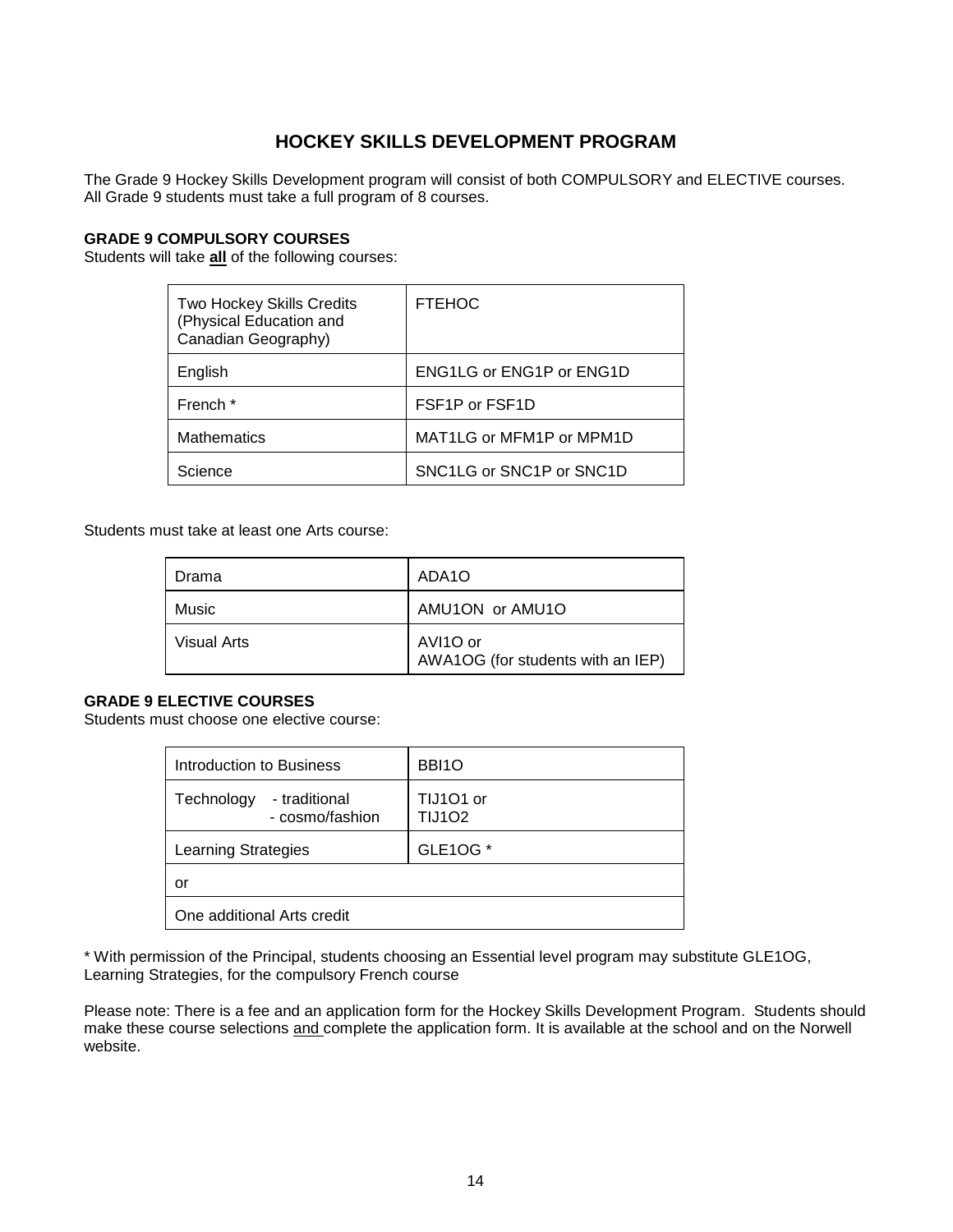### **REGULAR GRADE 10 PROGRAM**

The Grade 10 program will consist of COMPULSORY and OPTIONAL courses. All Grade 10 students must take a full program of 8 courses. Grade 9 students will complete an option card in order to select their grade 10 courses.

#### **GRADE 10 COMPULSORY COURSES**

Grade 10 students will take all of the following courses:

| <b>Canadian History</b>  | CHC2LG or CHC2P or CHC2D |
|--------------------------|--------------------------|
| Since World War I        |                          |
| Civics & Citizenship and | CHV2OG or CHV2O          |
| <b>Career Studies</b>    |                          |
| English                  | ENG2LG or ENG2P or ENG2D |
| <b>Mathematics</b>       | MAT2LG or MFM2P or MPM2D |
| Science                  | SNC2PG or SNC2P or SNC2D |
|                          |                          |

#### **GRADE 10 ELECTIVE COURSES**

Grade 10 students may choose three of the following optional courses:

| Drama                                                 | ADA2O              |
|-------------------------------------------------------|--------------------|
| Music                                                 | AMU2O              |
| <b>Visual Arts</b>                                    | AVI <sub>20</sub>  |
| Introduction to Information Technology<br>in Business | BTT <sub>2</sub> O |
| <b>Food and Nutrition</b>                             | HFN <sub>2</sub> O |
| Clothing                                              | HNL2O              |
| French                                                | FSF <sub>2</sub> D |
| <b>Healthy Active Living</b>                          | PPL <sub>20</sub>  |
| <b>Communications Technology</b>                      | TGJ2O              |
| <b>Construction Technology</b>                        | TCJ2O              |
| Green Industries - Horticulture                       | THJ2O              |
| International Languages - Spanish                     | <b>LWSAD</b>       |
| Manufacturing Technology                              | TMJ2O              |
| <b>Technological Design</b>                           | TDJ2O              |
| Transportation Technology (Automotive)                | TTJ2O              |
| <b>Transportation Technology (Small Engines)</b>      | <b>TTJ201</b>      |
| Introduction to Computer Studies                      | ICS <sub>20</sub>  |
| <b>Computer Technology</b>                            | TEJ2O              |
| <b>Hairstyling and Aesthetics</b>                     | TXJ2O              |

### **GRADE 10 INTERDISCIPLINARY STUDIES**

CELP is available to grade 10 students. See pages 16 & 51 for more information.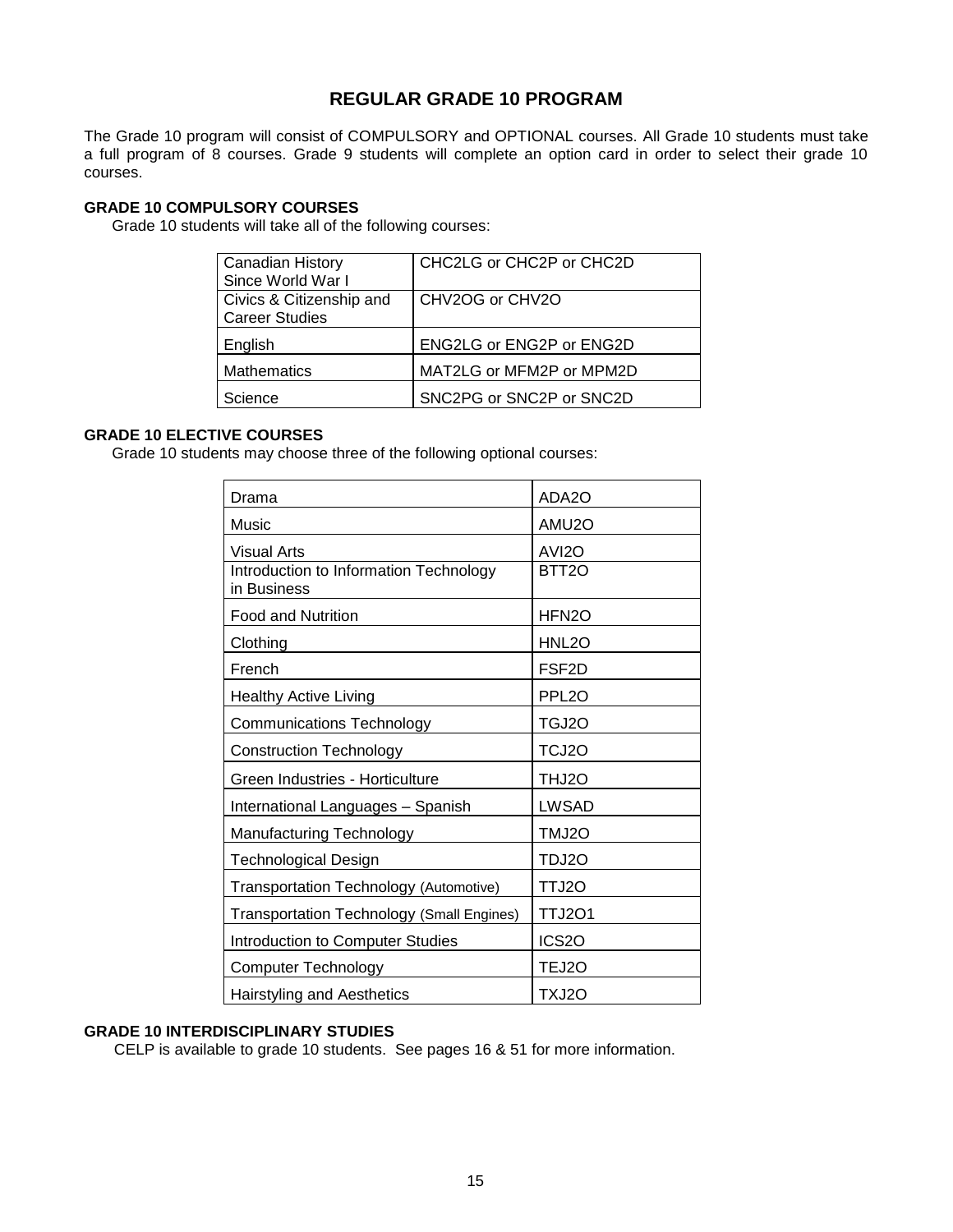### **CELP PROGRAM – GRADE 10**

### **GRADE 10 COMPULSORY COURSES**

Grade 10 students will take all of the following courses:

| CELP                    | <b>FTECELP</b>           |
|-------------------------|--------------------------|
| <b>Canadian History</b> | CHC2LG or CHC2P or CHC2D |
| Since World War I       |                          |
| English                 | ENG2LG or ENG2P or ENG2D |
| <b>Mathematics</b>      | MAT2LG or MFM2P or MPM2D |

### **GRADE 10 ELECTIVE COURSES**

Grade 10 students may choose one of the following optional courses:

| Drama                                                 | ADA2O              |
|-------------------------------------------------------|--------------------|
| Music                                                 | AMU2O              |
| <b>Visual Arts</b>                                    | AVI <sub>2</sub> O |
| Introduction to Information Technology<br>in Business | BTT <sub>20</sub>  |
| <b>Food and Nutrition</b>                             | HFN <sub>2</sub> O |
| Clothing                                              | HNL2O              |
| French                                                | FSF <sub>2</sub> D |
| <b>Healthy Active Living</b>                          | PPL <sub>20</sub>  |
| <b>Communications Technology</b>                      | TGJ2O              |
| <b>Construction Technology</b>                        | TCJ2O              |
| Green Industries - Horticulture                       | THJ2O              |
| International Languages - Spanish                     | <b>LWSAD</b>       |
| Manufacturing Technology                              | TMJ2O              |
| <b>Technological Design</b>                           | TDJ2O              |
| Transportation Technology (Automotive)                | TTJ2O              |
| Transportation Technology (Small Engines)             | <b>TTJ2O1</b>      |
| Introduction to Computer Studies                      | ICS <sub>20</sub>  |
| <b>Computer Technology</b>                            | TEJ2O              |
| <b>Hairstyling and Aesthetics</b>                     | TXJ2O              |

\* Students taking Extended French should choose FEF2DF and CHC2DF

Please refer to the list of required courses for the OSSD (page 8) when planning your program.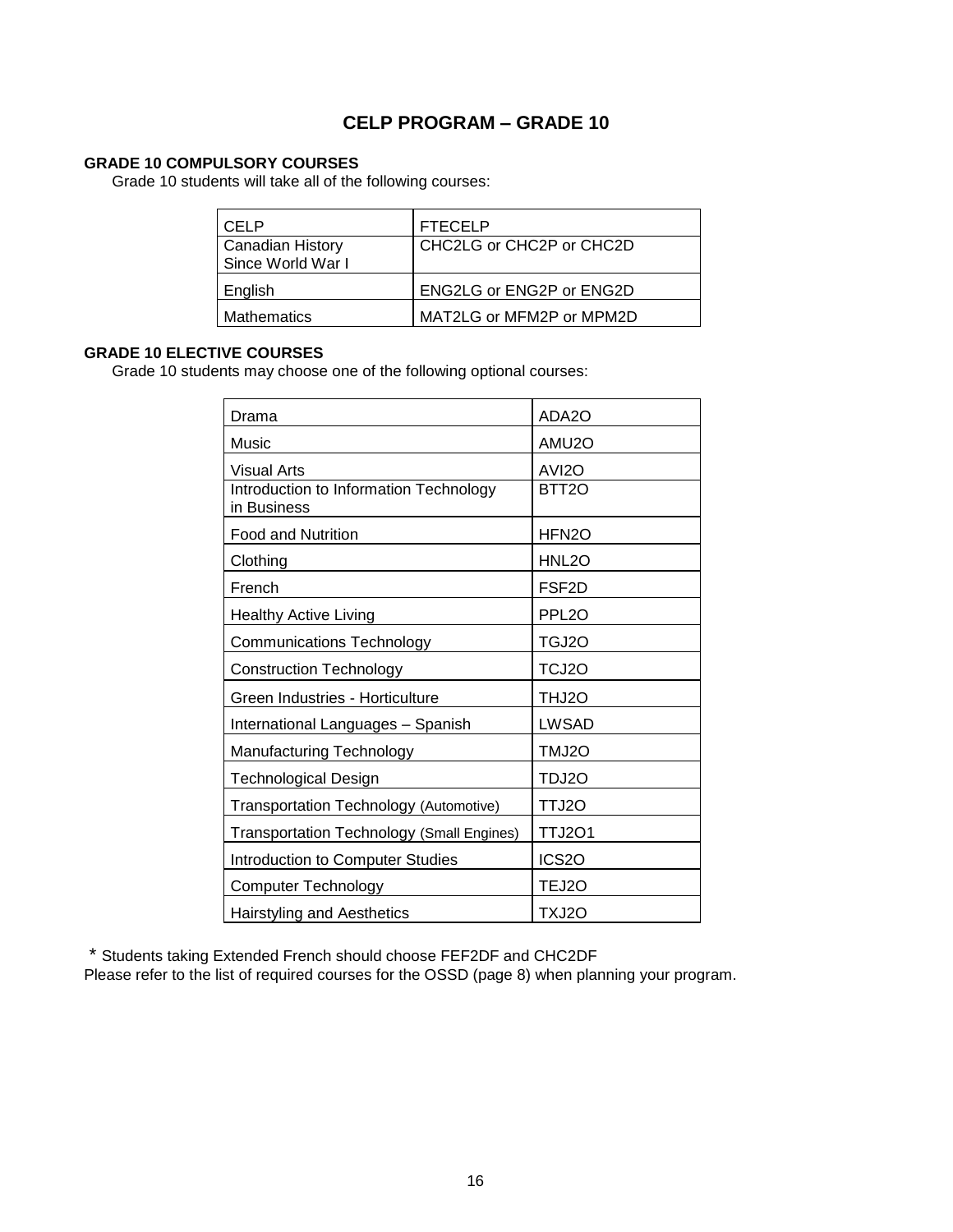### **REGULAR GRADE 11 PROGRAM**

The grade 11 program will consist of both Compulsory and Optional courses. Grade 11 students must take a full program of 8 courses. Grade 11 students should check the Ontario Secondary School Diploma requirements on page 8 to ensure that the compulsory credits are being achieved. A student who has achieved all of the compulsory grade 9 and 10 credits should consider the following courses for grade 11:

- 1 grade 11 English
- 1 grade 11 math
- 1 of grade 11, 12 science, grade 9-12 technology, or French as a second language, or computer studies, or cooperative education
- 1 health & physical education, grade 9-12
- 1 additional credit in English, or French as a second language, or a Native language, or a classical or an international language, or social sciences and the humanities or Canadian and world studies, or guidance and career education, or cooperative education
- 1 additional credit in health and physical education, or the arts, or business studies, or French, or cooperative education

NOTE: these courses may/may not have been completed in grades 9 or 10. Students should check with their Guidance Counsellor if they have concerns about compulsory courses.

### **REGULAR GRADE 12 PROGRAM**

The grade 12 program will consist of both compulsory and optional courses. Students should check the Ontario Secondary School Diploma Requirements (page 8) to ensure that all compulsory credits have been achieved. The only compulsory course specific to grade 12 is:

1 credit in grade 12 English

NOTE: please check with your Guidance counsellor if you are uncertain whether all compulsory courses have been achieved. Students should take at least 3 courses in each semester.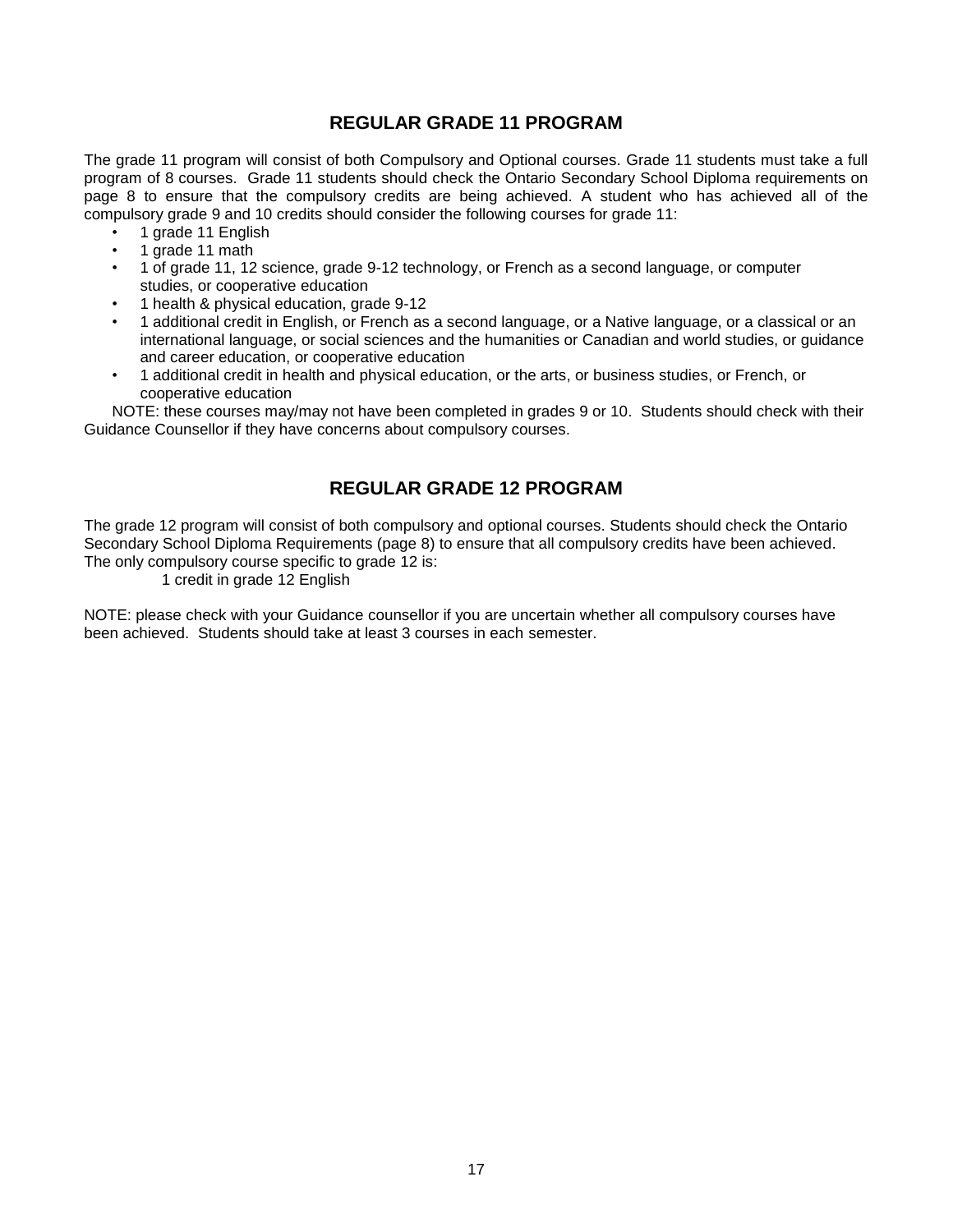### **FRENCH IMMERSION PROGRAM**

The French Immersion Certificate is awarded to students who successfully complete 10 courses taught in French. In each of grades 9, 10, 11 and 12, students take one course in French. In addition, students must complete the following courses taught in French: Enjeux géographiques du Canada, Histoire du Canada depuis la première guerre mondiale, and Changements et défis sociaux. Students will also take one online course taught in French, and 2 Co-op credits in a French placement. French Immersion courses are identified by "F" in the  $6<sup>th</sup>$  digit of the course code (eg. CHC2DF). In the 2016-17 school year, the sequence will be as follows:

#### **GRADE 9 IMMERSION FRENCH 2016-17 COMPULSORY COURSES**

| Histoire du Canada Depuis la Première Guerre Mondiale | CHC <sub>2</sub> DF                      |
|-------------------------------------------------------|------------------------------------------|
| English                                               | ENG1P or ENG1D                           |
| French Immersion                                      | FEF1DF                                   |
| <b>Mathematics</b>                                    | MFM1P or MPM1D                           |
| Science                                               | SNC <sub>1</sub> P or SNC <sub>1</sub> D |

Grade 9 French Immersion students must also choose one Arts course and 2 elective courses (see page 12).

#### **GRADE 10 FRENCH IMMERSION 2016-17 COMPULSORY COURSES**

| English                                               | <b>ENG2P or ENG2D</b> |
|-------------------------------------------------------|-----------------------|
| French Immersion                                      | FEF2DF                |
| Histoire du Canada Depuis la Première Guerre Mondiale | CHC <sub>2</sub> DF   |
| <b>Civics and Career Studies</b>                      | CHV <sub>2</sub> O    |
| <b>Mathematics</b>                                    | MFM2P or MPM2D        |
| Science                                               | SNC2P or SNC2D        |

Grade 10 French Immersion students must also choose two elective courses from the grade 10 optional course list on page 15. Please refer to the list of required courses for the OSSD (page 8) when planning your program.

#### **GRADE 11 FRENCH IMMERSION 2016-17 COMPULSORY COURSES**

| l French Immersion i             | FEF3UF |
|----------------------------------|--------|
| 1 online course taught in French |        |

Grade 11 students should check the list of required courses for the OSSD (page 8) when planning their program.

#### **GRADE 12 FRENCH IMMERSION 2016-17 COMPULSORY COURSES**

| I French Immersion                    | FEF4UF             |
|---------------------------------------|--------------------|
| One online course taught in French    |                    |
| 2 co-op credits in a French placement | FTECO <sub>2</sub> |

Grade 12 students should check the list of required courses for the OSSD (page 8) when planning their program.

Please note: French Immersion students must also complete CGC1DF and HSB4UF prior to graduation. These courses are scheduled in sequence to allow students the opportunity to complete them before graduation

\*An Extended French Certificate is also available. It is awarded to students who have completed 7 credits taught in French.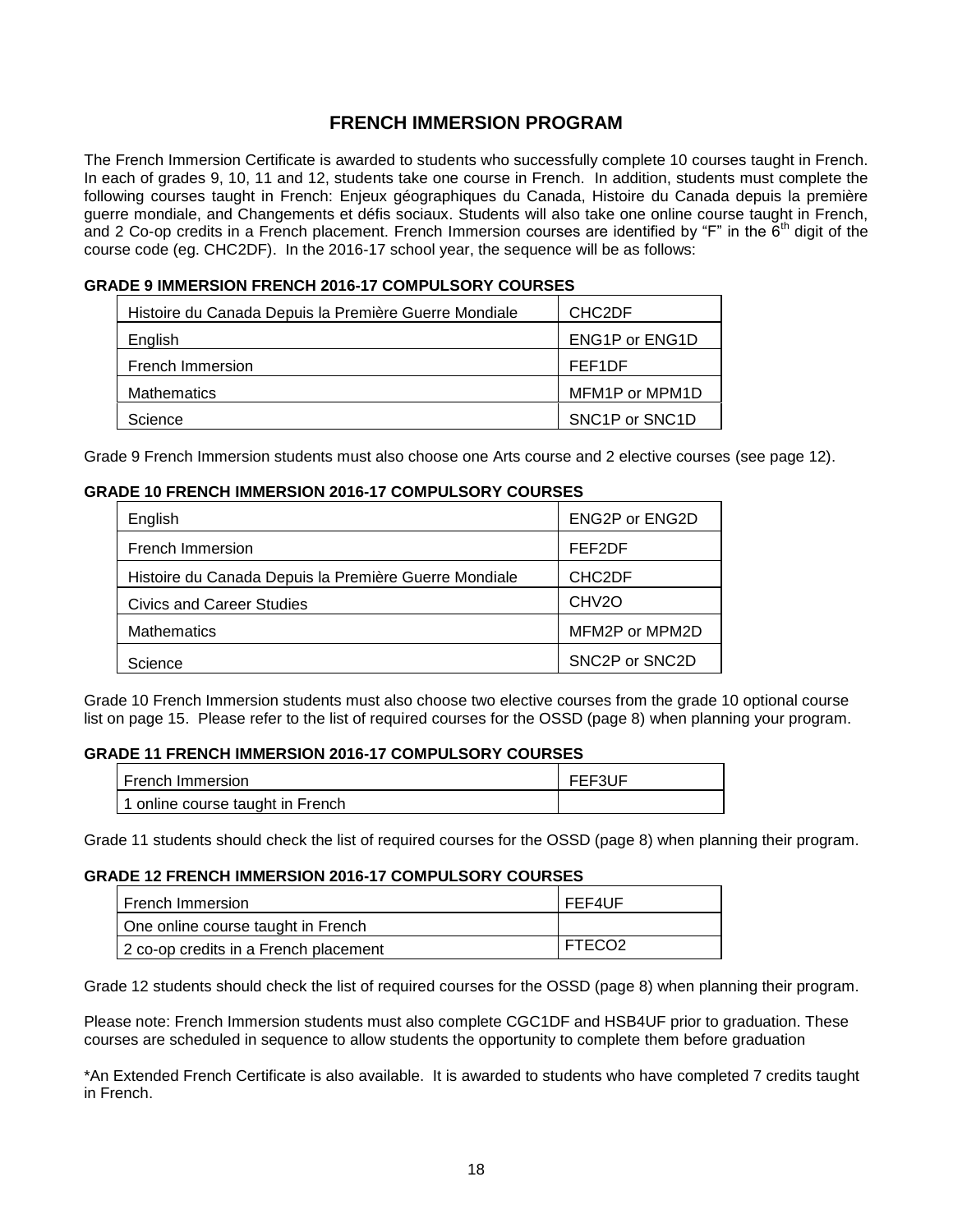# **SPECIAL EDUCATION**

#### **ACCOMMODATIONS**

The term *accommodations* refers to special teaching or assessment strategies, human supports and/or individualized equipment required for a student to learn or demonstrate learning in regular course expectations.

#### **ALTERNATIVE (NON-CREDIT) COURSES**

Non-credit courses are offered to students in the School Community Work Transitions program. These students are working toward a Certificate of Accomplishment and the alternative courses are individualized for the student and focus on preparing the student for daily living.

#### **IPRC AND IEP**

The Identification, Placement and Review Committee (IPRC) is the committee that decides whether or not a student should be identified as exceptional, identifies the area of exceptionality as defined by the Ministry of Education, and decides on an appropriate placement for the student. Once a student is identified, an in school IPRC committee meets once a year to review the student's identification and placement. An Individual Education Plan (IEP) must be developed for exceptional students, in consultation with the parents. The IEP includes an outline of the special education program and services that will be received. When appropriate, for students 14 years and older, a plan for transition to appropriate post-secondary school activities such as work, further education, and community living is included.

#### **SEAC**

The Upper Grand District School Board has established a Special Education Advisory Committee (SEAC) whose role is to make recommendations for Special Education programs and services, participate in the review of the Board's Special Education Plan, participate in the budget process as related to Special Education, provide information to parents, and support the Special Olympics. SEAC is made up of local parent representatives of Provincial Associations, two school trustees and interested local community representatives. Meetings are open to the public and held on the second Wednesday of each month throughout the school year. Meetings begin at 7 pm at the Upper Grand District School Board office in Guelph. For further information please call the Program Department at (519) 941-6191 ext. 254.

#### **UGDSB PARENT GUIDE AND POLICIES AND PROCEDURES**

The Board's Special Education Plan is available through the Board website [http://www.ugdsb.on.ca.](http://www.ugdsb.on.ca./) Copies of the Special Education Parent Guide are available at the school. Please contact the Special Education department to request a copy of the Parent Guide, or with any further questions.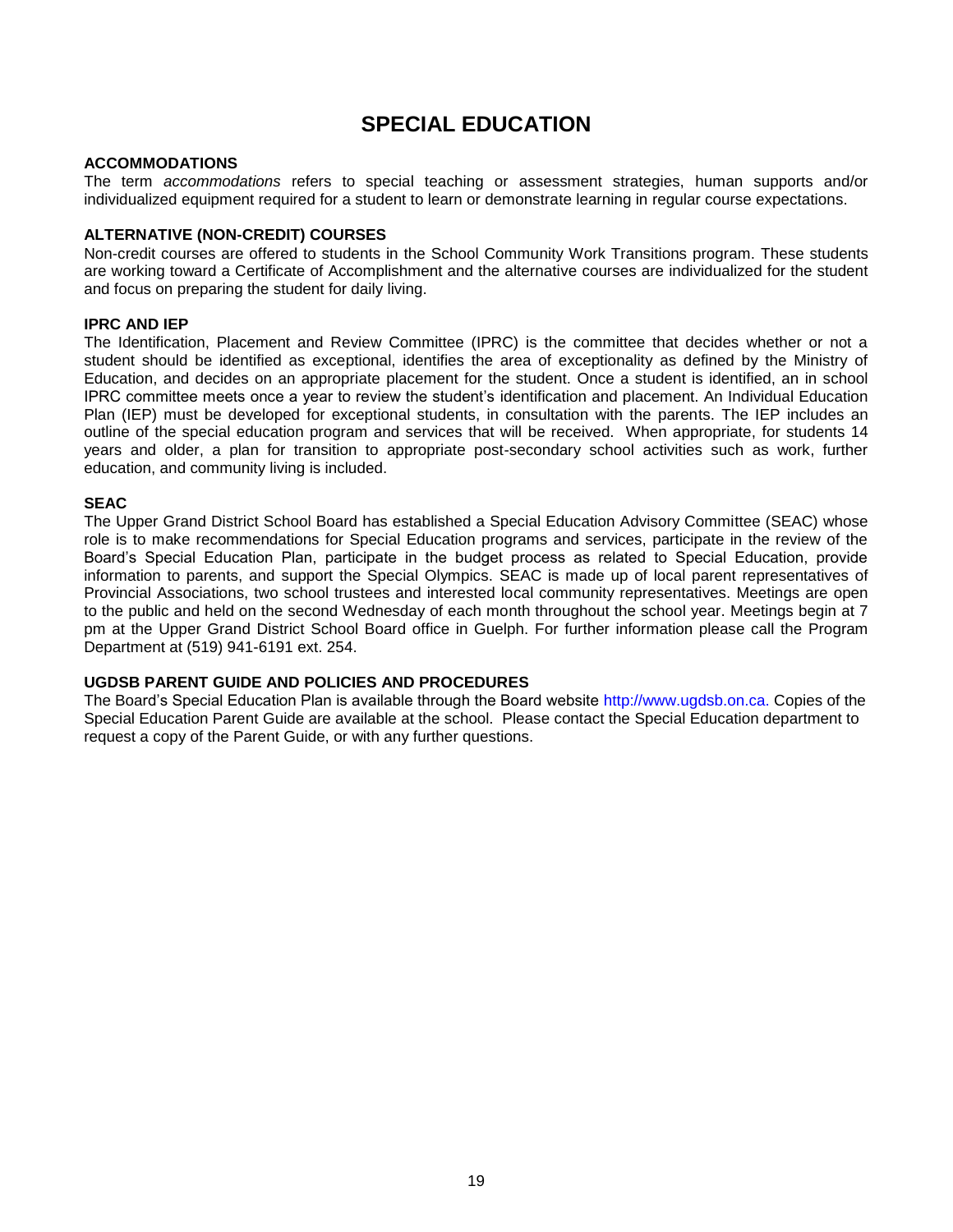### **COURSES AVAILABLE 2016-17**

Available courses and descriptions are listed here for grade 9 to 12 students. Complete courses of study are available for students or parents to examine by contacting the school office or department head.

Please check the prerequisites for the grade 10, 11 and 12 courses before making your selections.

Please make course choices carefully. The school administration uses your option card choices to plan the timetable for the year. Classes will be cancelled in cases where there is an insufficient number of students.

#### **Timetable changes in September may be difficult as classes fill up and conflicts with other courses arise.**

|                                                  | Grade 9                                    | Grade 10                                                                           | Grade 11                        | Grade 12                                |
|--------------------------------------------------|--------------------------------------------|------------------------------------------------------------------------------------|---------------------------------|-----------------------------------------|
| <b>THE ARTS</b><br>Drama                         | ADA1O                                      | ADA2O                                                                              |                                 | ADA4M                                   |
| Media Arts (Yearbook)                            |                                            |                                                                                    | ASM3O                           |                                         |
| <b>Music</b>                                     | AMU1O<br>AMU1ON                            | AMU2O                                                                              | AMU3M<br>AMC3O                  | AMU4M                                   |
| <b>Visual Arts</b>                               | AVI1O<br>AWA1OG                            | AVI <sub>20</sub>                                                                  | AVI3M<br>AWQ3O                  | AVI4M<br>AVI4E                          |
| Integrated Arts Program                          | <b>FTEARTS</b>                             |                                                                                    | FTEART2                         |                                         |
| <b>BUSINESS STUDIES</b>                          | BBI1O                                      | BTT <sub>20</sub>                                                                  | <b>IDC3O3</b><br>BAF3M<br>BDI3C | BAT4M<br>BOH <sub>4</sub> M<br>BOG4E    |
| <b>CANADIAN &amp; WORLD STUDIES</b><br>Economics |                                            |                                                                                    |                                 | CIA4U                                   |
| Geography                                        | CGC1PG<br>CGC1P<br>CGC1D<br><b>FTEHOC</b>  |                                                                                    | CGF3M<br>CGG3O                  | CGW <sub>4U</sub><br>CGW <sub>4</sub> C |
| History                                          |                                            | CHC2LG<br>CHC <sub>2</sub> P<br>CHC <sub>2</sub> D<br>CHV <sub>2</sub> O<br>CHV2OG | CHA3U<br>CHW3M                  | CHY4C<br>CHY4U                          |
| Law                                              |                                            |                                                                                    | CLU3M<br>CLU3E                  | CLN4U                                   |
| <b>COMPUTER STUDIES</b>                          |                                            | ICS <sub>20</sub>                                                                  | ICS3U                           | ICS4U                                   |
| <b>ENGLISH</b>                                   | ENG1LG<br>ENG1P<br>ENG1D<br><b>FTEARTS</b> | ENG2LG<br>ENG <sub>2</sub> P<br>ENG <sub>2</sub> D                                 | ENG3E<br>ENG3C<br>ENG3U         | ENG4E<br>ENG4C<br>ENG4U<br>OLC4O        |
| <b>FRENCH - Core</b>                             | FSF <sub>1</sub> P<br>FSF1D                | FSF <sub>2</sub> D                                                                 | FSF3U                           | FSF4U                                   |
| <b>FRENCH - Immersion</b>                        | FIF <sub>1</sub> D                         | FIF <sub>2</sub> D<br>CHC2DF                                                       | FIF3U                           | FIF4U                                   |
| <b>SPANISH</b>                                   |                                            | <b>LWSAD</b>                                                                       | <b>LWSBD</b>                    |                                         |
| <b>GUIDANCE</b>                                  | GLE1OG                                     | GLC2OG<br>GLC <sub>20</sub>                                                        | GPP <sub>3</sub> O              |                                         |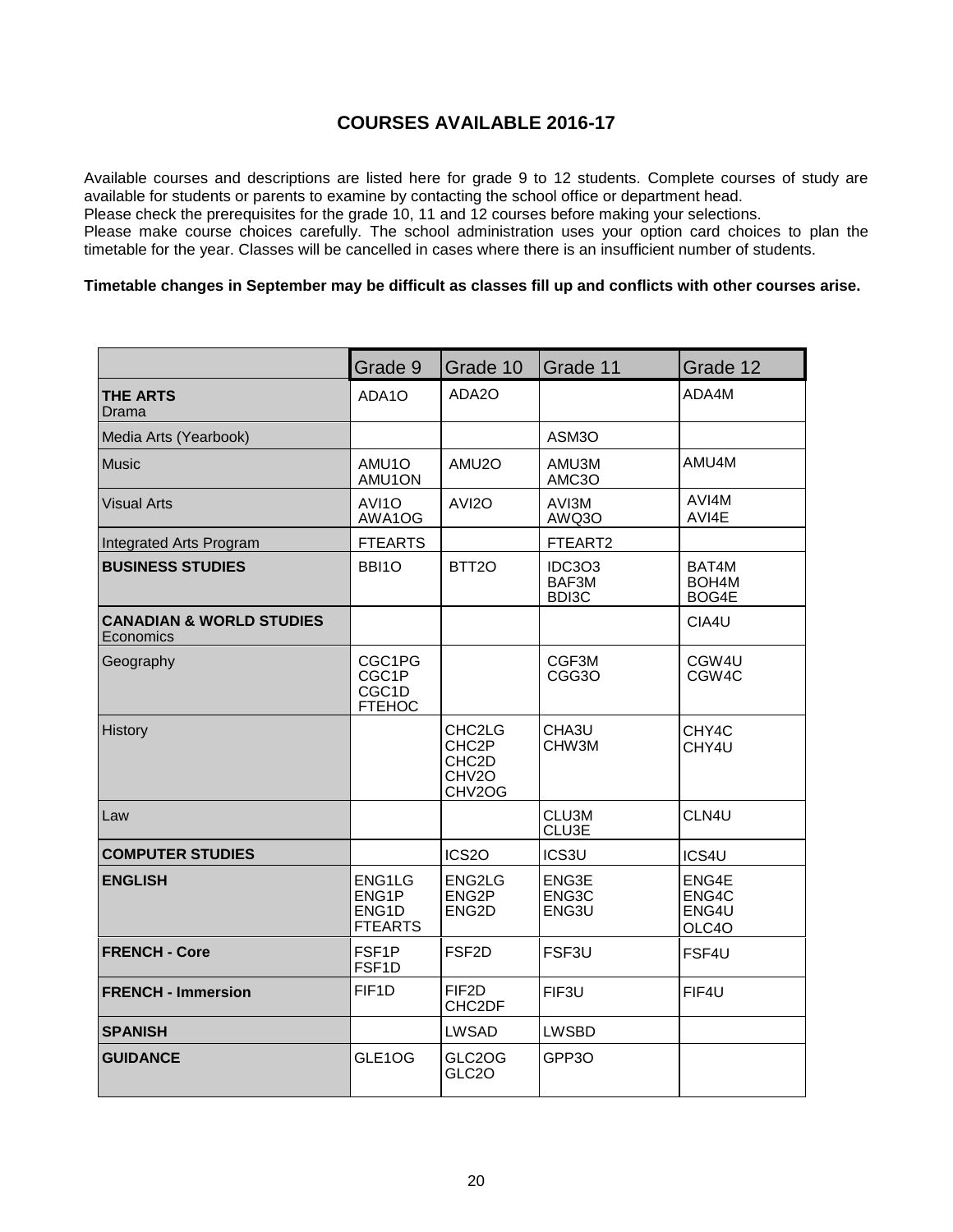| <b>HEALTH &amp; PHYSICAL</b><br><b>EDUCATION</b>                           | PPL1OX<br>PPL1OY<br><b>FTEHOC</b>                              | PPL <sub>20</sub>                                                           | PPL3O<br>PAF3OX<br>PAF3OY<br>FTEHOC2                  | PAR4OX<br>PPL <sub>40</sub><br>PSK4U<br>PLF4M                      |
|----------------------------------------------------------------------------|----------------------------------------------------------------|-----------------------------------------------------------------------------|-------------------------------------------------------|--------------------------------------------------------------------|
| <b>MATHEMATICS</b>                                                         | MAT1LG<br>MFM1P<br>MPM <sub>1</sub> D                          | MAT2LG<br>MFM2P<br>MPM2D                                                    | MEL3E<br>MBF3C<br>MCF3M<br>MCR3U                      | MEL4E<br>MAP4C<br>MCT4C<br>MCV4U<br>MDM4U<br>MHF4U                 |
| <b>SCIENCE</b>                                                             | SNC <sub>1</sub> LG<br>SNC <sub>1P</sub><br>SNC <sub>1</sub> D | SNC <sub>2</sub> P <sub>G</sub><br>SNC <sub>2</sub> P<br>SNC <sub>2</sub> D | SVN3E<br>SBI3C<br>SBI3U<br>SCH <sub>3U</sub><br>SPH3U | SBI4U<br>SCH <sub>4</sub> C<br>SCH4U<br>SPH <sub>4C</sub><br>SPH4U |
| <b>SOCIAL SCIENCES &amp;</b><br><b>HUMANITIES</b><br><b>Family Studies</b> |                                                                | HFN <sub>2</sub> O<br>HNL <sub>20</sub>                                     | HFC3E<br>HPC3O<br>HSP3U                               | HFA4U<br>HHG4M                                                     |
| <b>BROAD-BASED TECHNOLOGY</b>                                              | <b>TIJ101</b><br><b>TIJ102</b>                                 |                                                                             |                                                       |                                                                    |
| <b>Communications Technology</b>                                           |                                                                | TGJ2O                                                                       | <b>TGJ3O1</b><br>TGJ3M1                               | <b>TGJ4O1</b><br>TGJ4M1                                            |
| <b>Computer Technology</b>                                                 |                                                                | TEJ2O                                                                       |                                                       |                                                                    |
| <b>Construction Technology</b>                                             |                                                                | TCJ2O                                                                       | TWJ3E1<br>TWJ3E2<br><b>TWJ3EX</b>                     | TWJ4E1<br>TWJ4E2                                                   |
| Green Industries (Horticulture)                                            |                                                                | THJ2O                                                                       | THJ3E                                                 |                                                                    |
| Hairstyling & Aesthetics                                                   |                                                                | TXJ2O                                                                       | TXJ3E1                                                | TXJ4E1                                                             |
| <b>Manufacturing Technology</b>                                            |                                                                | TMJ2O                                                                       | TMJ3C1<br>TMJ3C2                                      | TMJ4C1<br>TMJ4C2                                                   |
| <b>Technological Design</b>                                                |                                                                | TDJ2O                                                                       | TDJ3O1<br>TDJ3M1                                      | <b>TDJ4O1</b><br>TDJ4M1                                            |
| <b>Transportation Technology</b>                                           |                                                                | TTJ2O<br><b>TTJ2O1</b>                                                      | TTJ3C1<br>TTJ3C2<br>TTS3C1                            | TTJ4C1<br>TTJ4C2<br><b>TTS4C1</b>                                  |
| <b>INTERDISCIPLINARY STUDIES</b><br>(CELP)                                 |                                                                | <b>FTECELP</b>                                                              |                                                       |                                                                    |
| <b>CO-OPERATIVE EDUCATION</b><br>2 period<br>4 period                      |                                                                |                                                                             | FTECO <sub>2</sub><br>FTECO4                          |                                                                    |
| <b>DUAL CREDIT</b>                                                         |                                                                |                                                                             | <b>FTEDU</b>                                          |                                                                    |
| elearning                                                                  |                                                                |                                                                             | <b>FTEEUG</b>                                         |                                                                    |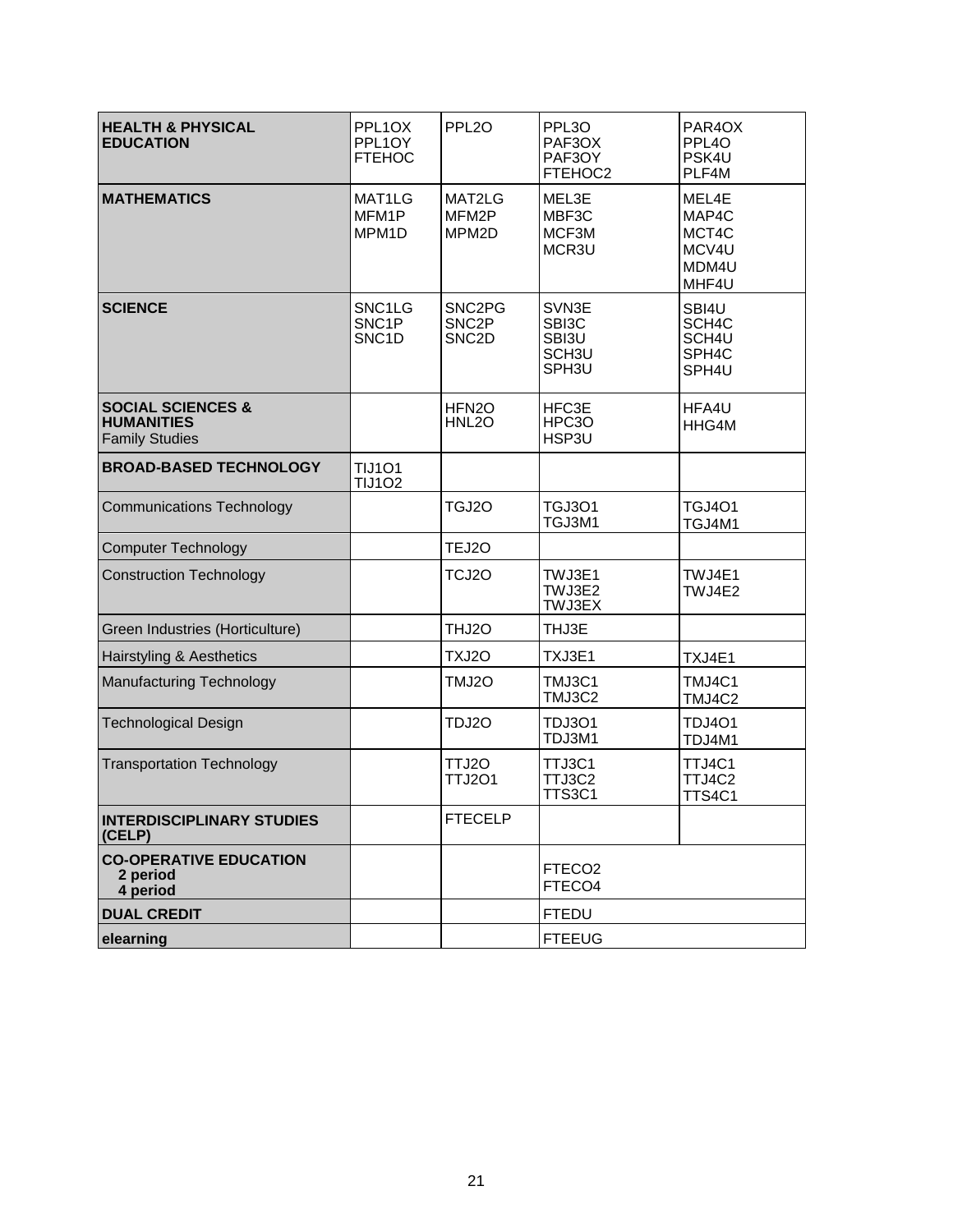### **DRAMATIC ARTS**

### ☺ **ADA1O DRAMATIC ARTS, Open** 1 credit in the Arts

This course provides opportunities for students to explore dramatic forms and techniques, using material from a wide range of sources and cultures. Students will use the elements of drama to examine situations and issues that are relevant to their lives. Students will create, perform, discuss, and analyse drama, and then reflect on the experiences to develop an understanding of themselves, the art form, and the world around them.

### **ADA2O DRAMATIC ARTS, Open**

**Prerequisite:** None 1 credit in the Arts This course provides opportunities for students to explore dramatic forms, conventions, and techniques. Students will explore a variety of dramatic sources from various cultures and representing a range of genres. Students will use the elements of drama in creating and communicating through dramatic works.Students will assume responsibility for decisions made in the creative and collaborative processes and will reflect on their experiences.

### **ADA4M DRAMATIC ARTS, University/College Preparation**

**Prerequisite**: Grade 11 Dramatic Arts, College/University 1 credition to 1 credit in the Arts This course requires students to experiment individually and collaboratively with forms and conventions of both drama and theatre from various cultures and time periods. Students will interpret dramatic literature and other text and media sources while learning about various theories of directing and acting. Students will examine the significance of dramatic arts in various cultures, and will analyse how the knowledge and skills developed in drama are related to their personal skills, social awareness, and goals beyond secondary school.

### **INTEGRATED ARTS**

# ☺ **FTEARTS APP- ARTS PERFORMANCE PROJECT, (grade 9) Open** 1 credit in English

This 2 credit program includes both English (ENG1D or 1P) and Integrated Arts (ALC1O). 1 credit in the Arts APP is an innovative, off site, performance-based Arts program designed for grade 9 students with a keen interest in the arts. Participants will explore the Performing Arts in a collaborative, non-traditional environment at the Drayton Festival Theatre. In this setting, students will have the opportunity to develop their personal artistic talents in theatre, music, dance and visual art. They will participate in a variety of workshops such as voice, movement, drumming, stage combat, publicity, and production technology with industry professionals and community mentors. In this program, students will achieve required grade 9 credits in both Arts and English, as well as develop a framework for participation in the Arts and Culture Specialist High Skills Major program offered in grade 11 & 12. There is a fee of \$150 for this program to assist with transportation and special programming. Applications for this exciting new program are available on the Norwell website.

### **FTEART2-APP: SENIOR ARTS PERFORMANCE PROJECT, (grade 11) Open 1 credit in the Arts**

**Prerequisite**: Grade 9 or 10 Arts credit 1 Co-op credit 1 Co-op credit 1 Co-op credit

APP is an innovative, production-based Arts program for grade 11 students with a keen interest in theatre and design. Students will produce the annual Theatre Norwell Production by participating as an actor, technician, and/or designer. Students will experience authentic learning in all areas of theatre production and move towards graduating with an Arts and Culture red seal. This 2 credit bundle includes ADD3M, a production focus course and ADD3MC, a production focused Co-op. Areas of study will include:

- Art/Design/Photography
- Fashion/Costume Design
- Dramatic Performances
- Music/Vocals
- Dance/Choreography
- Theatre Tech-lighting; sound; stage management
- Theatre production design; marketing and promotions

22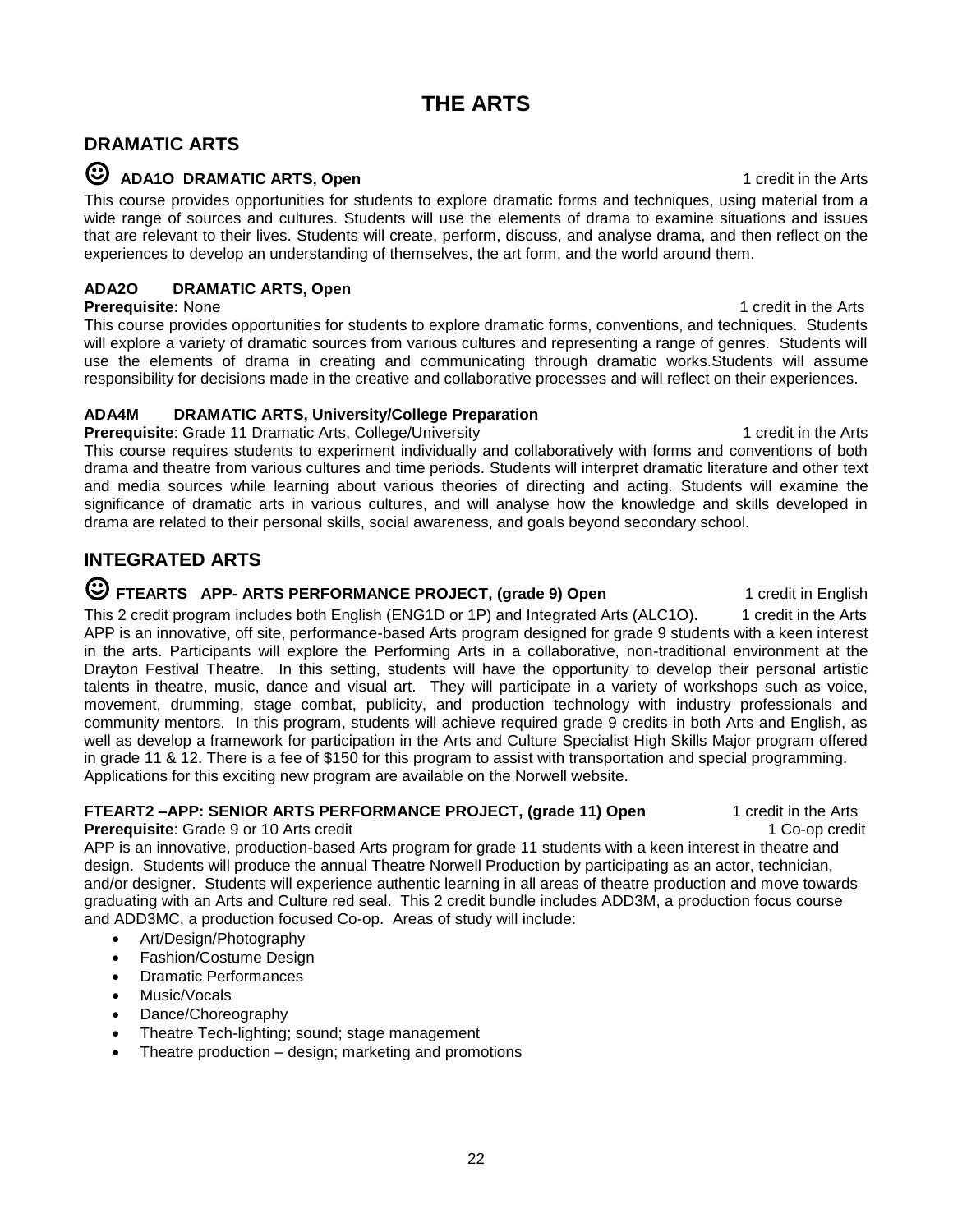The Co-op credit will cover all aspects of the co-op curriculum, with a work placement connected to the Theatre Norwell production. Students will be expected to log workplace hours in all facets of the production and to learn the creative process of building a show from technical, performance, and artistic perspectives. Co-op placement hours will be flexible, including evenings and weekends. A schedule of co-op workplace hours will be provided at the beginning of the semester.

\*As in-school co-op hours will be flexible based on after hours work, only senior students (gr. 11 or 12) may apply for this program.

## **MEDIA ARTS**

### **ASM3O MEDIA ARTS, Open (Yearbook Production)** 1 credit in the Arts

**Prerequisite:** Any grade 9 or 10 Arts Course

This course enables students to create media art works using available and emerging technologies such as computer animation, digital imaging, and video, and a variety of media. Students will explore the elements and principles of media arts, the connections between contemporary media art works and traditional art forms, and the importance of using responsible practices when engaged in the creative process. Students will develop the skills necessary to create and interpret media art works.

### **MUSIC**

### ☺ **AMU1O MUSIC - continuing, Open (Instrumental)** 1 credit in the Arts  **AMU1ON MUSIC - new, Open (Instrumental)** 1 credit in the Arts

This course emphasizes the creation and performance of music at a level consistent with previous experience and is aimed at developing technique, sensitivity, and imagination. Students will develop musical literacy skills by using the creative and critical analysis processes in composition, performance, and a range of reflective and analytical activities. Students will develop an understanding of the conventions and elements of music and of safe practices related to music, and will develop a variety of skills transferable to other areas of their life. Band instruments will be the focus of this course.

### **AMU2O MUSIC, Open (Instrumental)** 1 credit in the Arts

### **Prerequisite**: None (grade 9 Music recommended)

This course emphasizes the creation and performance of music at a level consistent with previous experience. Students will develop musical literacy skills by using the creative and critical analysis processes in composition, performance, and a range of reflective and analytical activities. Students will develop their understanding of musical conventions, practices, and terminology and apply the elements of music in a range of activities. They will also explore the function of music in society with reference to the self, communities, and cultures.

### **AMU3M MUSIC, University/College Preparation (Instrumental)** 1 credit in the Arts

### **Prerequisite**: Grade 9 or 10 Music, Open

This course provides students with opportunities to develop their musical literacy through the creation, appreciation, analysis and performance of music, including traditional, commercial and art music. Students will apply the creative process when performing appropriate technical exercises and repertoire and will employ the critical analysis processes when reflecting on, responding to and analysing live and recorded performances. Students will consider the function of music in society and the impact of music on individuals and communities. They will explore how to apply skills developed in music to their life and careers.

### **AMC3O MUSIC FOR CREATING, Open** 1 **CONSTRUSS 2006** 1 **CONSTRUSS 2006** 1 **CONSTRUSS 2006** 1 **CONSTRUSS 2006** 2016

### **Prerequisite:** None

This focus course follows the grade 11 Open Music curriculum. This exploratory class is open to students with or without musical experience. No prior musical knowledge is required. Students will explore a variety of instruments including percussion, voice, ukulele, guitar, and traditional band instruments. Several musical styles and approaches will be examined and students will perform and learn musical theory appropriate to their prior knowledge.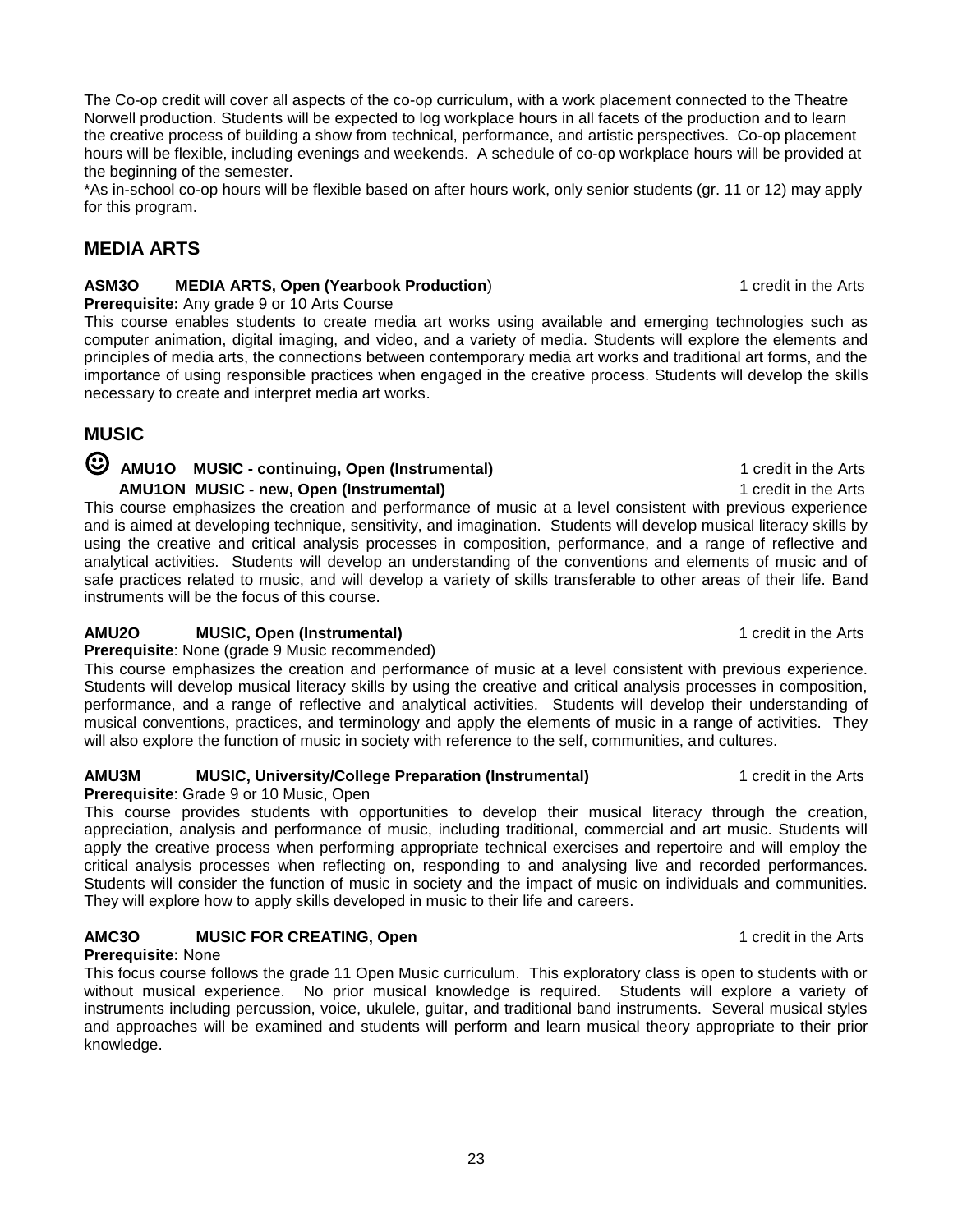### **AMU4M MUSIC, University/College Preparation (Instrumental**) 1 credit in the Arts

**Prerequisite:** Grade 11 Music, College/University

This course enables students to enhance their musical literacy through the creation, appreciation, analysis, and performance of music. Students will perform traditional, commercial, and art music, and will respond with insight to live and recorded performances. Students will enhance their understanding of the function of music in society and the impact of music on themselves and various communities and cultures. Students will analyse how to apply skills developed in music to their life and careers.

### **VISUAL ARTS**

### ☺ **AWA1OG VISUAL ARTS - Arts & Crafts, Essential Program** 1 credit in the Arts

This course follows the same guidelines as AVI1OO, but the focus is Arts & Crafts. This course will focus on studio projects, exploring a variety of craft medium and techniques. The study of aesthetics, criticism and art history will be modified. This course is intended for students with an IEP.

### ☺ **AVI1O VISUAL ARTS, Open** 1 credit in the Arts

This course is exploratory in nature, offering an overview of visual arts as a foundation for further study. Students will become familiar with the elements and principles of design and the expressive qualities of various materials by using a range of media, processes, techniques, and styles. Students will use the creative and critical analysis processes and will interpret art within a personal, contemporary, and historical context.

### **AVI2O** VISUAL ARTS, Open **1** CONSUMERTY **1** Credit in the Arts

**Prerequisite**: None (grade 9 art is an asset)

This course enables students to develop their skills in producing and presenting art by introducing them to new ideas, materials, and processes for artistic exploration and experimentation. Students will apply the elements and principles of design when exploring the creative process. Students will use the critical analysis process to reflect on and interpret art within a personal, contemporary, and historical context.

### **AWP3O VISUAL ARTS - Sculpture, Open** 1 credit in the Arts

**Prerequisite:** None (grade 9 or 10 art is recommended)

This course follows the grade 11 open curriculum with a focus on Sculpture. This course is offered in alternate years. It will be offered in the 2017-18 school year.

### **AWQ3O VISUAL ARTS - Photography, Open** 1 credit in the Arts

**Prerequisite**: None, grade 9 or 10 art is recommended This course follows the grade 11 open level curriculum with a focus on photography. It is offered in alternate years. It will be offered in the 2016-17 school year.

### **AVI3M VISUAL ARTS, University/College Preparation** 1 credit in the Arts

**Prerequisite:** Grade 9 or 10 Visual Arts, grade 10 Art is highly recommended

This course enables students to further develop their knowledge and skills in visual arts. Students will use the creative process to explore a wide range of themes through studio work that may include drawing, painting, sculpting and printmaking, as well as the creation of collage, multimedia works and works using emerging technologies. Students will use the critical analysis process when evaluating their own work and the work of others. Students who wish to take this course at the Open level (AVI3O) may do so. Course code and theoretical content will be modified upon request/approval.

### **AVI4E VISUAL ARTS, Workplace** 1 credit in the Arts

**Prerequisite:** Grade 11 Visual Arts, Open, or senior APP

This course focuses on a practical approach to a variety of art and design projects related to the workplace. Students will use the creative process to produce a traditional and/or digital portfolio of their work in a variety of media.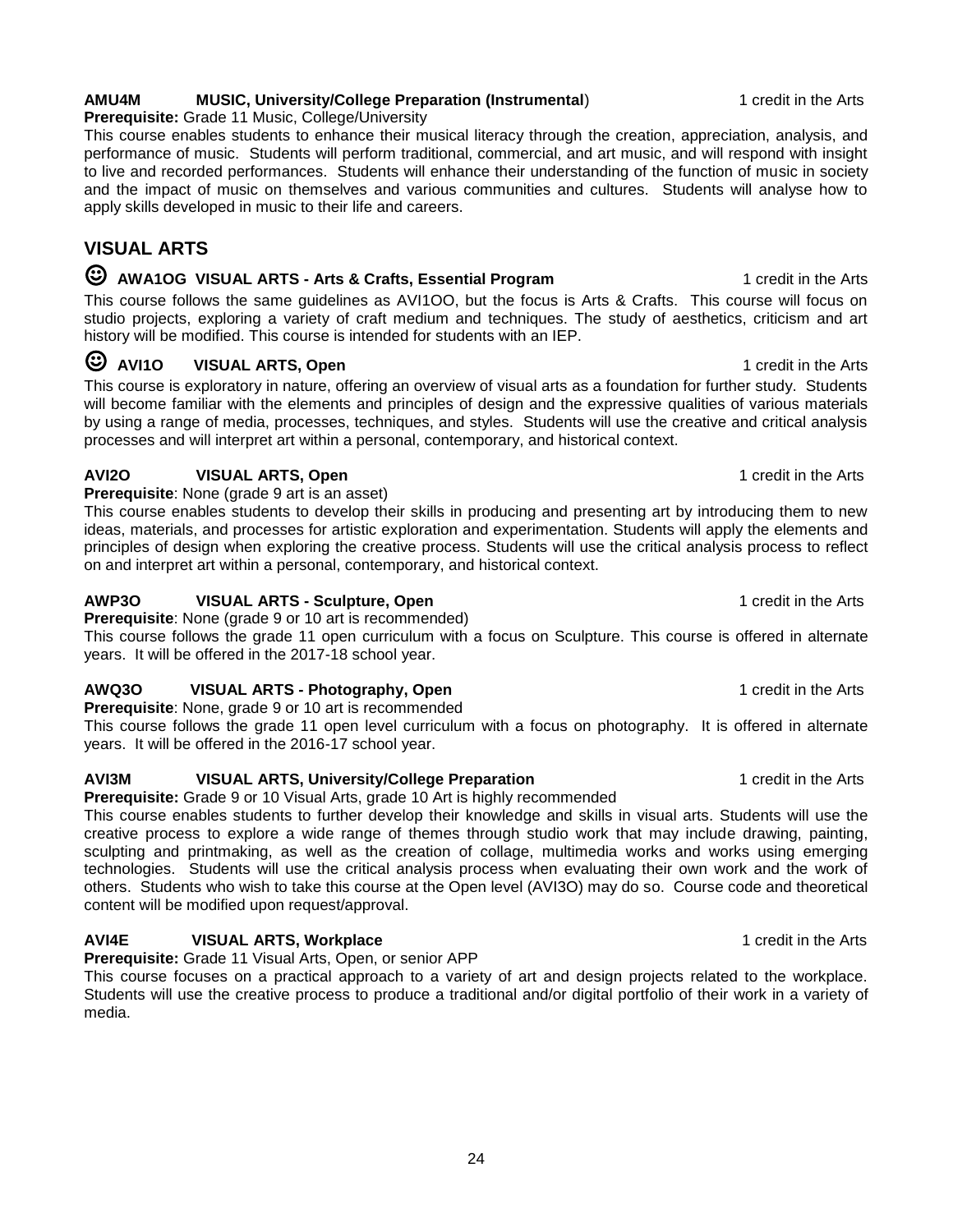### **AVI4M VISUAL ARTS, University/College Preparation** 1 credit in the Arts

#### **Prerequisite:** Grade 11 Visual Arts

This course focuses on enabling students to refine their use of the creative process when creating and presenting two- and three-dimensional art works using a variety of traditional and emerging media and technologies. Students will use the critical analysis process to deconstruct art works and explore connections between art and society. The studio program enables students to explore a range of materials, processes, and techniques that can be applied in their own art production. Students will also make connections between various works of art in personal, contemporary, historical, and cultural contexts.

# **BUSINESS STUDIES**

#### $\heartsuit$  BBI1O or BBI2O INTRODUCTION TO BUSINESS, Open 1 credit in Business Studies This course introduces students to the world of business. Students will develop an understanding of the functions of business, including accounting, marketing, information and communication technology, human resources, and production, and of the importance of ethics and social responsibility. This course focuses on personal finance including money management, calculating loans and interest, investing and building good credit. This course builds a foundation for further studies in business and helps students develop the business knowledge and skills they will need in their everyday lives.

### **BTT2O INFORMATION AND COMMUNICATION TECHNOLOGY IN BUSINESS, Open**

**Prerequisite:** None 1 credit in Business Studies This course introduces students to information and communication technology in a business environment and builds a foundation for digital literacy skills necessary for success in a technologically driven society. Students will develop word processing, spreadsheet, database, desktop publishing, presentation software, and website design skills. Throughout the course, there is an emphasis on digital literacy, effective electronic research and communication skills, and current issues related to the impact of information and communication technology.

#### **ACCOUNTING**

#### **BAF3MO FINANCIAL ACCOUNTING FUNDAMENTALS, University/College Preparation**

**Prerequisite**: None 1 credit in Business Studies This course introduces students to the fundamental principles and procedures of accounting. Students will develop financial analysis and decision-making skills that will assist them in future studies and/or career opportunities in business. Students will acquire an understanding of accounting for a service and a merchandising business, computerized accounting, financial analysis, and current issues and ethics in accounting.

#### **BAT4M FINANCIAL ACCOUNTING PRINCIPLES, University/College Preparation**

**Prerequisite:** Grade 11 Accounting, College/University 1 credit in Business Studies This course introduces students to advanced accounting principles that will prepare them for post secondary studies in business. Students will learn about financial statements for various forms of business ownership and how those statements are interpreted in making business decisions. This course expands students' knowledge of sources of financing, further develops accounting methods for assets, and introduces accounting for partnerships and corporations.

### **ENTREPRENEURIAL STUDIES**

# **BDI3CO ENTREPRENEURSHIP: THE VENTURE, College Preparation** 1 credit in Business Studies

**Prerequisite:** None

This course focuses on ways in which entrepreneurs recognize opportunities, generate ideas, and organize resources to plan successful ventures that enable them to achieve their goals. Students will create a venture plan for a school-based or student-run business. Through hands-on experiences, including the Java Junction café, students will have opportunities to develop the values, traits, and skills most often associated with successful entrepreneurs.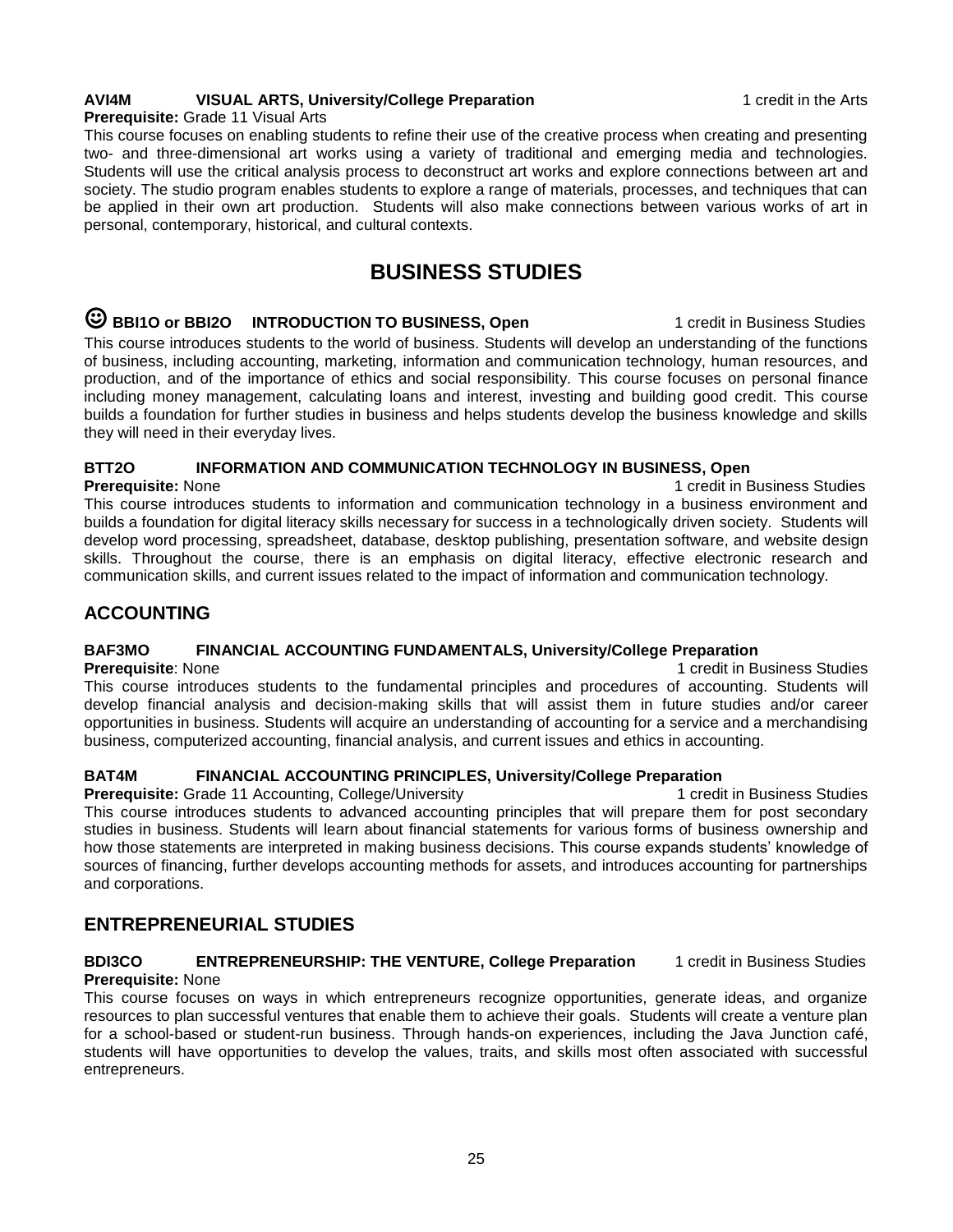### **INFORMATION TECHNOLOGY**

NOTE: See Further Computer Courses on pages 30 and 45.

### **IDC3O3 WEB DESIGN - INTERDISCIPLINARY STUDIES, Open** 1 credit in Business Studies

#### **Prerequisite:** None

This course will focus on developing and maintaining the school website while providing business management and marketing support for other school activities including the yearbook. Students interested in being involved in their school community, learning web page development and further refining their business/communication skills should take this course. This course will help students combine the skills required for and knowledge of different subjects and disciplines to solve problems, make decisions, create personal meaning, and present findings beyond the scope of a single subject or discipline. Students will analyse the connections among diverse subjects and disciplines; develop information literacy skills in analysing, selecting, evaluating, and communicating information; and become aware of a variety of resources and viewpoints on contemporary issues. They will also examine their own learning styles, relate their inquiries and research to real-life situations, and investigate career opportunities in new disciplines.

### **ORGANIZATIONAL STUDIES**

#### **BOH4M BUSINESS LEADERSHIP: MANAGEMENT FUNDAMENTALS,** 1 credit in Business Studies **University/College Preparation**

### **Prerequisite**: None, grade 11 Business is highly recommended

The senior leadership course is a course in applied leadership techniques. Students will study the characteristics of effective leadership and will apply these concepts to leadership opportunities in the school and the community. Students earning the GPP credit will focus on developing interpersonal and intrapersonal skills. They will work on goal setting and communication skills. Students earning the BOH 4M (this is not a traditional business course) credit will focus on critically identifying the principles of effective leadership and how to utilize these principles in a practical way in managing successful businesses. Students will analyze the role of a leader in business, with a focus on decision-making, management of group dynamics, motivating workers and planning. Students will play a role in Student Council for the duration of the course. Note: Students may take both streams of this course but it is highly recommended that students take GPP3O before taking BOH4M.

### **BOG4E BUSINESS LEADERSHIP: BECOMING A MANAGER**, **Workplace Preparation**

**Prerequisite**: None 1 credit in Business Studies This course helps students prepare for managerial positions in their future careers. Students will focus on the development of core skills required to become a successful manager, including operations management, inventory control, marketing, financial planning, scheduling and communication. Students will also explore the management challenges of hiring, tracking, and motivating employees, and complying with legal requirements.

# **CANADIAN & WORLD STUDIES**

### **ECONOMICS**

#### **CIA4U <b>ANALYSING CURRENT ECONOMIC ISSUES, University Preparation**

**Prerequisite**: Any University or University/College course in 1 credit in Canadian & World Studies Canadian and World Studies, English, or Social Sciences and Humanities

This course examines current Canadian and international economic issues, developments, policies, and practices from diverse perspectives. Students will explore the decisions that individuals and institutions, including governments, make in response to economic issues such as globalization, trade agreements, economic inequalities, regulation, and public spending. Students will apply the concepts of economic thinking and the economic inquiry process, as well as economic models and theories, to investigate, and develop informed opinions about, economic trade-offs, growth, and sustainability and related economic issues.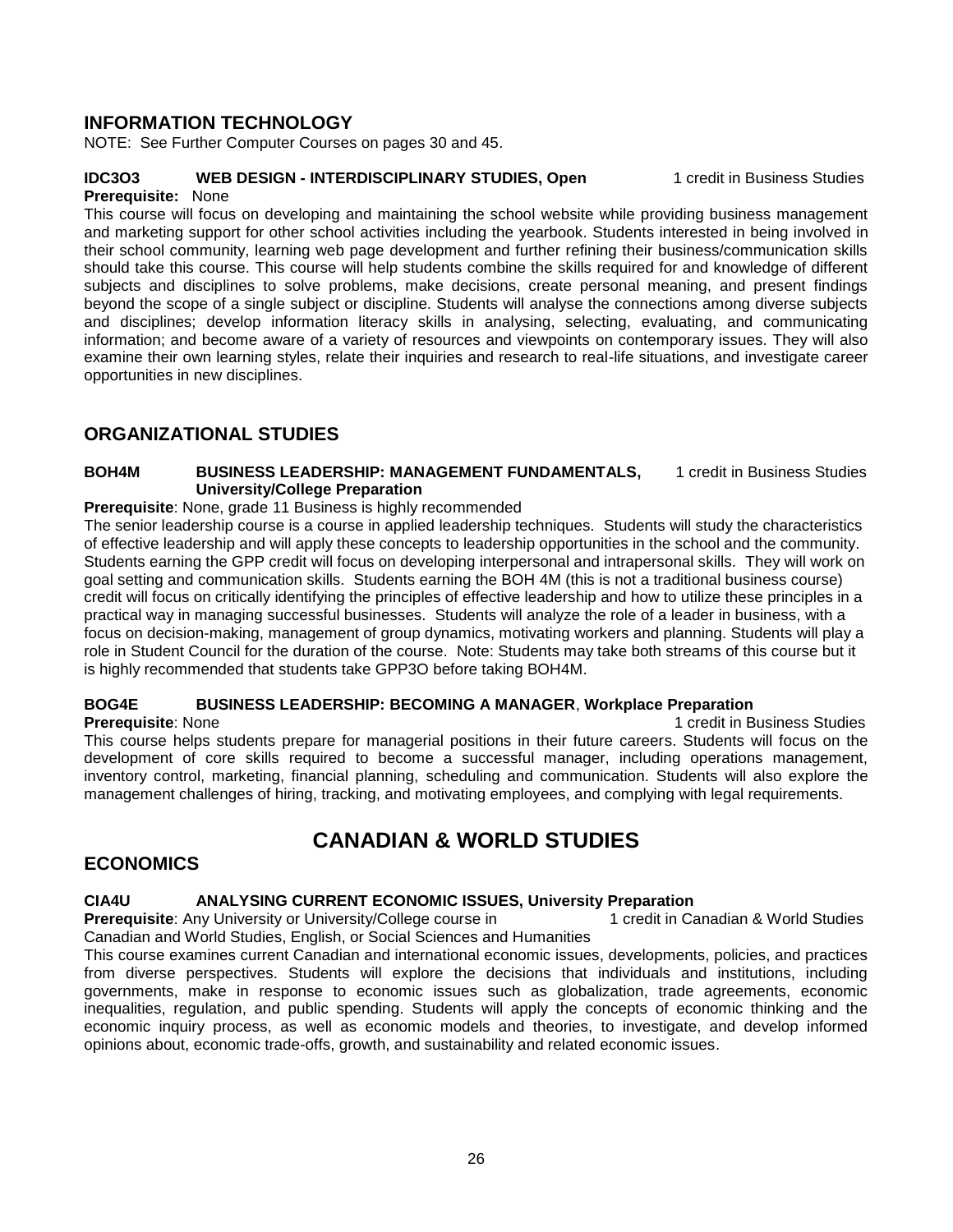### **GEOGRAPHY**

**C** CGC1PG ISSUES IN CANADIAN GEOGRAPHY, Essential Program 1 credit in Canadian Geography This course follows the same expectations as CGC1P, but the course is modified to meet the needs of an Essential level program.

**C CGC1P ISSUES IN CANADIAN GEOGRAPHY, Applied** 1 credit in Canadian Geography This course focuses on current geographic issues that affect Canadians. Students will draw on their personal and everyday experiences as they explore a range of issues, including food and water supplies, competing land uses, and interactions with the natural environment, developing their awareness that issues that affect their lives are interconnected with issues in other parts of the world. Students will apply the concepts of geographic thinking and the geographic inquiry process, including spatial technologies, to investigate choices related to sustainable living in Canada.

**C** CGC1D ISSUES IN CANADIAN GEOGRAPHY, Academic 1 credit in Canadian Geography This course examines interrelationships within and between Canada's natural and human systems and how these systems interconnect with those in other parts of the world. Students will explore environmental, economic, and social geographic issues relating to topics such as transportation options, energy choices, and urban development. Students will apply the concepts of geographic thinking and the geographic inquiry process, including spatial technologies, to investigate various geographic issues and to develop possible approaches for making Canada a more sustainable place to live.

**C** CGC1DF **ENJEUX GÉOGRAPHIQUES DU CANADA** 1 credit in Canadian Geography This course is similar to CGC1D except the language of instruction is French. This course is offered in alternate years. It will be offered in the 2017-2018 school year.

### **CGF3M FORCES OF NATURE: PHYSICAL PROCESSES & DISASTERS**

**University/College Preparation** 1 credit in Canadian & World Studies

**Prerequisite:** Issues in Canadian Geography, Grade 9, Academic or Applied

In this course, students will explore physical processes related to the earth's water, land, and air. They will investigate how these processes shape the planet's natural characteristics and affect human systems, how they are involved in the creation of natural disasters, and how they influence the impacts of human disasters. Throughout the course, students will apply the concepts of geographic thinking and the geographic inquiry process and use spatial technologies to analyse these processes, make predictions related to natural disasters, and assess ways of responding to them.

### **CGG3O TRAVEL AND TOURISM: A GEOGRAPHIC PERSPECTIVE, Open**

**Prerequisite:** Grade 9 Issues in Canadian Geography, 1 credit in Canadian & World Studies

### Academic or Applied

This course focuses on issues related to travel and tourism within and between various regions of the world. Students will investigate unique environmental, sociocultural, economic, and political characteristics of selected world regions. They will explore travel patterns and trends as well as tensions related to tourism, and will predict future tourism destinations. Students will apply the concepts of geographic thinking and the geographic inquiry process, including spatial technologies, to investigate the impact of the travel industry on natural environments and human communities.

### **CGW4C WORLD ISSUES: A GEOGRAPHIC ANALYSIS, College Preparation**

**Prerequisite:** Grade 9 Issues in Canadian Geography, 1 credit in Canadian & World Studies Academic or Applied

This course explores the many difficult challenges facing Canada and the world today – challenges such as unequal access to food, water, and energy; urbanization; globalization; and meeting the needs of a growing world population while ensuring the sustainability of the natural environment. Students will explore these and other world issues from environmental, social, economic, and political perspectives, while applying the concepts of geographic thinking, the geographic inquiry process, and spatial technologies to guide and support their investigations.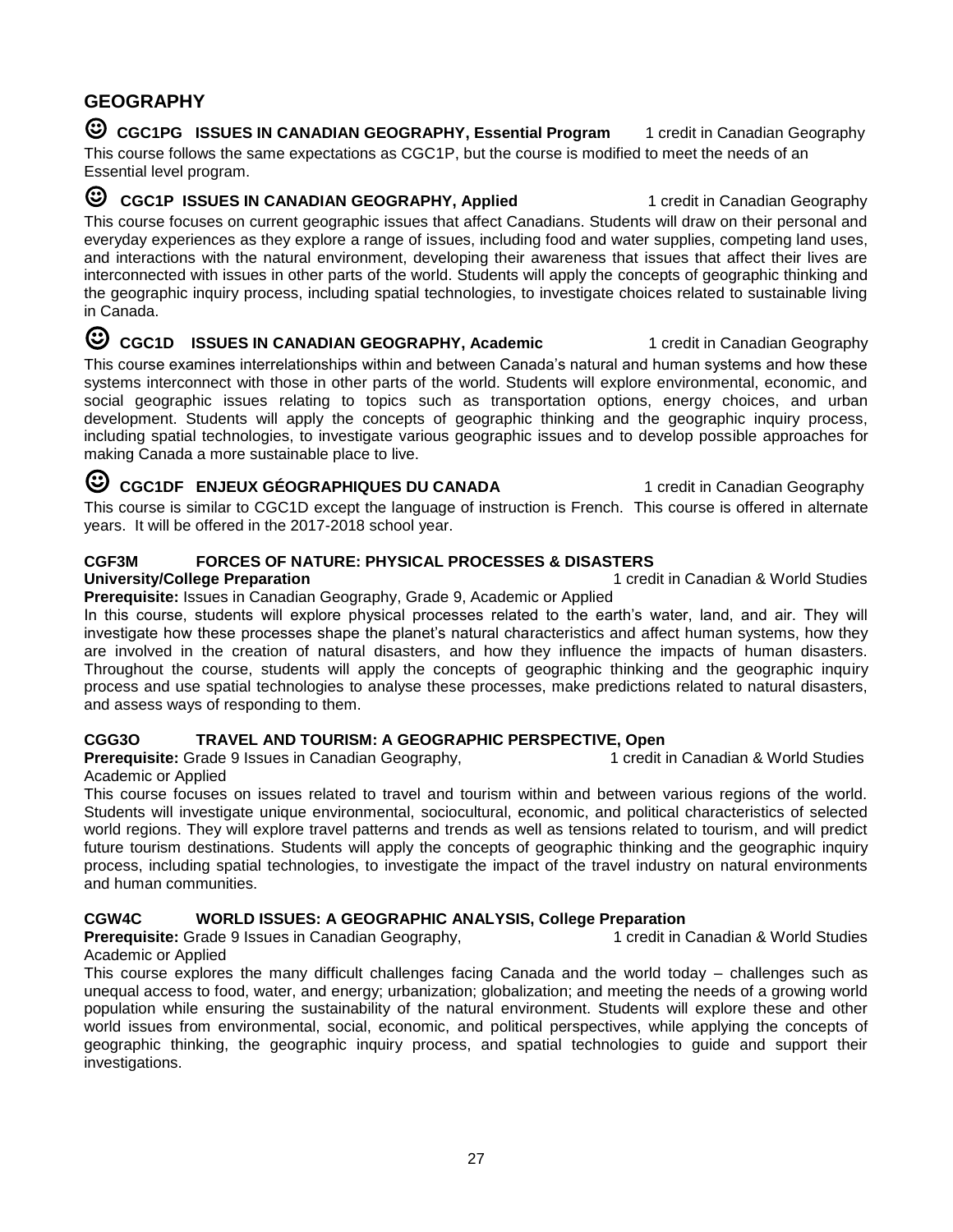### **CGW4U WORLD ISSUES: A GEOGRAPHIC ANALYSIS, University Preparation**

**Prerequisite**: Any University or University/College preparation course in Canadian and World Studies, English or Social Sciences & Humanities 1 credit in Canadian & World Studies In this course, students will address the challenge of creating a more sustainable and equitable world. They will explore issues involving a wide range of topics, including economic disparities, threats to the environment, globalization, human rights, and quality of life, and analyse government policies, international agreements, and individual responsibilities relating to them. Students will apply the concepts of geographic thinking and the geographic inquiry process, including the use of spatial technologies, to investigate these complex issues and their impacts on natural and human communities around the world.

### **C** FTEHOC HOCKEY SKILLS PROGRAM, Open 1 credit in Canadian Geography

This 2 credit program will cover the curriculum of both Grade 9 1 credit in Health & Phys. Ed. Healthy Active Living (PPL1O) and Issues in Canadian Geography (CGC1D or CGC1P). Both of these courses will count as compulsory credits towards the OSSD. The focus in Healthy Active Living will be hockey through on and off ice skills development. Students will have the opportunity to be on the ice for up to 5 hours a week with professional instruction. There is a fee of \$300 for students taking this program to assist with the costs of ice time and transportation. Although this program is designed to assist all levels of hockey players, a minimum competency is required. Students must have their own equipment including a helmet with face guard and a neck protector. Applications for this exciting new program are available on the Norwell website.

### **HISTORY**

### **CHC2LG CANADIAN HISTORY SINCE WORLD WAR I, Essential Program**

**Prerequisite:** None 1 credit in Canadian History 1 credit in Canadian History This course focuses on the connections between the student and key people, events and themes in Canadian contemporary studies. Students prepare for grade 11 Canadian and World Studies Workplace Preparation courses through the development and extension of historical literacy skills and critical thinking skills. Students explore a variety of topics highlighting individuals and events that have contributed to the story of Canada. The major themes of Canadian identity, internal and external relationships and changes since 1914, are explored through guided investigation. Students have the opportunity to extend analytical skills with a focus on identifying and interpreting events and perspectives and making connections. Students practise reading, writing, visual, and oral literacy skills to identify and communicate in a variety of media.

### **CHC2P CANADIAN HISTORY SINCE WORLD WAR I, Applied**

**Prerequisite:** None 1 credit in Canadian History 1 credit in Canadian History This course focuses on the social context of historical developments and events and how they have affected the lives of people in Canada since 1914. Students will explore interactions between various communities in Canada as well as contributions of individuals and groups to Canadian heritage and identity. Students will develop their ability to apply the concepts of historical thinking and the historical inquiry process, including the interpretation and analysis of evidence, when investigating the continuing relevance of historical developments and how they have helped shape communities in present-day Canada.

### **CHC2D CANADIAN HISTORY SINCE WORLD WAR I, Academic**

**Prerequisite**: None 1 credit in Canadian History 1 credit in Canadian History 1 credit in Canadian History This course explores social, economic, and political developments and events and their impact on the lives of different groups in Canada since 1914. Students will examine the role of conflict and cooperation in Canadian society, Canada's evolving role within the global community, and the impact of various individuals, organizations, and events on Canadian identity, citizenship, and heritage. They will develop their ability to apply the concepts of historical thinking and the historical inquiry process, including the interpretation and analysis of evidence, when investigating key issues and events in Canadian history since 1914.

### **CHC2DF HISTOIRE DU CANADA DEPUIS LA PREMIERE GUERRE MONDIALE, Academic**

1 credit in Canadian History

This course is similar to CHC2D except the language of instruction is French. This course is offered in alternate years. It will be offered in the 2016-2017 school year.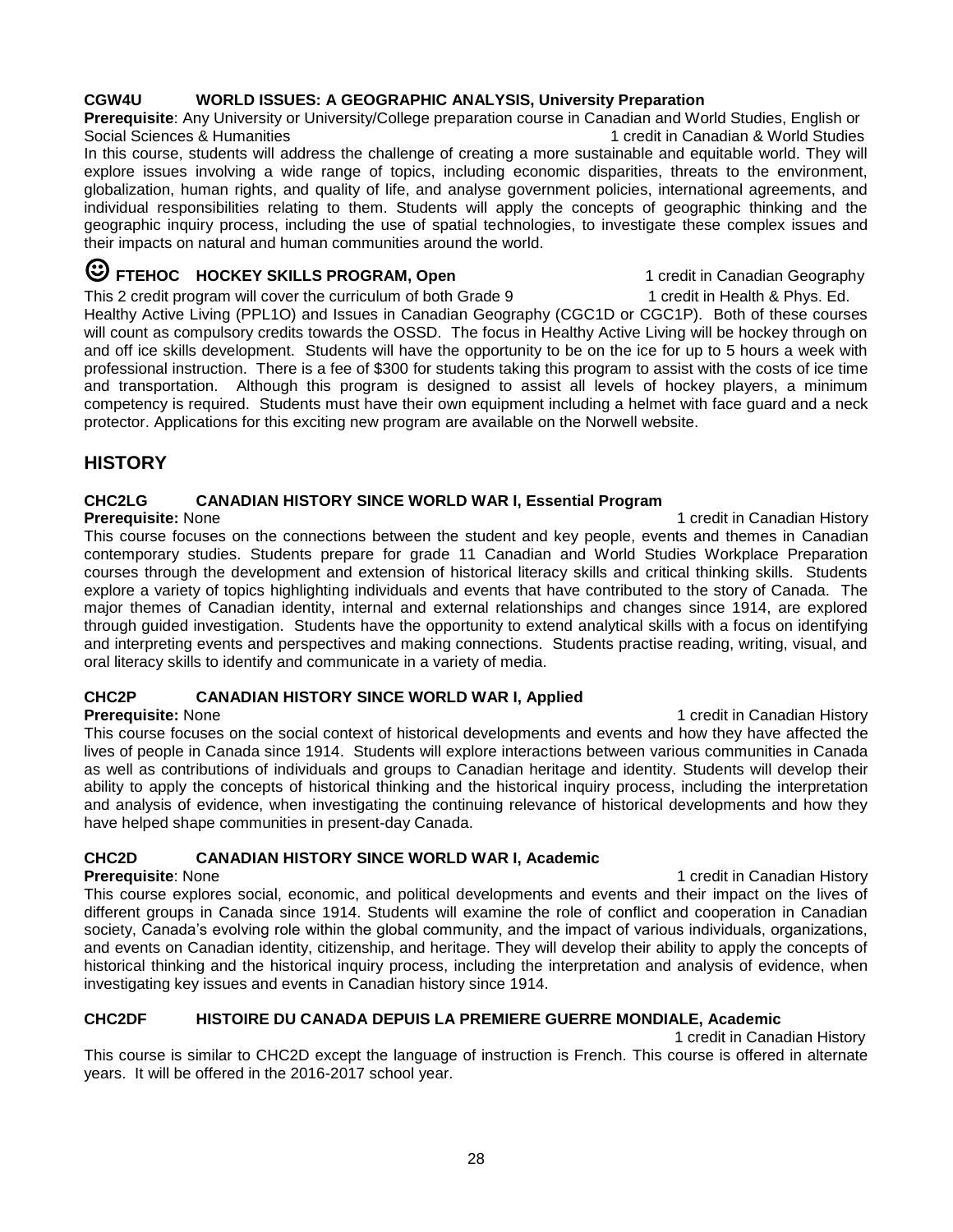#### **CHV2OG CIVICS & CITIZENSHIP and CAREER STUDIES,** 0.5 credit in Civics and **Essential Program** 0.5 credit in Career Studies

This course follows the same expectations as CHV2O, but the course is modified to meet the needs of an Essential level program.

### **CHV2O CIVICS & CITIZENSHIP and CAREER STUDIES, Open** 0.5 credit in Civics and

0.5 credit in Career Studies

CIVICS: This course explores rights and responsibilities associated with being an active citizen in a democratic society. Students will explore issues of civic importance such as healthy schools, community planning, environmental responsibility, and the influence of social media, while developing their understanding of the role of civic engagement and of political processes in the local, national, and/or global community. Students will apply the concepts of political thinking and the political inquiry process to investigate, and express informed opinions about, a range of political issues and developments that are both of significance in today's world and of personal interest to them.

CAREER STUDIES: This course teaches students how to develop and achieve personal goals for future learning, work, and community involvement. Students will assess their interests, skills, and characteristics and investigate current economic and workplace trends, work opportunities, and ways to search for work. The course explores post secondary learning and career options, prepares students for managing work and life transitions, and helps students focus on their goals through the development of a career plan. Upon successful completion of this course, students will receive two half credits in the compulsory courses,

Civics & Citizenship (CHV2O) and Career Studies (GLC2O).

**CHA3U AMERICAN HISTORY, University/College Preparation** 1 credit in Canadian & World Studies **Prerequisite**: Grade 10 Canadian History Since World War I,

### Academic or Applied

This course explores key aspects of the social, economic, and political development of the United States from precontact to the present. Students will examine the contributions of groups and individuals to the country's evolution and will explore the historical context of key issues, trends, and events that have had an impact on the United States, its identity and culture, and its role in the global community. Students will extend their ability to apply the concepts of historical thinking and the historical inquiry process, including the interpretation and analysis of evidence, when investigating various forces that helped shape American history.

#### **CHW3M WORLD HISTORY TO THE END OF THE FIFTEENTH CENTURY, University/College Preparation Prerequisite**: Grade 10 Canadian History since World War I, 1 credit in Canadian & World Studies Academic or Applied

This course explores the history of various societies and civilizations around the world, from earliest times to around 1500 CE. Students will investigate a range of factors that contributed to the rise, success, and decline of various ancient and pre-modern societies throughout the world and will examine life in and the cultural and political legacy of these societies. Students will extend their ability to apply the concepts of historical thinking and the historical inquiry process, including the interpretation and analysis of evidence, when investigating social, political, and economic structures and historical forces at work in various societies and in different historical eras.

### **CHY4C WORLD HISTORY SINCE THE FIFTEENTH CENTURY, College Preparation**

**Prerequisite:** Any University, University/College or College course in 1 credit in Canadian & World Studies Canadian & World Studies, English or Social Sciences & Humanities

This course explores key developments and events in world history since approximately 1450, with a focus on interactions within and between various regions. Students will examine social, economic, and political developments and how they have affected different peoples. Students will extend their ability to apply the concepts of historical thinking and the historical inquiry process, including the interpretation and analysis of evidence, when investigating key turning points in world history and historical forces that have shaped our world.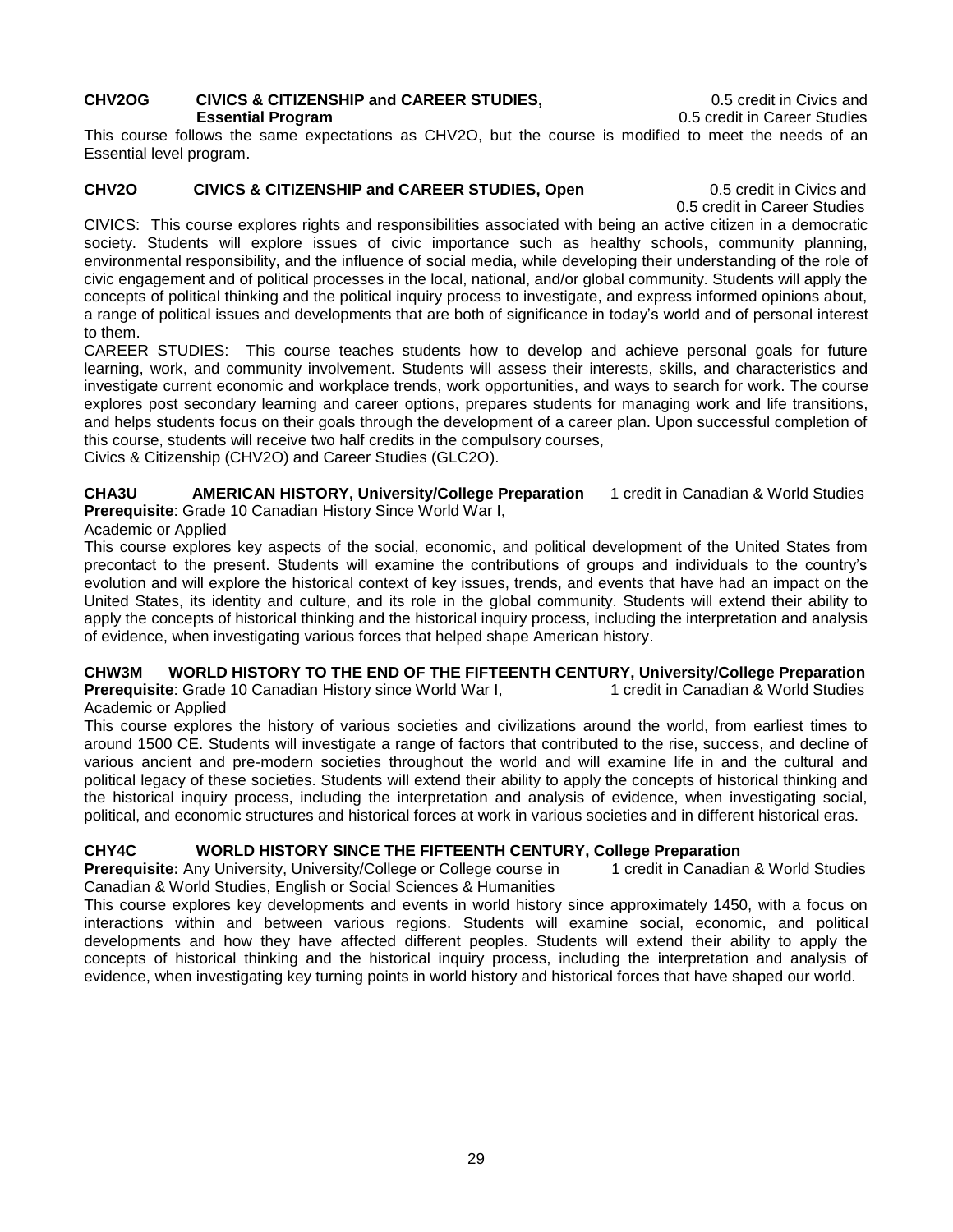#### **CHY4U WORLD HISTORY SINCE THE FIFTEENTH CENTURY***,* **University Preparation**

**Prerequisite:** Any University, University/College course 1 credit in Canadian & World Studies

in Canadian & World Studies, English or Social Sciences & Humanities This course traces major developments and events in world history since approximately 1450. Students will explore social, economic, and political changes, the historical roots of contemporary issues, and the role of conflict and cooperation in global interrelationships. They will extend their ability to apply the concepts of historical thinking and the historical inquiry process, including the interpretation and analysis of evidence, as they investigate key issues and ideas and assess societal progress or decline in world history.

### **LAW**

#### **CLU3E UNDERSTANDING CANADIAN LAW IN EVERYDAY LIFE, Workplace Preparation**

**Prerequisite**: Grade 10 Canadian History, Academic or Applied 1 credit in Canadian & World Studies This course enables students to develop a practical understanding of laws that affect the everyday lives of people in Canada, including their own lives. Students will gain an understanding of the need for laws, and of their rights, freedoms, and responsibilities under Canadian law. Topics include laws relating to marriage, the workplace, cyberbullying, and criminal offences. Students will begin to develop legal reasoning skills and will apply the concepts of legal thinking and the inquiry process when investigating legal issues that are relevant to life in Canada today.

**CLU3M UNDERSTANDING CANADIAN LAW, University/College** 1 credit in Canadian & World Studies **Prerequisite**: Grade 10 Canadian History, Academic or Applied

This course explores Canadian law, with a focus on legal issues that are relevant to the lives of people in Canada. Students will gain an understanding of laws relating to rights and freedoms in Canada; our legal system; and family, contract, employment, tort, and criminal law. Students will develop legal reasoning skills and will apply the concepts of legal thinking and the legal studies inquiry process when investigating a range of legal issues and formulating and communicating informed opinions about them.

#### **CLN4U CANADIAN & INTERNATIONAL LAW, University Preparation**

**Prerequisite**: Any University or University/College course in 1 credit in Canadian & World Studies Canadian & World Studies, English or Social Sciences & Humanities

This course explores a range of contemporary legal issues and how they are addressed in both Canadian and international law. Students will develop an understanding of the principles of Canadian and international law and of issues related to human rights and freedoms, conflict resolution, and criminal, environmental, and workplace law, both in Canada and internationally. Students will apply the concepts of legal thinking and the legal studies inquiry process, and will develop legal reasoning skills, when investigating these and other issues in both Canadian and international contexts.

## **COMPUTER STUDIES**

### **ICS2O INTRODUCTION TO COMPUTER STUDIES, Open** 1 credit in Computer Studies

**Prerequisite:** None

This course introduces students to computer programming. Students will plan and write simple computer programs by applying fundamental programming concepts, and learn to create clear and maintainable internal documentation. They will also learn to manage a computer by studying hardware configurations, software selection, operating system functions, networking, and safe computing practices. Students will also investigate the social impact of computer technologies, and develop an understanding of environmental and ethical issues related to the use of computers.

# **ICS3U INTRODUCTION TO COMPUTER SCIENCE, University Preparation**

**1 credit in Computer Studies** This course introduces students to computer science. Students will design software independently and as part of a team, using industry-standard programming tools and applying the software development life-cycle model. They will also write and use subprograms within computer programs. Students will develop creative solutions for various types of problems as their understanding of the computing environment grows. They will also explore environmental and ergonomic issues, emerging research in computer science, and global career trends in computer-related fields.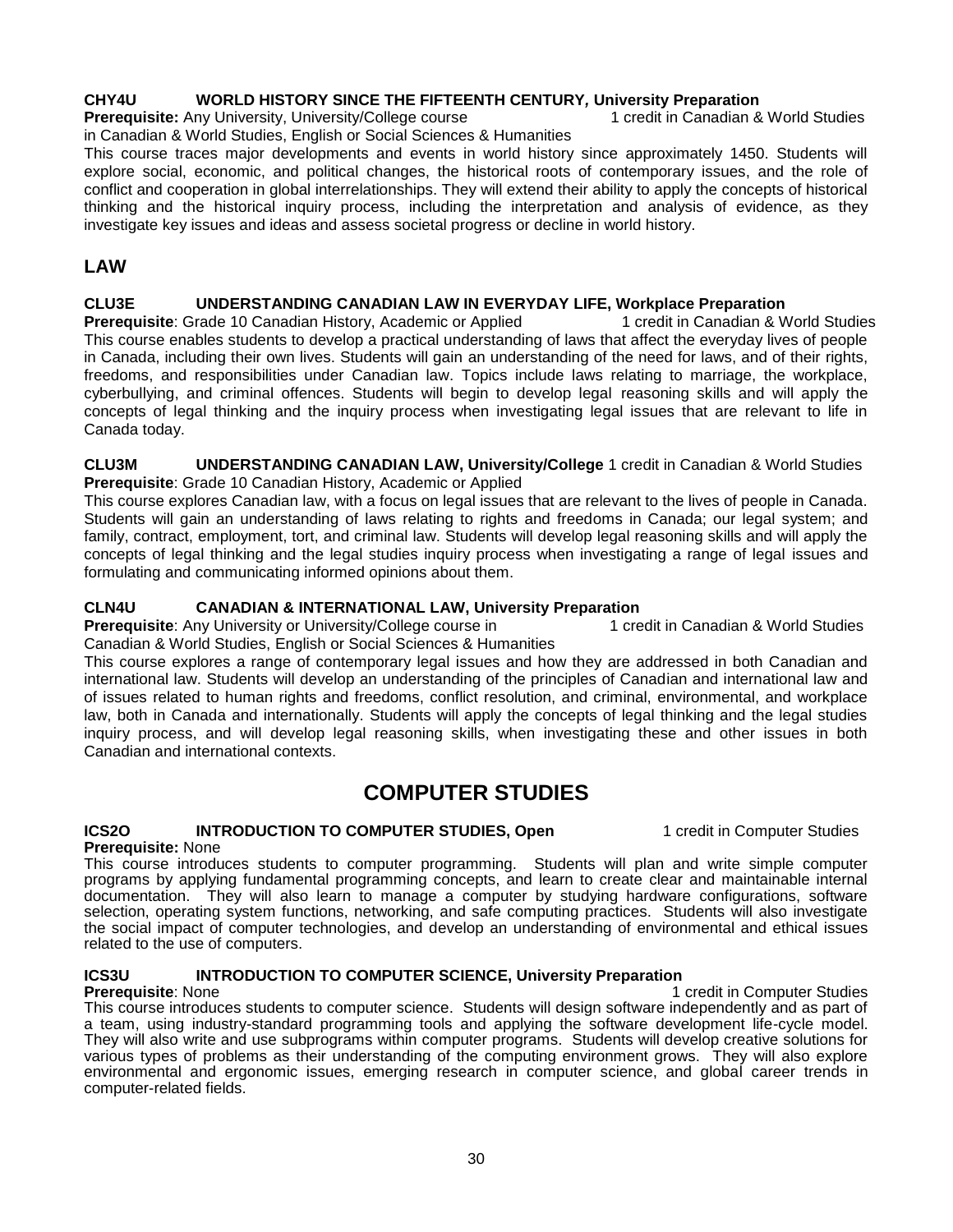### **ICS4U COMPUTER SCIENCE, University Preparation 1** credit in Computer Studies

**Prerequisite**: Introduction to Computer Science, University Preparation

This course enables students to further develop knowledge and skills in computer science. Students will use modular design principles to create complex and fully documented programs, according to industry standards. Student teams will manage a large software development project, from planning through to project review. Students will also analyse algorithms for effectiveness. They will investigate ethical issues in computing and further explore environmental issues, emerging technologies, areas of research in computer science, and careers in the field.

### **ENGLISH (Compulsory)**

The following courses meet the Compulsory English requirements for an OSSD as listed on page 8.

### ☺ **ENG1LG ENGLISH, Essential Program** 1 credit in English

This course provides foundational literacy and communication skills to prepare students for success in their daily lives, in the workplace, and in future English courses. The course is organized by strands that develop listening and talking skills, reading and viewing skills, and writing skills. In all strands, the focus is on developing foundational literacy skills and in using language clearly and accurately in a variety of authentic contexts. Students develop strategies and put into practice the processes involved in talking, listening, reading, viewing, writing, and thinking, and reflect regularly upon their growth in these areas.

# ☺ **ENG1P ENGLISH, Applied** 1 credit in English

This course emphasizes key reading, writing, oral communication, and thinking skills that students need for success in secondary school and their daily lives. Students will study plays, short stories, and newspaper and magazine articles, and will describe and create media works. An important focus will be the correct use of spoken and written language.

# **ENG1D** ENGLISH, Academic **ENGLISH, Academic** 1 credit in English

This course emphasizes analytical reading, oral communication, and thinking skills that students need for success in secondary school and their daily lives. Students will study and interpret texts from contemporary and historical periods including plays, short stories, and short essays and will investigate and create media works. An important focus will be the correct and effective use of spoken and written language.

### **ENG2LG ENGLISH, Essential Program** 1 **CONSTRANGER 1 CONSTRANGER 1** credit in English

**Prerequisite:** ENG1LJ

In this course, students focus on extending their literacy and communication skills to prepare for success in their daily lives, in the workplace, and in the English Grade 11 Workplace Preparation course. The course is organized by strands that extend listening and talking skills, reading and viewing skills, and writing skills. In all strands, the focus is on refining foundational literacy skills and in using language clearly and accurately in a variety of authentic contexts. Students build on their strategies and engage in the processes involved in talking, listening, reading, viewing, writing, and thinking, and reflect regularly upon their growth in these areas.

### **ENG2P ENGLISH, Applied** 1 credit in English

**Prerequisite:** Grade 9 English, Academic or Applied

This course extends the range of key reading, writing, oral communication, and thinking skills that students need for success in all areas of the curriculum. Students will study novels, poems, magazines, and reports, and will describe, design and produce effective media works. An important focus will be the clear and coherent use of spoken and written language.

### **ENG2D ENGLISH, Academic ENGLISH, Academic 1 English** 1 credit in English

**Prerequisite**: Grade 9 English, Academic or Applied

This course extends the range of analytic, reading, writing, oral communication, and thinking skills that students need for success in secondary school academic programs. Students will study and interpret challenging texts from contemporary and historical periods, including novels, poems, plays, and opinion pieces, and will analyse and create effective media works. An important focus will be the thoughtful use of spoken and written language.

### **ENG3E ENGLISH, Workplace Preparation 1 English** 1 credit in English

**Prerequisite**: Grade 10 English, Applied or Essential This course emphasizes the development of literacy, critical thinking, and communication skills. Students will study the content, form, and style of informational texts and literary works; write explanations, letters, and reports; and investigate the connections among media forms, audiences, and media industry practices. An important focus will be on using language clearly, accurately, and effectively in a variety of contexts.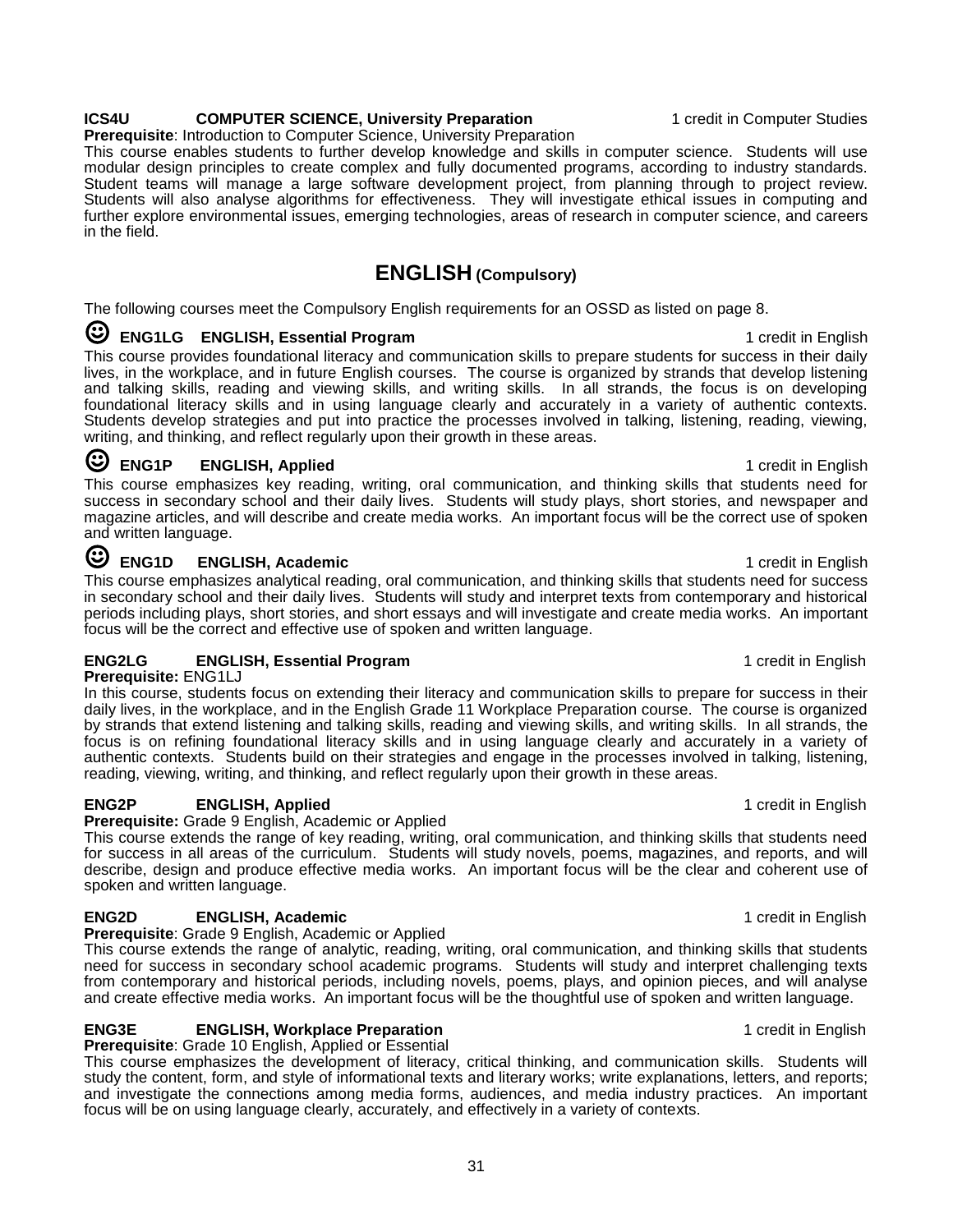### **ENG3C ENGLISH, College Preparation 1 English** 1 credit in English

**Prerequisite:** Grade 10 English, Applied

This course emphasizes the development of literacy, critical thinking and communication skills. Students will study the content, form, and style of informational texts and literacy works from Canada and other countries; write reports, correspondence, and persuasive essays; and analyse media forms, audiences, and media industry practices. An important focus will be on establishing appropriate voice and using business and technical language with precision and clarity.

### **ENG3U ENGLISH, University Preparation** 1 **CONSUMING 2008 1** credit in English

**Prerequisite**: Grade 10 English, Academic

This course emphasizes the development of literacy, critical thinking, and communication skills. Students will analyse challenging texts, both contemporary and historical; conduct research and analyse the information gathered; write persuasive and literary essays; and analyse the relationship among media forms, audiences, and media industry practices. An important focus will be on understanding the development of the English language.

### **ENG4E ENGLISH, Workplace Preparation 1 English** 1 credit in English

**Prerequisite**: Grade 11 English, Workplace Preparation

This course emphasizes consolidation of literacy, critical thinking, and communication skills. Students will study informational texts and literature from various countries and cultures; write summaries, reports, resumes, and short essays; complete an independent research project; and explain the connections among media forms, audiences, and media industry practices. An important focus will be on using specialized language related to the workplace accurately and coherently in appropriate contexts.

#### **ENG4C ENGLISH, College Preparation 1 COLLEGE 1 English** 1 **credit in English**

**Prerequisite:** Grade 11 English, College Preparation

This course emphasizes consolidation of literacy, critical thinking, and communication skills. Students will analyse informational texts and literary works from various time periods, countries, and cultures; write research reports, summaries, and short analytical essays; complete an independent study project; and analyse the interactions among media forms, audiences, and media industry practices. An important focus will be on establishing appropriate style and using business and technical language effectively.

### **ENG4U ENGLISH, University Preparation** 1 **CONSUMING 2008 1** credit in English

**Prerequisite**: Grade 11 English, University Preparation This course emphasizes consolidation of literacy, critical thinking, and communications skills. Students will analyse a range of challenging texts from various time periods, countries, and cultures; write analytical and argumentative essays and a major paper for an independent literary research project; and apply key concepts to analyse media works. An important focus will be on understanding academic language and using it coherently and confidently in discussion and argument.

**OLC4O** ONTARIO SECONDARY SCHOOL LITERACY COURSE, Open 1 credit in English **Prerequisite:** Students who have been eligible to write the OSSLT and who have been unsuccessful at least once are eligible to take the course.

This course is designed to help students acquire and demonstrate the cross-curricular literacy skills that are evaluated by the Ontario Secondary School Literacy Test (OSSLT). Students who complete the course successfully will meet the provincial literacy requirement for graduation. Students will read a variety of informational, narrative, and graphic texts and will produce a variety of forms of writing, including summaries, information paragraphs, opinion pieces, and news reports. Students will also maintain and manage a portfolio containing a record of their reading experiences and samples of their writing.

### ☺ **FTEARTS ARTS PERFORMANCE PROJECT, Open** 1 credit in English

This 2 credit program includes both English (Applied or Academic) and Integrated Arts, 1 credit in the Arts Open level.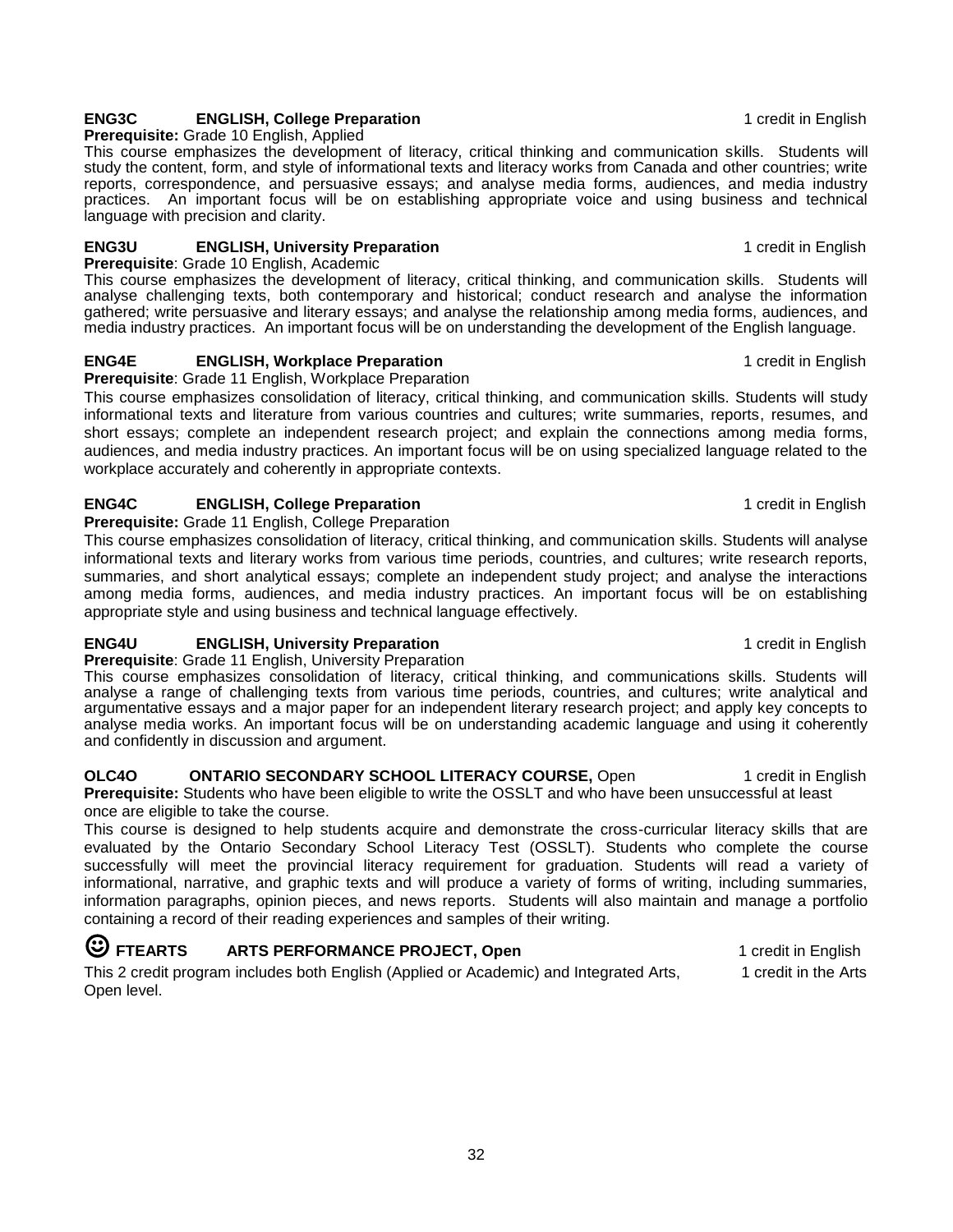# **FRENCH as a SECOND LANGUAGE**

### **CORE FRENCH**

### ☺ **FSF1P CORE FRENCH, Applied** 1 credit in French

This course provides opportunities for students to communicate and interact in French in structured situations, with a focus on everyday topics, and to apply their knowledge of French in everyday situations. Students will develop listening,speaking, reading, and writing skills introduced in the elementary Core French program, through practical applications and concrete examples, and will use creative and critical thinking skills in various ways. They will also enhance their understanding and appreciation of diverse French-speaking communities, and will develop skills necessary for lifelong language learning.

### ☺ **FSF1D CORE FRENCH, Academic** 1 credit in French

This course provides opportunities for students to communicate and interact in French with increasing independence, with a focus on familiar topics related to their daily lives. Students will develop their skills in listening, speaking, reading, and writing by using language learning strategies introduced in the elementary Core French program, and will apply creative and critical thinking skills in various ways. They will also enhance their understanding and appreciation of diverse French-speaking communities, and will develop skills necessary for lifelong language learning.

### **FSF2D CORE FRENCH, Academic CORE 1 credit in French**

**Prerequisite**: Grade 9 French, Academic or Applied This course provides opportunities for students to communicate in French about personally relevant, familiar, and academic topics in real-life situations with increasing independence. Students will exchange information, ideas, and opinions with others in guided and increasingly spontaneous spoken interactions. Students will develop their skills in listening, speaking, reading, and writing through the selective use of strategies that contribute to effective communication. They will also increase their understanding and appreciation of diverse French-speaking communities, and will develop skills necessary for lifelong language learning.

### **FSF3U CORE FRENCH, University Preparation** 1 **CORE FRENCH, University Preparation** 1 **CORE FRENCH**

**Prerequisite**: Grade 10 Core French, Academic

This course offers students extended opportunities to speak and interact in real-life situations in French with greater independence. Students will develop their listening, speaking, reading, and writing skills, as well as their creative and critical thinking skills, through responding to and exploring a variety of oral and written texts. They will also broaden their understanding and appreciation of diverse French-speaking communities, and will develop skills necessary for lifelong language learning.

### **FSF4U CORE FRENCH, University Preparation** 1 credit in French

**Prerequisite:** Grade 11 French, University Preparation

This course provides extensive opportunities for students to speak and interact in French independently. Students will develop their listening, speaking, reading, and writing skills, apply language learning strategies in a wide variety of real-life situations, and develop their creative and critical thinking skills through responding to and interacting with a variety of oral and written texts. They will also enrich their understanding and appreciation of diverse French-speaking communities, and will develop skills necessary for lifelong language learning.

### **FRENCH IMMERSION PROGRAM**

## ☺ **FIF1D FRENCH IMMERSION, Academic** 1 credit in French

*Prerequisite: Minimum of 3800 hours of instruction in elementary Extended French, or equivalent* 

This course provides opportunities for students to speak and interact in French independently in a variety of reallife and personally relevant contexts. Students will develop their skills in listening, speaking, reading, and writing, as well their ability to communicate in French with confidence, by using language learning strategies introduced in the elementary French Immersion program. Students will enhance their knowledge of the French language through the study of French Canadian literature. They will also increase their understanding and appreciation of diverse French-speaking communities, and will develop skills necessary for lifelong language learning.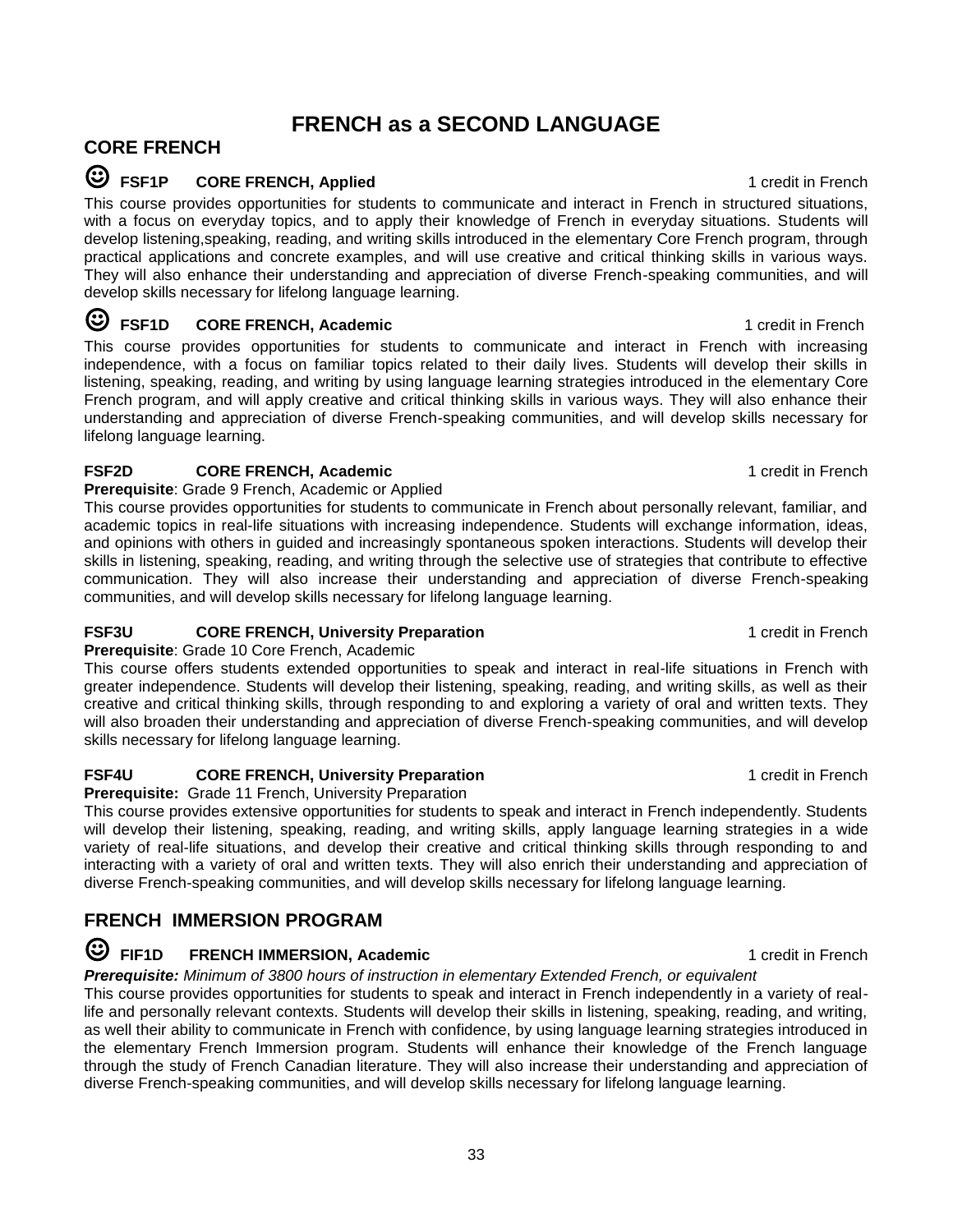☺ **CGC1DF ENJEUX GÉOGRAPHIQUES DU CANADA, Academic** 1 credit in Canadian Geography This course is similar to CGC1D except the language of instruction is French. This course is offered in alternate years. See page 27 for course description. It will be offered in the 2017-2018 school year.

### **FIF2D FRENCH IMMERSION, Academic** 1 credit in French

**Prerequisite**: FIF1D

This course provides students with extensive opportunities to communicate, interact, and think critically and creatively in French. Students will use a variety of language learning strategies in listening, speaking, reading, and writing, and will respond to and interact with print, oral, visual, and electronic texts. Students will develop their knowledge of the French language through the study of contemporary French literature and historically wellknown French European literature. They will also increase their understanding and appreciation of diverse French-speaking communities, and will develop skills necessary for lifelong language learning.

### **CHC2DF HISTOIRE DU CANADA DEPUIS LA PREMIERE GUERRE MONDIALE, Academic**

 1 credit in Canadian History This course is similar to CHC2D except the language of instruction is French. See page 28 for course description. This course is offered in alternate years. It will be offered in the 2016-17 school year.

### **FIF3U FRENCH IMMERSION, University Preparation** 1 credit in French

**Prerequisite**: Grade 10 Extended French, Academic

This course provides opportunities for students to consolidate the communication skills required to speak and interact with increasing confidence and accuracy in French in a variety of academic and social contexts. Students will use their skills in listening, speaking, reading, and writing and apply language learning strategies while exploring a variety of concrete and abstract topics. Students will increase their knowledge of the French language through the study of French literature from around the world. They will also deepen their understanding and appreciation of diverse French-speaking communities, and will develop skills necessary for lifelong language learning.

### **HSB4UF CHANGEMENTS DÉFIS SOCIAUX, University Preparation <b>1** credit in French

This course will be offered in French. This course focuses on the use of social science theories, perspectives, and methodologies to investigate and explain shifts in knowledge, attitudes, beliefs, and behaviour and their impact on society. Students will critically analyse how and why cultural, social, and behavioural patterns change over time. They will explore the ideas of social theorists and used those ideas to analyse causes of and responses to challenges such as technological change, deviance, and global inequities. Students will explore ways in which social science research methods can be used to study social change. This course will be offered in alternate years. It will be offered in the 2017-2018 school year.

### **FIF4U FRENCH IMMERSION, University Preparation** 1 credit in French

**Prerequisite**: Grade 11 French Immersion, University Preparation

This course provides students with extensive opportunities to communicate, interact, and think critically and creatively in French. Students will consolidate their listening, speaking, reading, and writing skills and apply language learning strategies while communicating about concrete and abstract topics, and will independently respond to and interact with a variety of oral and written texts. Students will study a selection of French literature from the Middle Ages to the present. They will also enrich their understanding and appreciation of diverse Frenchspeaking communities, and will develop skills necessary for lifelong language learning.

# **INTERNATIONAL LANGUAGES**

### **LWSAD INTERNATIONAL LANGUAGES, (Spanish) Academic Level 1**

**Prerequisite:** None 1 credit in International Languages 1 credit in International Languages This introductory course is designed to enable students to begin to develop competence in listening, speaking, reading, and writing in Spanish. Students will participate in interactive activities in which they can apply their language skills to communicate with native speakers of the language. They will explore aspects of culture in regions of the world where the language is spoken, including formal and informal forms of address, naming practices, family life and relationships, and celebrations.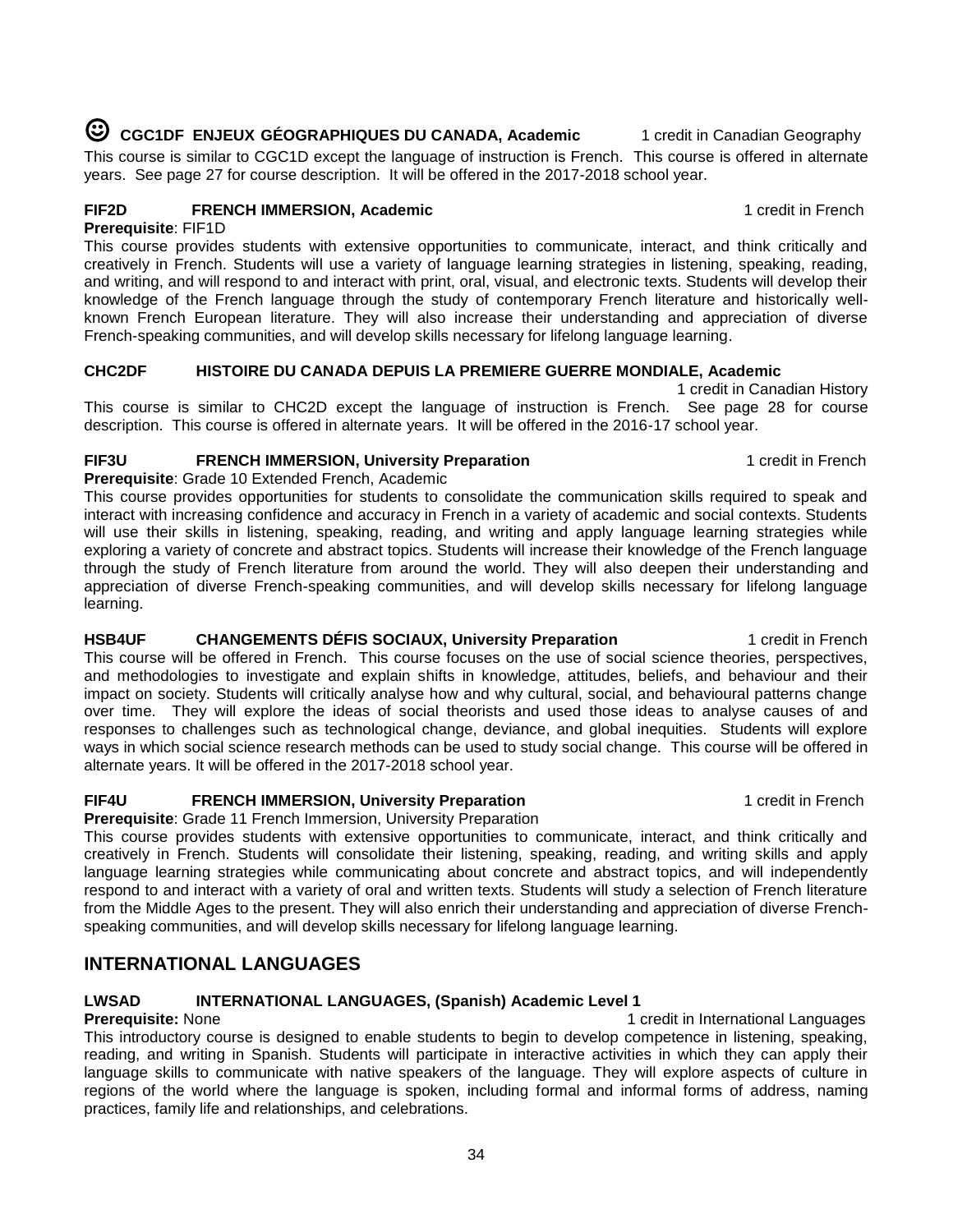### **LWSBD INTERNATIONAL LANGUAGES, (Spanish) Academic Level 2**

**Prerequisite:** LWSAD 1 credit in International Languages This course provides students with the language learning experiences that will enable them to communicate in the language of study. Students will continue to develop and apply their speaking skills in a variety of contexts, and will participate in activities that will improve their reading comprehension and writing skills. They will also continue to explore aspects of the culture of countries where the language under study is spoken by taking part in community-sponsored events and activities involving both print and technological resources. Although students will continue to expand their vocabulary and repertoire of language structures, the language they will use at this level will still be simple.

# **GUIDANCE & CAREER EDUCATION**

### **GLC2O CAREER STUDIES, Open** 0.5 credit in Career Studies

This compulsory course is a half-credit, to be combined with CHV2O, Civics. See page 29 for course description. To choose Civics & Career Studies select CHV2O on Option card.

#### **GLC2OG CAREER STUDIES, Essential Program** 0.5 credit in Career Studies

This course follows the same expectations as GLC2O, but the course is modified to meet the needs of an Essential level program.

### **GLE1OG LEARNING STRATEGIES 1 - SKILLS FOR SUCCESS IN SECONDARY SCHOOL,**

 **Essential Program** 1 credit in Guidance and Career Education This course focuses on learning strategies to help students become better, more independent learners. Students will learn how to develop and apply literacy and numeracy skills, personal management skills, and interpersonal and teamwork skills to improve their learning and achievement in school, the workplace, and the community. The course helps students build confidence and motivation to pursue opportunities for success in secondary school and beyond.

**GPP3O LEADERSHIP AND PEER SUPPORT, Open** 1 credit in Guidance and Career Education This course prepares students to act in leadership and peer support roles. They will design and implement a plan for contributing to their school and /or community, develop skills in communication, interpersonal relations, teamwork, and conflict management; and apply those skills in leadership and/or peer support roles - for example, as a student council member or a peer tutor. Students will examine group dynamics and learn the value of diversity within groups and communities. Students will be asked to complete an application and will be selected after an interview. See BOH4M for more information.

# **HEALTH & PHYSICAL EDUCATION**

Welcome to the world of healthy, active living. Before making your selections, please read the descriptions carefully. **You should also note that participation in physical education courses requires proper gym attire. This will consist of T-shirts and shorts in school colours, sport socks and proper running shoes which can be tied up tightly.**

### **E** PPL1OX (female) HEALTHY ACTIVE LIVING, Open 1 credit in Health & Physical Ed.  **PPL1OY (male)**

This course equips students with the knowledge and skills they need to make healthy choices now and lead healthy, active lives in the future. Through participation in a wide range of physical activities, students develop knowledge and skills related to movement competence and personal fitness that provide a foundation for active living. Students also acquire an understanding of the factors and skills that contribute to healthy development and learn how their own well-being is affected by, and affects, the world around them. Students build their sense of self, learn to interact positively with others, and develop their ability to think critically and creatively.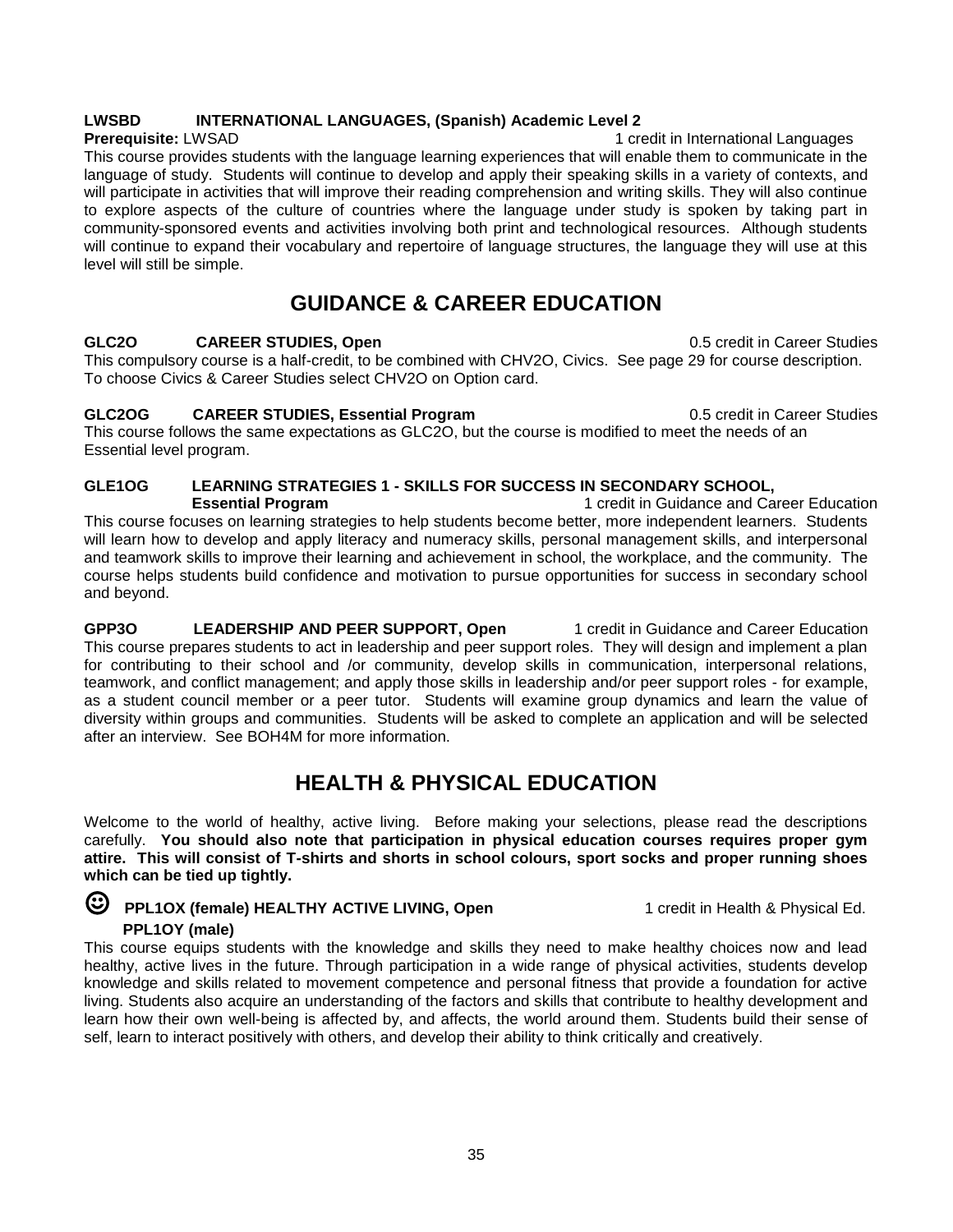### **PPL2O HEALTHY ACTIVE LIVING (Co-ed), Open** 1 credit in Health & Physical Ed.

#### **Prerequisite**: None

This course enables students to further develop the knowledge and skills they need to make healthy choices now and lead healthy, active lives in the future. Through participation in a wide range of physical activities, students develop knowledge and skills related to movement competence and personal fitness that provide a foundation for active living. Students also acquire an understanding of the factors and skills that contribute to healthy development and learn how their own well-being is affected by, and affects, the world around them. Students build their sense of self, learn to interact positively with others, and develop their ability to think critically and creatively.

### **PPL3O HEALTHY ACTIVE LIVING (Co-ed), Open** 1 credit in Health & Physical Ed.

**Prerequisite**: None

This course enables students to further develop the knowledge and skills they need to make healthy choices now and lead healthy, active lives in the future. Through participation in a wide range of physical activities and exposure to a broader range of activity settings, students enhance their movement competence, personal fitness, and confidence. Students also acquire an understanding of the factors and skills that contribute to healthy development and learn how their own well-being is affected by, and affects, the world around them. Students build their sense of self, learn to interact positively with others, and develop their ability to think critically and creatively.

#### **PAF3OX PERSONAL AND FITNESS ACTIVITIES, (Female), Open** 1 credit in Health & Physical Ed. **Prerequisite:** None

This course follows the same guidelines as PPL3O, but the focus is on personal and fitness activities. Students will design and implement individual training plans. As well, the focus of this course is on enjoying a series of activities which will enable students to live active lives now and in the future.

Please note: This course requires a mature and motivated student.

### **PAF3OY PERSONAL AND FITNESS ACTIVITIES, (Male), Open** 1 credit in Health & Physical Ed.

### **Prerequisite:** None

This course follows the same guidelines as PPL3O, but the focus is on personal and fitness activities. Students will design and implement individual training plans. As well, the focus of this course is on enjoying a series of activities which will enable students to live active lives now and in the future.

Please note: 1. This course requires a mature and motivated student.

 2. Cycling is an integral part of this course; therefore, the student must have access to a bicycle and helmet.

### **PAR4OX HEALTHY LIVING AND RHYTHM and MOVEMENT ACTIVITIES, (Female), Open**

**Prerequisite:** None 1 credit in Health & Physical Ed.

This course follows the same course guidelines as PPL4O, but the focus is on rhythm and movement activities. Students will spend much of their time in the fitness studio participating in zumba, step classes etc. Students will enjoy a series of activities that will enable them to live active lives now and in the future.

### **PPL4O HEALTHY ACTIVE LIVING EDUCATION, Open** 1 credit in Health & Physical Ed.

**Prerequisite:** None

This course enables students to further develop the knowledge and skills they need to make healthy choices. It places special emphasis on how students can maintain the habits of healthy, active living throughout their lives as they make the transition to adulthood and independent living. Through participation in a wide range of physical activities in a variety of settings, students can enhance their movement competence, personal fitness, and confidence. Students also acquire an understanding of the factors and skills that contribute to healthy development and learn how their own well-being is affected by, and affects, the world around them. Students build their sense of self, learn to interact positively with others, and develop their ability to think critically and creatively.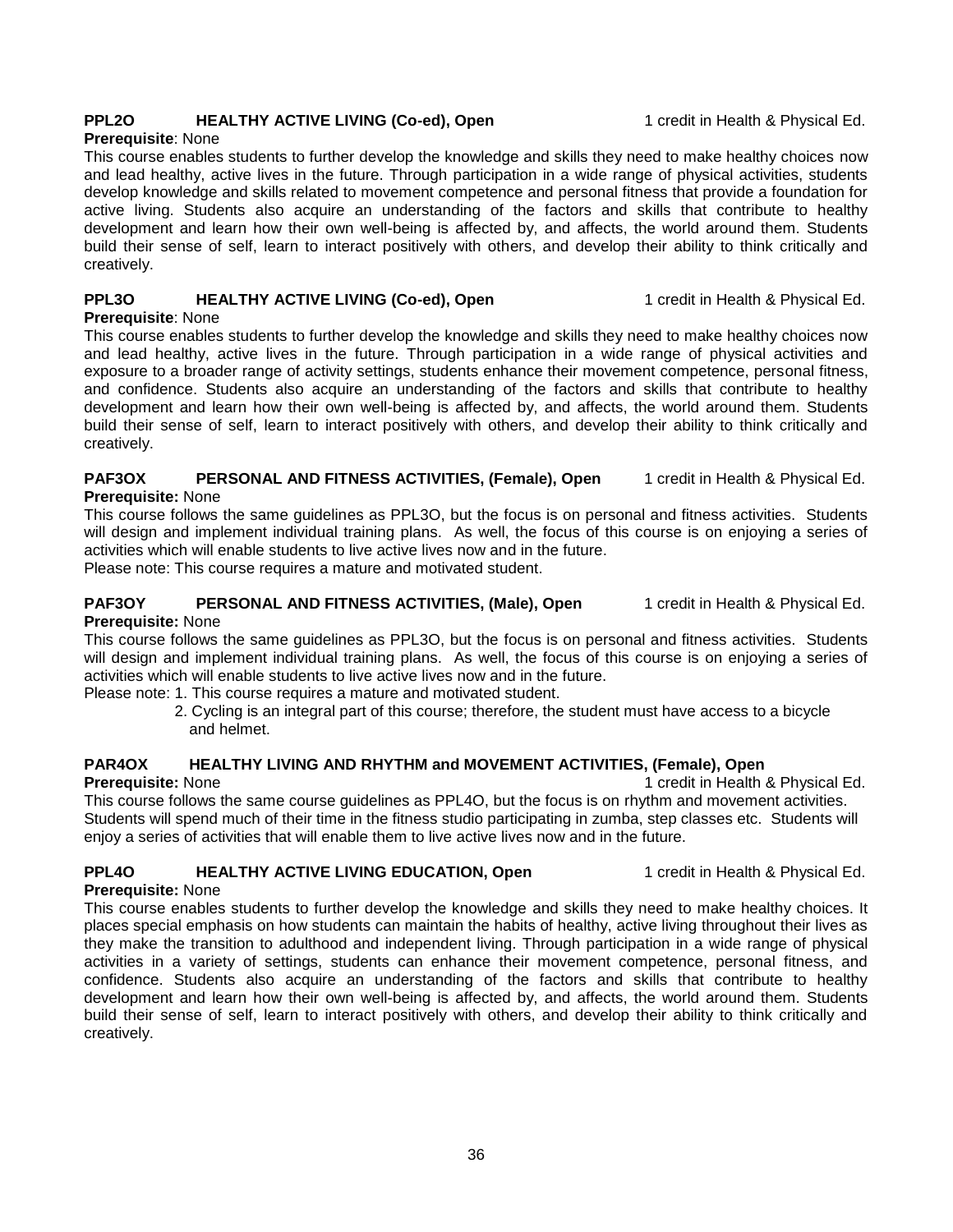**PSK4U INTRODUCTORY KINESIOLOGY, University Preparation** 1 credit in Health & Physical Ed. **Prerequisite:** Any grade 11 University or University/College course in Science or any grade 11 or 12 course in Health & Physical Education

This course focuses on the study of human movement and of systems, factors and principles involved in human development. Students will learn about the effects of physical activity on health and performance, the evolution of physical activity and sport, and the physiological, psychological, and social factors that influence an individual's participation in physical activity and sport. The course prepares students for university programs in physical education and health, kinesiology, health sciences, health studies, recreation, and sports administration.

# **PLF4M RECREATION & HEALTHY ACTIVE LIVING LEADERSHIP, College/University Preparation**

**Prerequisite:** Any grade 11 or 12 Health & Physical Education course This course enables students to explore the benefits of lifelong participation in active recreation and healthy leisure and to develop the leadership and coordinating skills needed to plan, organize, and safely implement recreational events and other activities related to healthy, active living. Students will also learn how to promote the benefits of healthy, active living to others through mentoring and assisting them in making informed decisions that enhance their well-being. The course will prepare students for university programs in physical education and health and kinesiology and for college and university programs in recreation and leisure management, fitness and health promotion, and fitness leadership.

# **E** FTEHOC HOCKEY SKILLS PROGRAM, (grade 9) Open 1 credit in Canadian Geography

This 2 credit program will cover the curriculum of both Grade 9 1 1 credit in Health & Phys. Ed. Healthy Active Living (PPL1O) and Issues in Canadian Geography (CGC1D or CGC1P). Both of these courses will count as compulsory credits towards the OSSD. The focus in Healthy Active Living will be hockey through on and off ice skills development. Students will have the opportunity to be on the ice for up to 5 hours a week with professional instruction. There is a fee of \$300 for students taking this program to assist with the costs of ice time and transportation. Although this program is designed to assist all levels of hockey players, a minimum competency is required. Students must have their own equipment including a helmet with face guard and a neck protector. Applications for this exciting program are available on the Norwell website.

#### **FTEHOC2 GRADE 11 HOCKEY FOCUS COURSE, Open** 1 credit in Canadian Geography

This 2 credit program will cover the curriculum of both Grade 11 Physical 1 credit in Health & Phys. Ed. Education courses. The PAL3O course follows that same guidelines as the PPL3O but will focus on large group games with a particular emphasis on hockey skill development and team tactics. Students will have the opportunity to be on the ice for up to 5 hours a week with professional instruction. The focus in PAF3O will be personal and fitness activities with a particular emphasis on the components of fitness related to hockey. There is a \$300 fee for students taking this program to assist with the costs of ice time and transportation. Although this program is designed to assist all levels of hockey players, a minimum competency is required. Students must have their own equipment, including a helmet with face guard and a neck protector. Applications for the program are available in Guidance, Phys. Ed. or on the Norwell website.

## **MATHEMATICS**

## **E** MAT1LG FOUNDATION OF MATHEMATICS, Essential 1 credit in Mathematics

This course emphasizes further development of mathematical knowledge and skills to prepare students for success in their everyday lives, in the workplace, and future math courses. The course is organized by three strands related to money sense, measurement, and proportional reasoning. In all strands, the focus is on developing and consolidating key foundational mathematical concepts and skills by solving authentic, everyday problems. Students have opportunities to further develop their mathematical literacy and problem-solving and to continue developing their skills in reading, writing, and oral language through relevant and practical math activities.

### **EXECUTER MATHEMATICS, Applied** 1 credit in Mathematics

This course leads to MFM2P.

This course enables students to develop understanding of mathematical concepts related to the introductory algebra, proportional reasoning, and measurement and geometry through investigation, the effective use of technology, and hands-on activities. Students will investigate real-life examples to develop various representations of linear relationships, and will determine the connections between the representations. They will also explore certain relationships that emerge from the measurement or three-dimensional objects and two-dimensional shapes. Students will consolidate their mathematical skills as they solve problem and communicate their thinking.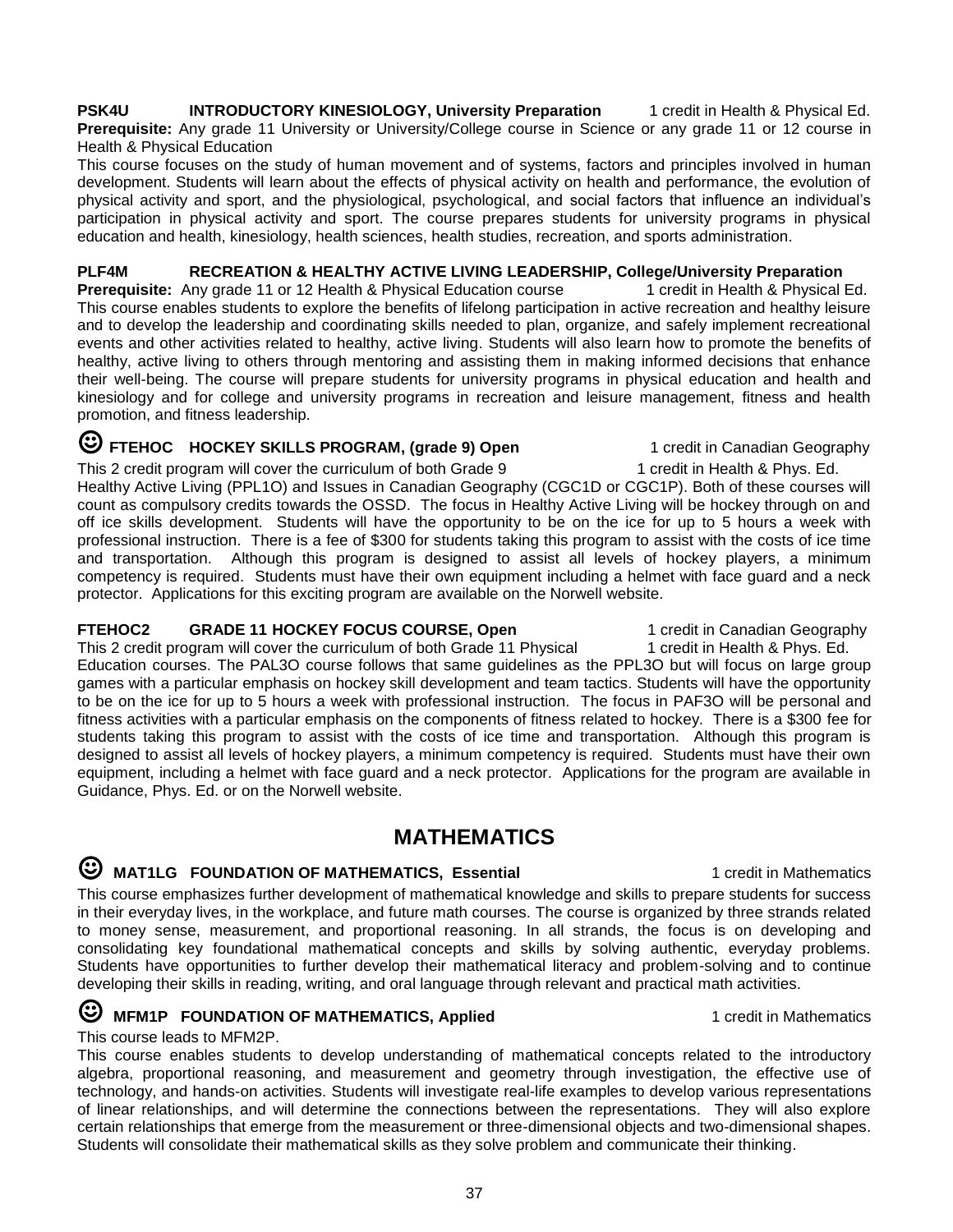# **E MPM1D** PRINCIPLES OF MATHEMATICS, Academic 1 credit in Mathematics

This course leads to MPM2D or MFM2P

This course enables students to develop understanding of mathematical concepts related to algebra, analytic geometry, and measurement and geometry through investigation, the effective use of technology, and abstract reasoning. Students will investigate relationships, which they will then generalize as equations of lines, and will determine the connections between different representations of a relationship. They will also explore relationships that emerge from the measurement of three-dimensional objects and two-dimensional shapes. Students will reason mathematically and communicate their thinking as they solve multi-step problems.

### **MAT2LG FOUNDATIONS OF MATHEMATICS, Essential** 1 **Construction 1** credit in Mathematics

**Prerequisite:** Grade 9 Math, Essential

This course emphasizes the extension of mathematical knowledge and skills to prepare students for success in their everyday lives, in the workplace, and in the Mathematics Grade 11 and Grade 12 Workplace Preparation courses. The course is organized by three strands related to money sense, measurement, and proportional reasoning. In all strands, the focus is on strengthening and extending key foundational mathematical concepts and skills by solving authentic, everyday problems. Students have opportunities to extend their mathematical literacy and problem-solving skills and to continue developing their skills in reading, writing, and oral language through relevant and practical math activities.

### **MFM2P FOUNDATIONS OF MATHEMATICS, Applied** 1 **1** credit in Mathematics

**Prerequisite:** Grade 9 Math, Academic or Applied This course leads to MCF3M, MFB3C or MEL3E.

This course enables students to consolidate their understanding of relationships and extend their problem-solving and algebraic skills through investigation, the effective use of technology, and hands-on activities. Students will develop and graph equations in analytic geometry; solve and apply linear systems, using real-life examples; and explore and interpret graphs of quadratic relationships. Students will investigate similar triangles, and the measurement of three-dimensional objects. Students will consolidate their mathematical skills as they solve problems and communicate their thinking.

### **MPM2D PRINCIPLES OF MATHEMATICS, Academic 1 credit in Mathematics**

**Prerequisite:** Grade 9 Math, Academic

This course leads to MCR3U or MCF3M. This course enables students to broaden their understanding of relationships and extend their problem-solving and algebraic skills through investigation, the effective use of technology, and abstract reasoning. Students will explore quadratic relationships and their applications; solve and apply linear systems; verify properties of geometric figures using analytic geometry; and investigate the trigonometry of right and acute triangles. Students will reason mathematically as they solve multi-step problems and communicate their thinking.

### **MEL3E MATHEMATICS FOR WORK AND EVERYDAY LIFE, Workplace Preparation**

**Prerequisite**: Grade 9 Math, Academic or Applied, or Grade 10 Math, Essential 1 credit in Mathematics This course leads only to MEL4E.

This course enables students to broaden their understanding of mathematics as it is applied in the workplace and daily life. Students will solve problems associated with earning money, paying taxes, and making purchases; apply calculations of simple and compound interest in saving, investing, and borrowing; and calculate the costs of transportation and travel in a variety of situations. Students will consolidate their mathematical skills as they solve problems and communicate their thinking.

# **MBF3C FOUNDATIONS FOR COLLEGE MATHEMATICS, College Preparation**

**Prerequisite:** Grade 10 Math, Applied This course leads only to MAP4C.

This course enables students to broaden their understanding of mathematics as a problem-solving tool in the real world. Students will extend their understanding of quadratic relations; investigate situations involving exponential growth; solve problems involving compound interest; solve financial problems connected with vehicle ownership; and develop their ability to reason by collecting, analysing, and evaluating data involving one and two variables. Students will consolidate their mathematical skills as they solve problems and communicate their thinking.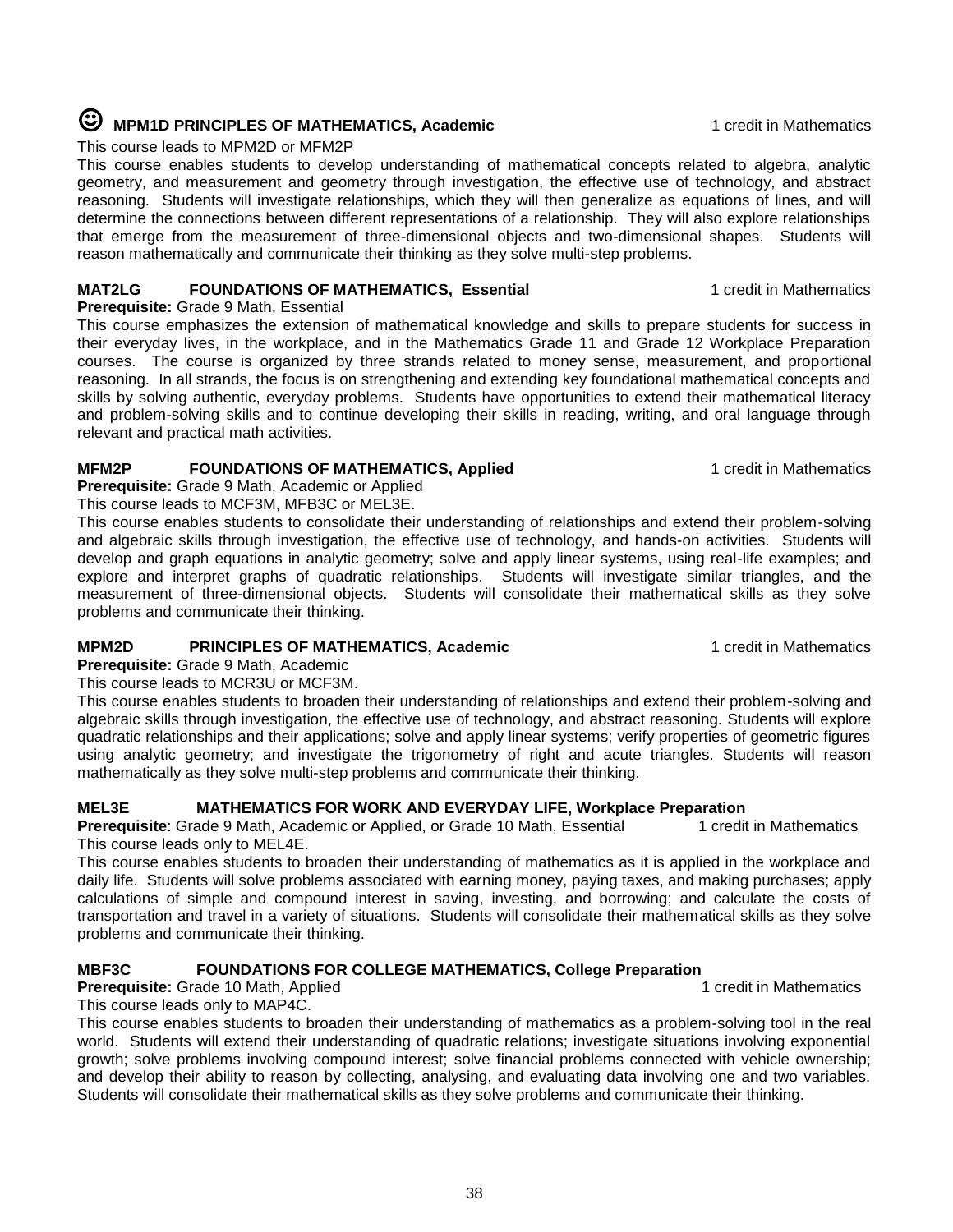#### **MCF3M FUNCTIONS AND APPLICATIONS, University/College Preparation** 1 credit in Mathematics **Prerequisite:** Grade 10 Math, Academic or Applied

This course leads to MDM4U, MCT4C or MAP4C.

This course introduces basic features of the function by extending students' experiences with quadratic relations. It focuses on quadratic, trigonometric, and exponential functions and their use in modeling real-world situations. Students will represent functions numerically, graphically, and algebraically; simplify expressions; solve equations; and solve problems relating to financial and trigonometric applications. Students will reason mathematically and communicate their thinking as they solve multi-step problems.

### **MCR3U FUNCTIONS, University Preparation** 1 **CONSUMPTER 1** credit in Mathematics

**Prerequisite:** Grade 10 Math, Academic This course leads to MHF4U or MDM4U.

This course introduces the mathematical concept of the function by extending students' experiences with linear and quadratic relations. Students will investigate properties of discrete and continuous functions, including trigonometric and exponential functions; represent functions numerically, algebraically, and graphically; solve problems involving applications of functions; and develop facility in simplifying polynomial and rational expressions. Students will reason mathematically and communicate their thinking as they solve multi-step problems.

### **MEL4E MATHEMATICS FOR WORK AND EVERYDAY LIFE, Workplace Preparation**

**Prerequisite:** Grade 11 Mathematics for Work and Everyday Life 1 1 credit in Mathematics This course enables students to broaden their understanding of mathematics as it is applied in the workplace and daily life. Students will investigate questions involving the use of statistics; apply the concept of probability to solve problems involving familiar situations; investigate accommodation costs and create household budgets; use proportional reasoning; estimate and measure; and apply geometric concepts to create designs. Students will consolidate their mathematical skills as they solve problems and communicate their thinking.

### **MAP4C FOUNDATIONS FOR COLLEGE MATHEMATICS, College Preparation**

**Prerequisite**: Grade 11 Foundations for College Mathematics 1 credit in Mathematics 1 credit in Mathematics This course enables students to broaden their understanding of real-world applications of mathematics. Students will analyse data using statistical methods; solve problems involving applications of geometry and trigonometry; simplify expressions; and solve equations. Students will reason mathematically and communicate their thinking as they solve multi-step problems. This course prepares students for college programs in areas such as business, health sciences, and human services and for certain skilled trades.

# **MCT4C MATHEMATICS FOR COLLEGE TECHNOLOGY, College Preparation** 1 credit in Mathematics

**Prerequisite:** Grade 11 Functions and Applications

This course leads to MHF4U.

This course enables students to extend their knowledge of functions. Students will investigate and apply properties of polynomial, exponential, and trigonometric functions; continue to represent functions numerically, graphically, and algebraically; develop facility in simplifying expressions and solving equations; and solve problems that address applications of algebra, trigonometry, vectors, and geometry. Students will reason mathematically and communicate their thinking as they solve multi-step problems. This course prepares students for a variety of college technology programs.

**MDM4U MATHEMATICS OF DATA MANAGEMENT, University Preparation** 1 credit in Mathematics **Prerequisite:** Grade 11 Functions and Applications, or Grade 11 Functions

This course broadens students' understanding of mathematics as it relates to managing data. Students will apply methods for organizing large amounts of information; solve problems involving probability and statistics; and carry out a culminating project that integrates statistical concepts and skills. Students will also refine their use of the mathematical processes necessary for success in senior mathematics. Students planning to enter university programs in business, the social sciences, and the humanities will find this course of particular interest.

### **MHF4U ADVANCED FUNCTIONS, University Preparation**

**Prerequisite:** Grade 11 Functions, or Grade 12 Mathematics for College Technology 1 credit in Mathematics This course leads to, or can be taken concurrently with, MCV4U.

This course extends students' experience with functions. Students will investigate the properties of polynomial, rational, logarithmic, and trigonometric functions; broaden their understanding of rates of change; and develop facility in applying these concepts and skills. Students will also refine their use of the mathematical processes necessary for success in senior mathematics. This course is intended both for students who plan to study mathematics in university and for those wishing to consolidate their understanding of mathematics before proceeding to any one of a variety of university programs.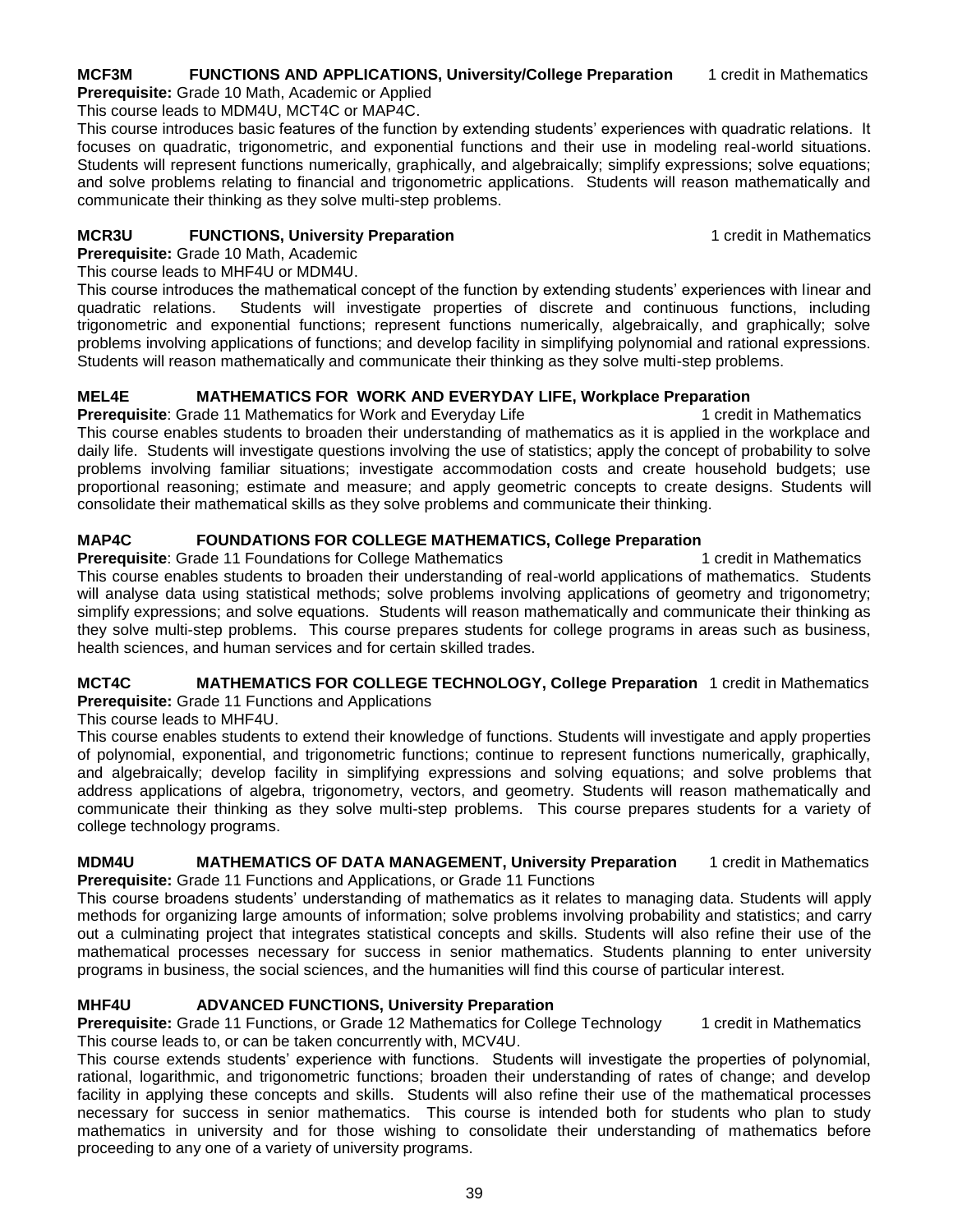## **MCV4U CALCULUS AND VECTORS, University Preparation** 1 credit in Mathematics

**Prerequisite or co-requisite:** Grade 12 Advanced Functions, University preparation This course builds on students' previous experience with functions and their developing understanding of rates of change. Students will solve problems involving geometric and algebraic representations of vectors, and representations of lines and planes in three-dimensional space; broaden their understanding of rates of change to include the derivatives of polynomial, rational, exponential, and sinusoidal functions; and apply these concepts and skills to the modelling of real-world relationships. Students will also refine their use of the mathematical processes necessary for success in senior mathematics. This course is intended for students who plan to study mathematics in university and who may choose to pursue careers in fields such as physics and engineering.

# **SCIENCE**

# **EXECUTE:** SOLIGE SCIENCE, Essential Program 1 credit in Science

This course emphasizes reinforcing and strengthening science-related knowledge and skills, including scientific inquiry, critical thinking and the relationship between science, society, and the environment, to prepare students for success in everyday life, in the workplace and future science courses. Students explore a range of topics including science in daily life, properties of common materials, life sustaining processes in simple and complex organisms, and electrical circuits. Students have the opportunity to extend mathematical and scientific process skills and to continue developing their skills in reading, writing, and oral language through relevant and practical science activities.

## ☺ **SNC1P SCIENCE, Applied** 1 credit in Science

This course enables students to develop their understanding of basic concepts in biology, chemistry, earth and space science, and physics, and to apply their knowledge of science to everyday situations. They are also given opportunities to develop practical skills related to scientific investigation. Students will plan and conduct investigations into practical problems and issues related to the impact of human activity on ecosystems; the structure and properties of elements and compounds; space exploration and the components of the universe; and static and current electricity.

### SNC1D SCIENCE, Academic **SNC1D** SCIENCE, Academic

This course enables students to develop their understanding of basic concepts in biology, chemistry, earth and space science, and physics, and to relate science to technology, society, and the environment. Throughout the course, students will develop their skills in the processes of scientific investigation. Students will acquire an understanding of scientific theories and conduct investigations related to sustainable ecosystems; atomic and molecular structures and the properties of elements and compounds; the study of the universe and its properties and components; and the principles of electricity.

### **SNC2PG SCIENCE, Essential Program** 1 credit in Science

**Prerequisite:** Grade 9 Science, Essential

This course follows the same expectations as SNC2P, but the course is modified to meet the needs of an Essential level program.

### **SNC2P SCIENCE, Applied 1 SCIENCE 1 SCIENCE 1 SCIENCE 1 SCIENCE 1 SCIENCE 1 SCIENCE 1 SCIENCE 1 SCIENCE 1 SCIENCE 1 SCIENCE 1 SCIENCE 1 SCIENCE 1 SCIENCE 1 SCIENCE**

**Prerequisite:** Grade 9 Science, Academic or Applied

This course enables students to develop a deeper understanding of concepts in biology, chemistry, earth and space science, and physics, and to apply their knowledge of science in real-world situations. Students are given opportunities to develop further practical skills in scientific investigation. Students will plan and conduct investigations into everyday problems and issues related to human cells and body systems; chemical reactions; factors affecting climate change; and the interaction of light and matter.

### **SNC2D SCIENCE, Academic 1 CONSERVERY <b>SCIENCE**

**Prerequisite:** Grade 9 Science, Academic or Applied

This course enables students to enhance their understanding of concepts in biology, chemistry, earth and space science, and physics, and of the interrelationships between science, technology, society, and the environment. Students are also given opportunities to further develop their scientific investigation skills. Students will plan and conduct investigations and develop their understanding of scientific theories related to the connections between cells and systems in animals and plants; chemical reactions, with a particular focus on acid-base reactions; forces that affect climate and climate change; and the interaction of light and matter.

40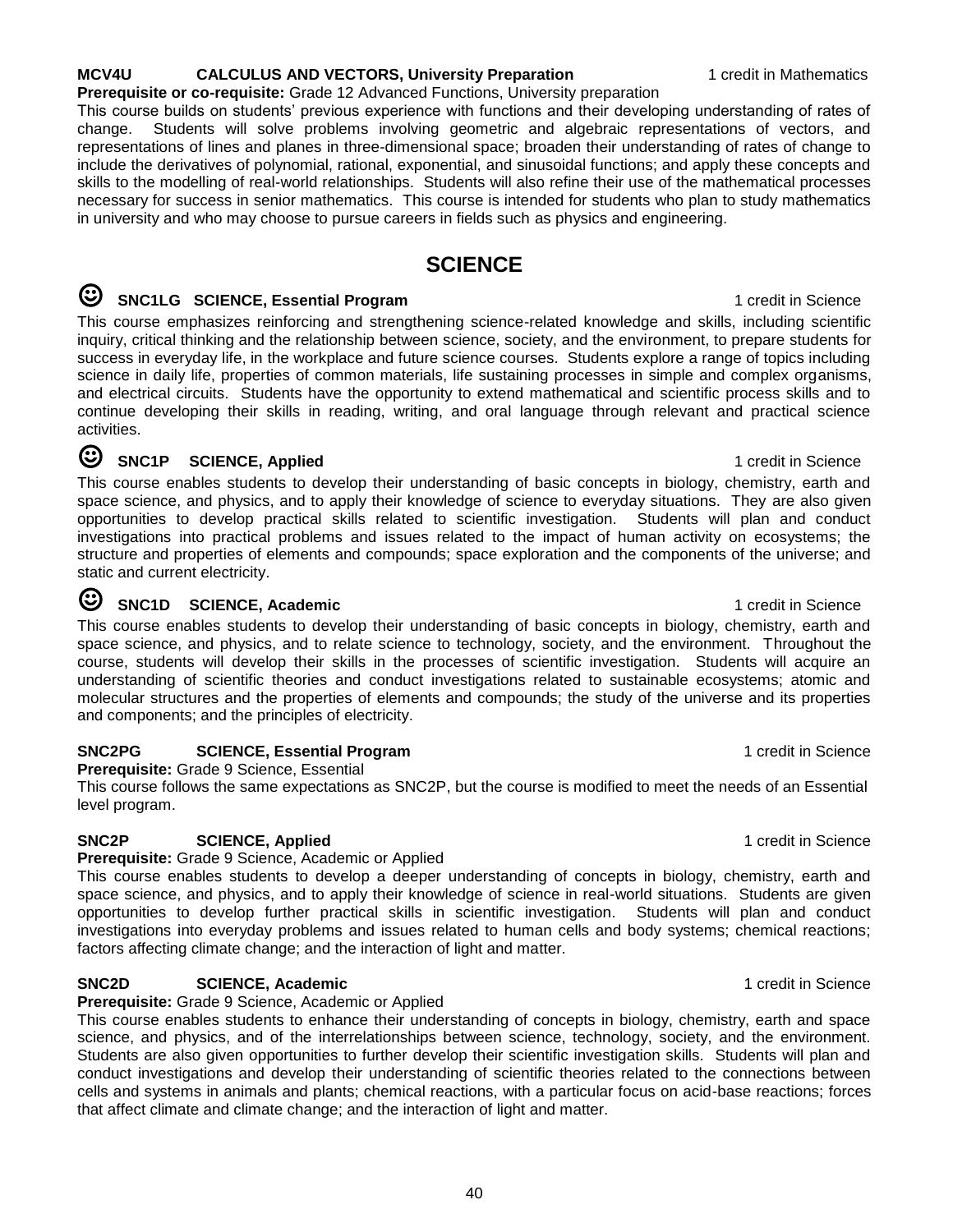### **SVN3E ENVIRONMENTAL SCIENCE, Workplace Preparation** 1 credit in Science

#### **Prerequisite**: Grade 9 Science This course provides students with the fundamental knowledge of and skills relating to environmental science that will help them succeed in work and life after secondary school. Students will explore a range of topics, including the impact of human activities on the environment; human health and the environment; energy conservation; resource science and management; and safety and environmental responsibility in the workplace. Emphasis is placed on relevant, practical applications and current topics in environmental science, with attention to the refinement of students' literacy and mathematical literacy skills as well as the development of their scientific and environmental literacy.

### **BIOLOGY**

### **SBI3C BIOLOGY, College Preparation** 1 credit in Science

### **Prerequisite**: Grade 10 Science, Academic or Applied

This course focuses on the processes that occur in biological systems. Students will learn concepts and theories as they conduct investigations in the areas of cellular biology, microbiology, genetics, the anatomy of mammals, and the structure of plants and their role in the natural environment. Emphasis will be placed on the practical application of concepts, and on the skills needed for further study in various branches of the life sciences and related fields.

### **SBI3U BIOLOGY, University Preparation**

**Prerequisite:** Grade 10 Science, Academic 1 credit in Science 1 credit in Science This course furthers students' understanding of the processes that occur in biological systems. Students will study theory and conduct investigations in the areas of biodiversity; evolution; genetic processes; the structure and function of animals; and the anatomy, growth, and function of plants. The course focuses on the theoretical aspects of the topics under study, and helps students refine skills related to scientific investigation.

### **SBI4U BIOLOGY, University Preparation** 1 credit in Science

### **Prerequisite**: Grade 11 Biology, University Preparation

This course provides students with the opportunity for in-depth study of the concepts and processes that occur in biological systems. Students will study theory and conduct investigations in the areas of biochemistry, metabolic processes, molecular genetics, homeostasis, and population dynamics. Emphasis will be placed on the achievement of detailed knowledge and the refinement of skills needed for further study in various branches of the life sciences and related fields.

### **CHEMISTRY**

### **SCH3U CHEMISTRY, University Preparation** 1 **CHEMISTRY, University Preparation** 1 **CHEMISTRY**, **University Preparation**

**Prerequisite**: Grade 10 Science, Academic

This course enables students to deepen their understanding of chemistry through the study of the properties of chemicals and chemical bonds; chemical reactions and quantitative relationships in those reactions; solutions and solubility; and atmospheric chemistry and the behaviour of gases. Students will further develop their analytical skills and investigate the qualitative and quantitative properties of matter, as well as the impact of some common chemical reactions on society and the environment.

### **SCH4C CHEMISTRY, College Preparation 1 CHEMISTRY, College Preparation** 1 **CHEMISTRY**

**Prerequisite**: Grade 10 Science, Academic or Applied

This course enables students to develop an understanding of chemistry through the study of matter and qualitative analysis, organic chemistry, electrochemistry, chemical calculations, and chemistry as it relates to the quality of the environment. Students will use a variety of laboratory techniques, develop skills in data collection and scientific analysis, and communicate scientific information using appropriate terminology. Emphasis will be placed on the role of chemistry in daily life and the effects of technological applications and processes on society and the environment.

### **SCH4U CHEMISTRY, University Preparation** 1 **CHEMISTRY, University Preparation** 1 **CHEMISTRY**, **University Preparation**

### **Prerequisite:** Grade 11 Chemistry, University Preparation

This course enables students to deepen their understanding of chemistry through the study of organic chemistry, the structure and properties of matter, energy changes and rates of reaction, equilibrium in chemical systems, and electrochemistry. Students will further develop their problem-solving and investigation skills as they investigate chemical processes, and will refine their ability to communicate scientific information. Emphasis will be placed on the importance of chemistry in everyday life and on evaluating the impact of chemical technology on the environment.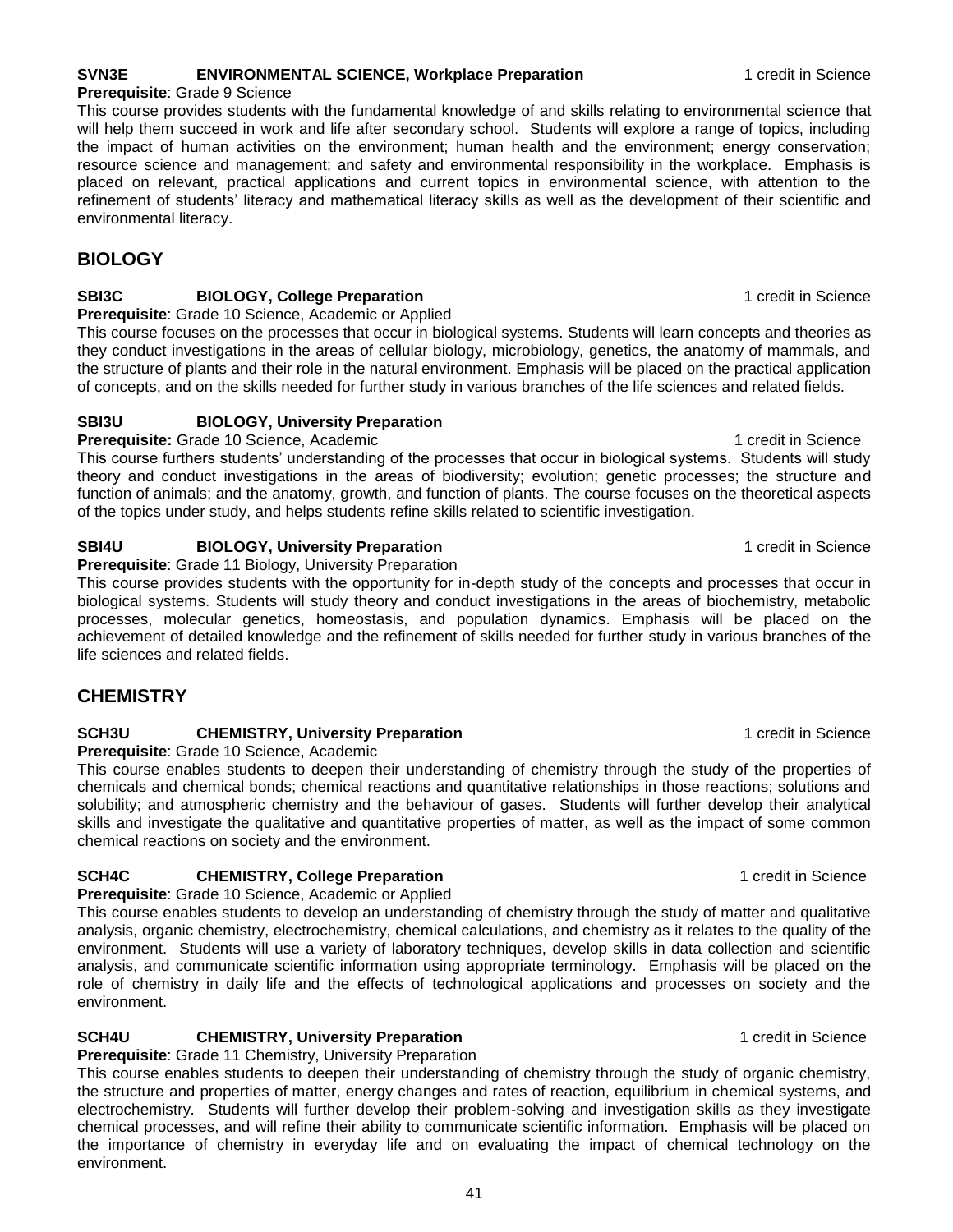### **PHYSICS**

### **SPH3U PHYSICS, University Preparation** 1 **CONSUMING 2006** 1 credit in Science

**Prerequisite**: Grade 10 Science, Academic

This course develops students' understanding of the basic concepts of physics. Students will explore kinematics, with an emphasis on linear motion; different kinds of forces; energy transformations; the properties of mechanical waves and sound; and electricity and magnetism. They will enhance their scientific investigation skills as they test laws of physics. In addition, they will analyse the interrelationships between physics and technology, and consider the impact of technological applications of physics on society and the environment.

### **SPH4C PHYSICS, College Preparation 1 PHYSICS**, **College Preparation 1 PHYSICS**, **College Preparation**

**Prerequisite**: Grade 10 Science, Academic or Applied

This course develops students' understanding of the basic concepts of physics. Students will explore these concepts with respect to motion; mechanical, electrical, electromagnetic, energy transformation, hydraulic, and pneumatic systems; and the operation of commonly used tools and machines. They will develop their scientific investigation skills as they test laws of physics and solve both assigned problems and those emerging from their investigations. Students will also consider the impact of technological applications of physics on society and the environment.

### **SPH4U PHYSICS, University Preparation** 1 **CONSTRANGED 1** credit in Science

### **Prerequisite**: Grade 11 Physics, University Preparation

This course enables students to deepen their understanding of physics concepts and theories. Students will continue their exploration of energy transformations and the forces that affect motion, and will investigate electrical, gravitational, and magnetic fields and electromagnetic radiation. Students will also explore the wave nature of light, quantum mechanics, and special relativity. They will further develop their scientific investigation skills, learning, for example, how to analyse, qualitatively and quantitatively, data relating to a variety of physics concepts and principles. Students will also consider the impact of technological applications of physics on society and the environment.

# **SOCIAL SCIENCES and HUMANITIES**

### **FAMILY STUDIES**

# **HFN2O FOOD AND NUTRITION, Open** 1 credit in Social Sciences & Humanities

**Prerequisite**: None

This course focuses on guidelines for making nutritious food choices. Students will investigate factors that influence food choices, including beliefs, attitudes, current trends, traditional eating patterns, food marketing strategies, and individual needs. Students will also explore the environmental impact of a variety of food choices at the local and global levels. The course provides students with opportunities to develop food preparation skills and introduces them to the use of social science research methods in the area of food and nutrition.

### **HFC3E FOOD AND CULTURE, Workplace** 1 credit in Social Sciences & Humanities

**Prerequisite:** None This course focuses on the flavours, aromas, cooking techniques, foods, and cultural traditions of world cuisines. Students will demonstrate the ability to cook with ingredients and equipment from a range of cultures, describe food-related etiquette in a variety of countries and cultures, and explore ways in which Canadian food choices and traditions have been influenced by other cultures. Students will have opportunities to develop practical skills and apply research skills as they investigate foods and food practices from around the world.

### **HNL2O CLOTHING, Open** 1 credit in Social Sciences & Humanities

**Prerequisite**: None

This course introduces students to the world of clothing. Students will gain knowledge about clothing and will demonstrate basic skills associated with techniques and technologies used to create garments and accessories. Students will learn about the functions of clothing and accessories and what clothing communicates about the wearer. They will learn how to enhance their personal wardrobe by assessing garment quality and will develop shopping strategies and an understanding of various retail formats. Students will develop research skills as they investigate topics related to clothing. This course is offered in alternate years. It will be offered in the 2016-17 school year. These fashion courses are open to students of any grade level, do not require a prerequisite, and can be taken in any order.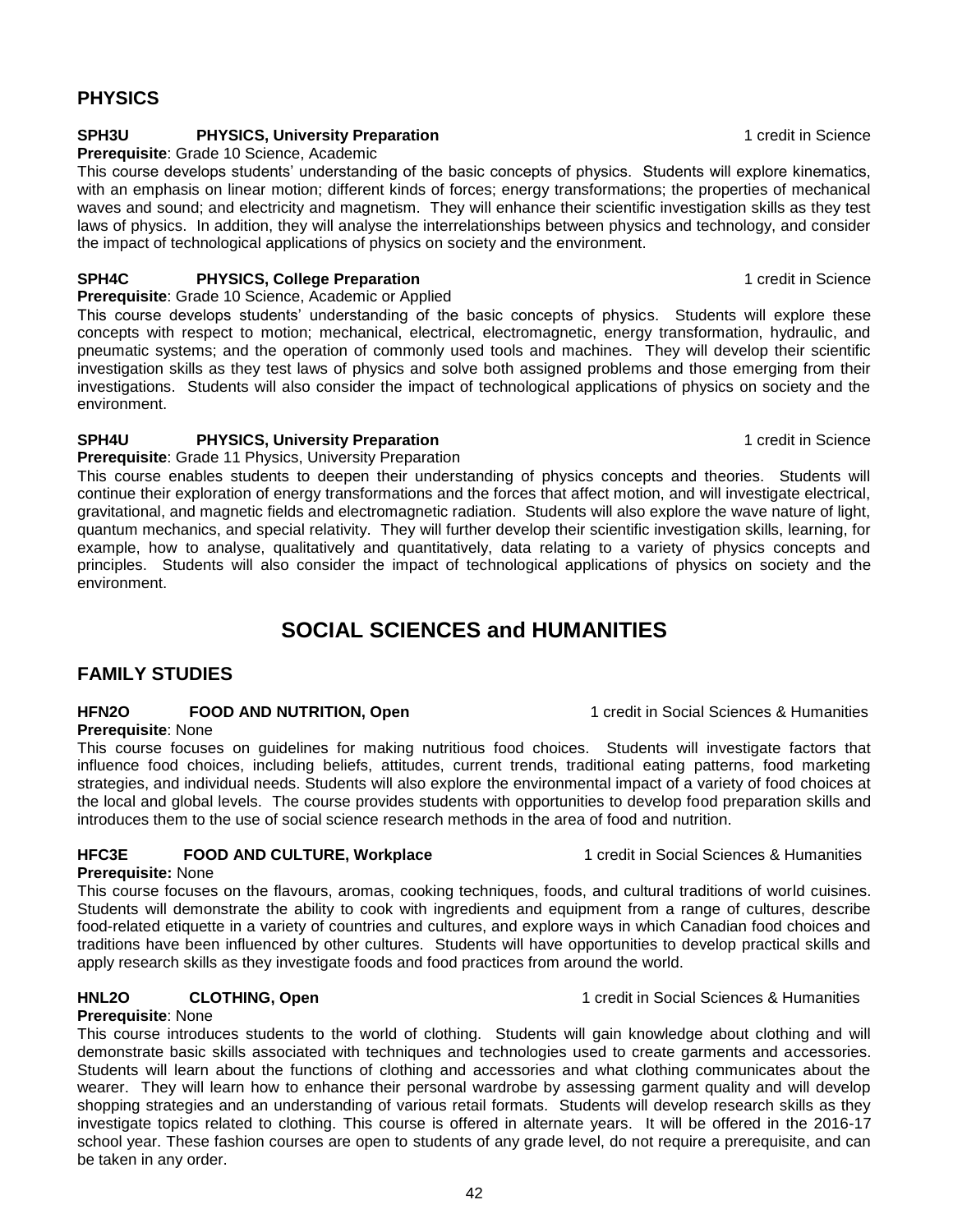### **HNC3C UNDERSTANDING FASHION, College Preparation** 1 credit in Social Sciences & Humanities

### **Prerequisite:** None

This course introduces students to the world of fashion. Students will gain an understanding of theories related to fashion trends and of how culture, media, fashion cycles, retailing, and social and environmental factors influence fashion trends and consumer behaviour. Students will use various tools, technologies, and techniques safely and correctly to create fashion items. They will apply knowledge of fibres, fabrics, and the elements and principles of design when creating and assessing fashion-related products. Students will develop research skills as they investigate topics related to fashion. These fashion courses are open to students of any grade level, do not require a prerequisite, and can be taken in any order. This course will be offered in the 2017-18 school year.

### **HPC3O RAISING HEALTHY CHILDREN, Open** 1 credit in Social Sciences & Humanities

**Prerequisite**: None

This course focuses on the skills and knowledge parents, guardians, and caregivers need, with particular emphasis on maternal health, pregnancy, birth, and the early years of human development (birth to six years old). Through study and practical experience, students will learn how to meet the developmental needs of young children, communicate with them, and effectively guide their early behaviour. Students will develop their research skills through investigations related to care giving and child rearing.

**HFA4U NUTRITION AND HEALTH, University Preparation** 1 credit in Social Sciences & Humanities **Prerequisite:** Any University or University/College preparation course in Social Sciences & Humanities, English, or Canadian and World Studies

This course examines the relationships between food, energy balance, and nutritional status; the nutritional needs of individuals at different stages of life; and the role of nutrition in health and disease. Students will evaluate nutrition-related trends and will determine how food choices can promote food security and environmental responsibility. Students will learn about healthy eating, expand their repertoire of food-preparation techniques, and develop their social science research skills by investigating issues related to nutrition and health.

### **HHG4M HUMAN DEVELOPMENT THROUGHOUT THE LIFESPAN, University/College Preparation**

**Prerequisite:** Any University, University/College or College 1 credit in Social Sciences & Humanities preparation course in Social Sciences & Humanities, English or Canadian & World Studies

This course offers a multidisciplinary approach to the study of human development throughout the lifespan. Students will learn about a range of theoretical perspectives on human development. They will examine threats to healthy development as well as protective factors that promote resilience. Students will learn about physical, cognitive, and social-emotional development from the prenatal period through old age and will develop their research and inquiry skills by investigating issues related to human development.

### **GENERAL SOCIAL SCIENCE**

#### **HSP3U INTRODUCTION TO ANTHROPOLOGY, PSYCHOLOGY & SOCIOLOGY, HSP3U**<br>University Preparation 1 credit in Social S **1 credit in Social Sciences & Humanities**

**Prerequisite:** Grade 10 English, Academic or Grade 10 Canadian and World Studies, Academic This course provides students with opportunities to think critically about theories, questions, and issues related to anthropology, psychology, and sociology. Students will develop an understanding of the approaches and research methods used by social scientists. They will be given opportunities to explore theories from a variety of perspectives, to conduct social science, and to become familiar with current thinking on a range of issues within the three disciplines.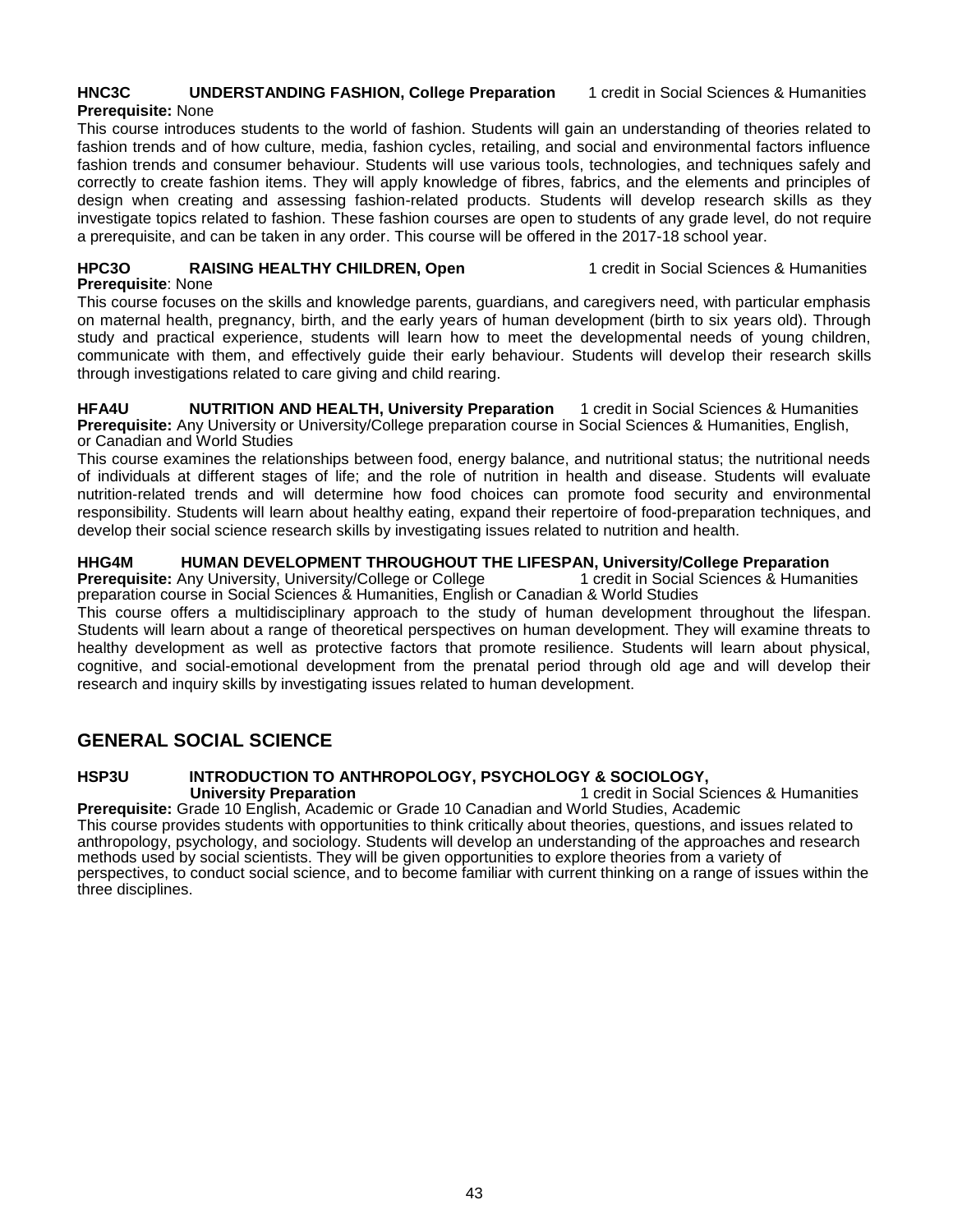### **TECHNOLOGICAL EDUCATION Broad-based Technology**

# <sup>3</sup> TIJ101 EXPLORING TECHNOLOGIES, Traditional, Open 1 credit in Technology

This course enables students to further explore and develop technological knowledge and skills introduced in the elementary science and technology program. Students will be given the opportunity to design and create products and/or provide services related to the various technological areas or industries, working with a variety of tools, equipment, and software commonly used in industry. Students will develop an awareness of environmental and societal issues, and will begin to explore secondary and postsecondary education and training pathways leading to careers in technology-related fields.

☺ **TIJ1O2 EXPLORING TECHNOLOGIES, Cosmetology / Fashion, Open** 1 credit in Technology This course covers the same expectations as TIJ1O1, but the focus is on cosmetology and fashion.

### **COMMUNICATIONS TECHNOLOGY**

### **TGJ2O COMMUNICATIONS TECHNOLOGY, Open** 1 credit in Technology

**Prerequisite**: None This course introduces students to communications technology from a media perspective. Students will work in the areas of TV/video and movie production, radio and audio production, print and graphic communications, photography, and animation. Student projects may include computer-based activities such as creating videos, editing photos, working with audio, cartooning, developing animations, and designing web pages. Students will also develop an awareness of environmental and societal issues related to communications technology and explore secondary and postsecondary education and training pathways and career opportunities in the various communications technology fields.

### **TGJ3O1 COMMUNICATIONS TECHNOLOGY: BROADCAST AND PRINT PRODUCTION, Open**

**Prerequisite**: None 1 credit in Technology and 1 credit in Technology and 1 credit in Technology and 1 credit in Technology and 1 credit in Technology and 1 credit in Technology and 1 credit in Technology and 1 credit in This course enables students to develop knowledge and skills in the areas of graphic communication, printing and publishing, audio and video production, and broadcast journalism. Students will work both independently and as part of a production team to design and produce media products in a project-driven environment. Practical projects may include the making of signs, video and/or audio productions, newscasts, and documentaries. Students will also develop an awareness of related environmental and societal issues and explore secondary and postsecondary education and training pathways and career opportunities in the various communications technology fields.

#### **TGJ3M1 COMMUNICATIONS TECHNOLOGY, University/College Preparation** 1 credit in Technology **Prerequisite:** None

This course examines communications technology from a media perspective. Students will develop knowledge and skills as they design and produce media projects in the areas of live, recorded, and graphic communications. These areas may include TV, video, and movie production; radio and audio production; print and graphic communications; photography; digital imaging; broadcast journalism; and interactive new media. Students will also develop an awareness of related environmental and societal issues and explore college and university programs and career opportunities in the various communications technology fields.

### **TGJ4O1 COMMUNICATIONS TECHNOLOGY: DIGITAL IMAGERY AND WEB DESIGN, Open**

**Prerequisite**: None 1 credit in Technology and 1 credit in Technology and 1 credit in Technology and 1 credit in Technology and 1 credit in Technology and 1 credit in Technology and 1 credit in Technology and 1 credit in This course enables students to develop knowledge and skills in the areas of photography, digital imaging, animation, 3D modelling, and web design. Students will work both independently and as part of a production team to design and produce media products in a project-driven environment. Practical projects may include photo galleries, digital images, animations, 3D models, and websites. Students will also expand their awareness of environmental and societal issues related to communications technology and explore postsecondary education, training, and career opportunities.

**TGJ4M1 COMMUNICATIONS TECHNOLOGY, University/College Preparation** 1 credit in Technology **Prerequisite:** Communications Technology, Grade 11, University/College Preparation

This course enables students to further develop media knowledge and skills while designing and producing projects in the areas of live, recorded, and graphic communications. Students may work in the areas of TV, video, and movie production; radio and audio production; print and graphic communications; photography; digital imaging; broadcast journalism; and interactive new media. Students will also expand their awareness of environmental and societal issues related to communications technology and will investigate career opportunities and challenges in a rapidly changing technological environment.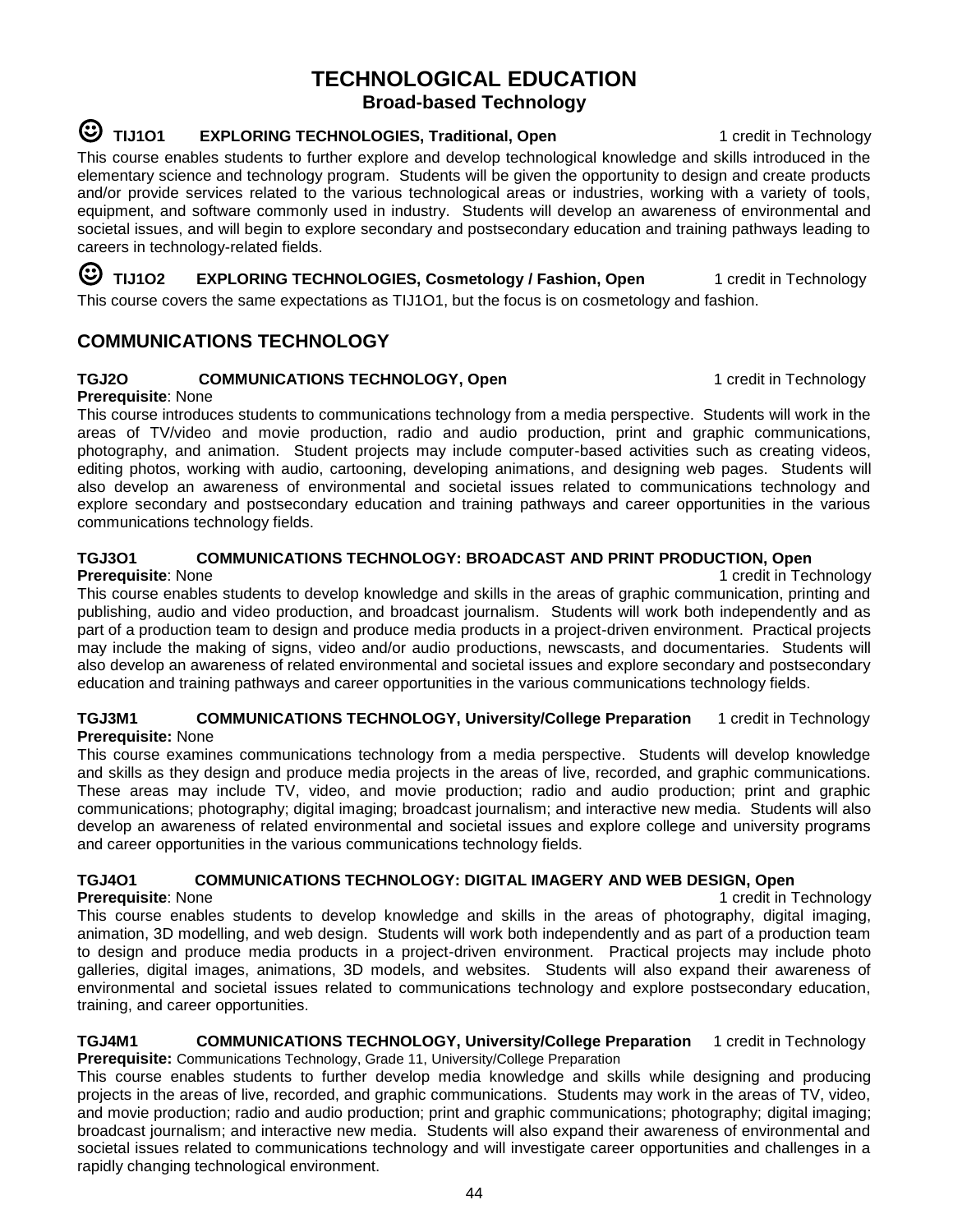### **COMPUTER TECHNOLOGY**

#### **TEJ2O COMPUTER TECHNOLOGY, Open** 1 credit in Technology

#### **Prerequisite:** None

This course introduces students to computer systems, networking, and interfacing, as well as electronics and robotics. Students will assemble, repair, and configure computers with various types of operating systems and application software. Students will build small electronic circuits and write computer programs to control simple peripheral devices or robots. Students will also develop an awareness of environmental and societal issues related to the use of computers, and learn about secondary and postsecondary pathways to careers in computer technology.

### **CONSTRUCTION TECHNOLOGY**

### **TCJ2O CONSTRUCTION TECHNOLOGY, Open** 1 credit in Technology

### **Prerequisite:** None

This course introduces students to building materials and processes through opportunities to design and build various construction projects. Students will learn to create and read working drawings; become familiar with common construction materials, components, and processes; and perform a variety of fabrication, assembly, and finishing operations. They will use a variety of hand and power tools and apply knowledge of imperial and metric systems of measurement, as appropriate. Students will develop an awareness of environmental and societal issues related to construction technology, and will explore secondary and postsecondary pathways leading to careers in the industry.

### **TWJ3E1 CUSTOM WOODWORKING, Workplace Preparation** 1 credit in Technology

#### **Prerequisite:** None

This course enables students to develop knowledge and skills related to cabinet making and furniture making. Students will gain practical experience using a variety of the materials, tools, equipment, and joinery techniques associated with custom woodworking. Students will learn to create and interpret technical drawings and will plan, design, and fabricate projects. They will also develop an awareness of environmental and societal issues related to the woodworking industry, and explore apprenticeships, postsecondary training, and career opportunities in the field that may be pursued directly after graduation.

### **TWJ3E2 CUSTOM WOODWORKING, Workplace Preparation 1** credit in Technology

**Prerequisite:** Must also choose TWJ3E1

This course is a continuation of TWJ3E1. Students will examine and develop additional topics in the same general categories as TWJ3E1.

### **TWJ3EX CUSTOM WOODWORKING, Workplace Preparation** 1 credit in Technology

#### **Prerequisite:** None

This course follows the same curriculum as TWJ3E1, but this is an all female class.

### **TWJ4E1 CUSTOM WOODWORKING, Workplace Preparation** 1 credit in Technology

**Prerequisite:** Custom Woodworking, Grade 11, Workplace Preparation

This course enables students to further develop knowledge and skills related to the planning, design, and construction of cabinets and furniture for residential and/or commercial projects. Students will gain further experience in the safe use of common woodworking materials, tools, equipment, finishes, and hardware, and will learn about the entrepreneurial skills needed to establish and operate a custom woodworking business. Students will also expand their awareness of health and safety issues and environmental and societal issues related to woodworking, and will explore career opportunities that may be pursued directly after graduation.

### **TWJ4E2 CUSTOM WOODWORKING, Workplace Preparation** 1 credit in Technology

**Prerequisite:** Must also choose TWJ4E1 Students have an opportunity to develop and improve their skills with this construction credit.

45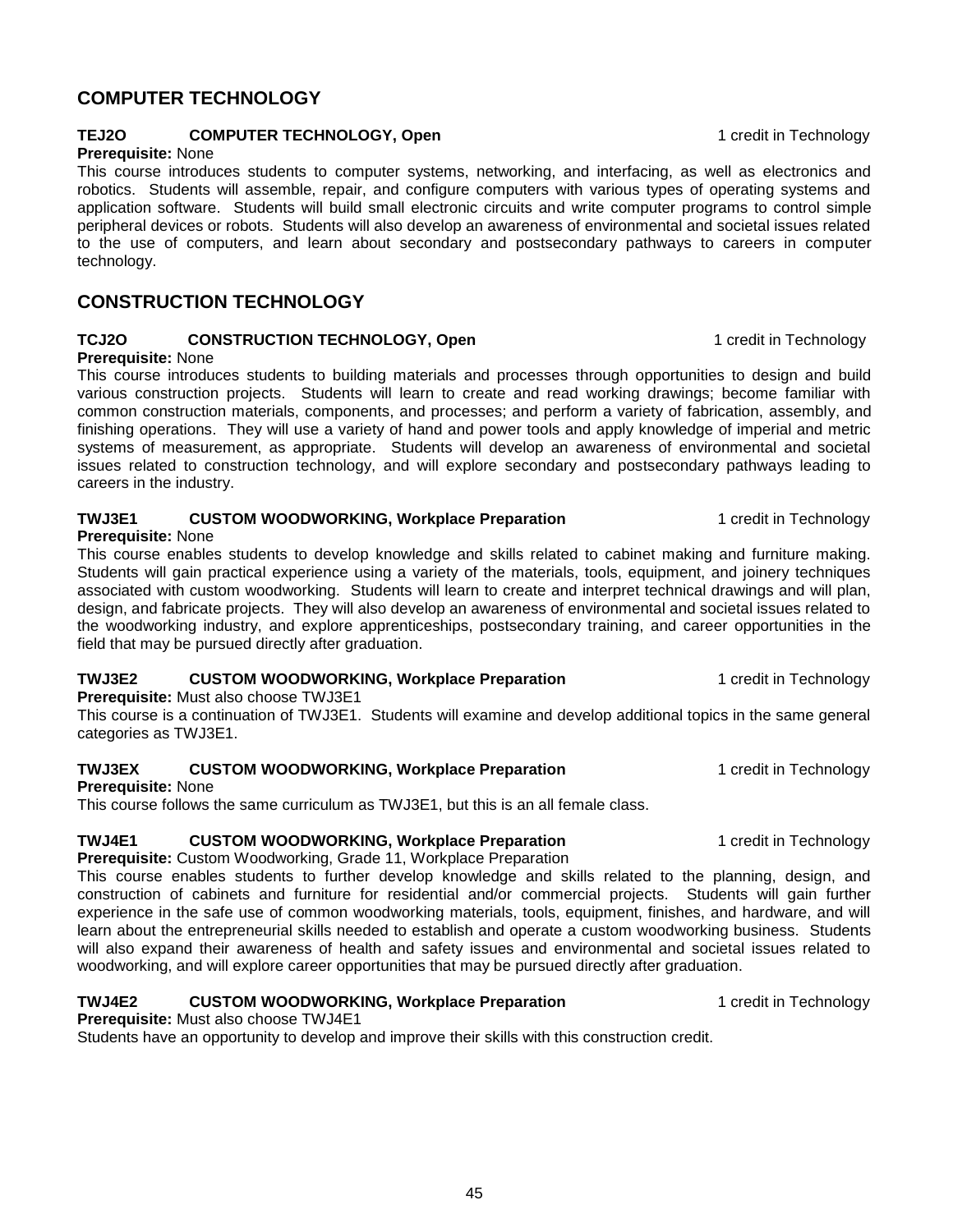### **GREEN INDUSTRIES THJ2O GREEN INDUSTRIES, Open (Horticulture)** 1 credit in Technology

### **Prerequisite:** None

This course introduces students to the various sectors of the green industries – agriculture, forestry, horticulture, floristry, and landscaping. Using materials, processes, and techniques commonly employed in these industries, students will participate in a number of hands-on projects that may include plant or animal propagation; production, maintenance, and harvesting activities; the development of floral or landscaping designs; and/or related construction activities. Students will also develop an awareness of environmental and societal issues related to green industry activities, learn about safe and healthy working practices, and explore secondary and postsecondary education and training pathways and career opportunities in the various industry sectors.

#### **THJ3E GREEN INDUSTRIES, Workplace Preparation (Horticulture)** 1 credit in Technology **Prerequisite:** None

This course enables students to develop knowledge and skills related to agriculture, floristry, forestry, horticulture, and landscaping. Students will learn to identify a broad range of plant and animal species; examine factors that affect the growth of plants and animals and the quality of products derived from them; and develop process, design, and maintenance skills required in the green industries. Students will also learn about safe and healthy working practices, develop an awareness of environmental and societal issues related to green industry activities, and learn about apprenticeships and other postsecondary education and training opportunities, as well as employment opportunities that may be pursued directly after graduation.

### **HAIRSTYLING AND AESTHETICS**

### **TXJ2O HAIRSTYLING AND AESTHETICS, Open** 1 credit in Technology

### **Prerequisite:** None

This course presents hairstyling, skin care, and nail care techniques from a salon/spa perspective. Through a variety of school and community-based activities, students learn fundamental skills in hairstyling, giving manicures and facials and providing hair/scalp analyses, and treatments. Students also consider related environmental and societal issues and explore secondary and postsecondary pathways leading to careers in the field of hairstyling and aesthetics.

### **TXJ3E1** HAIRSTYLING AND AESTHETICS, Workplace Preparation 1 credit in Technology

**Prerequisite**: None, Grade 10 Hairstyling & Aesthetics is highly recommended

This course enables students to develop knowledge and skills in cosmetology and offers a variety of applications that will equip students to provide services for a diverse clientele. Students identify trends in the hairstyling and aesthetics industry, learn about related health and safety laws, and expand their communication and interpersonal skills through interactions with peers and clients. Students consider environmental and societal issues related to the industry and acquire a more detailed knowledge of apprenticeships and direct-entry work positions.

### **TXJ4E1** HAIRSTYLING AND AESTHETICS, Workplace Preparation 1 credit in Technology

**Prerequisite:** Grade 11 Hairstyling and Aesthetics, Workplace

This course enables students to develop increased proficiency in a wide range of hairstyling and aesthetics services. Working in a salon/spa team environment, students strengthen their fundamental cosmetology skills and develop an understanding of common business practices and strategies in the salon/spa industry. Students expand their understanding of environmental and societal issues and their knowledge of post secondary destinations in the hairstyling and aesthetics industry.

# **MANUFACTURING TECHNOLOGY**

### **TMJ2O MANUFACTURING TECHNOLOGY, Open** 1 credit in Technology

### **Prerequisite:** None

This course introduces students to the manufacturing industry by giving them an opportunity to design and fabricate products using a variety of processes, tools, and equipment. Students will learn about technical drawing, properties and preparation of materials, and manufacturing techniques. Student projects may include a robotic challenge, a design challenge, or a fabrication project involving processes such as machining, welding, vacuum forming, or injection moulding. Students will develop an awareness of environmental and societal issues related to manufacturing and will learn about secondary and postsecondary pathways leading to careers in the industry.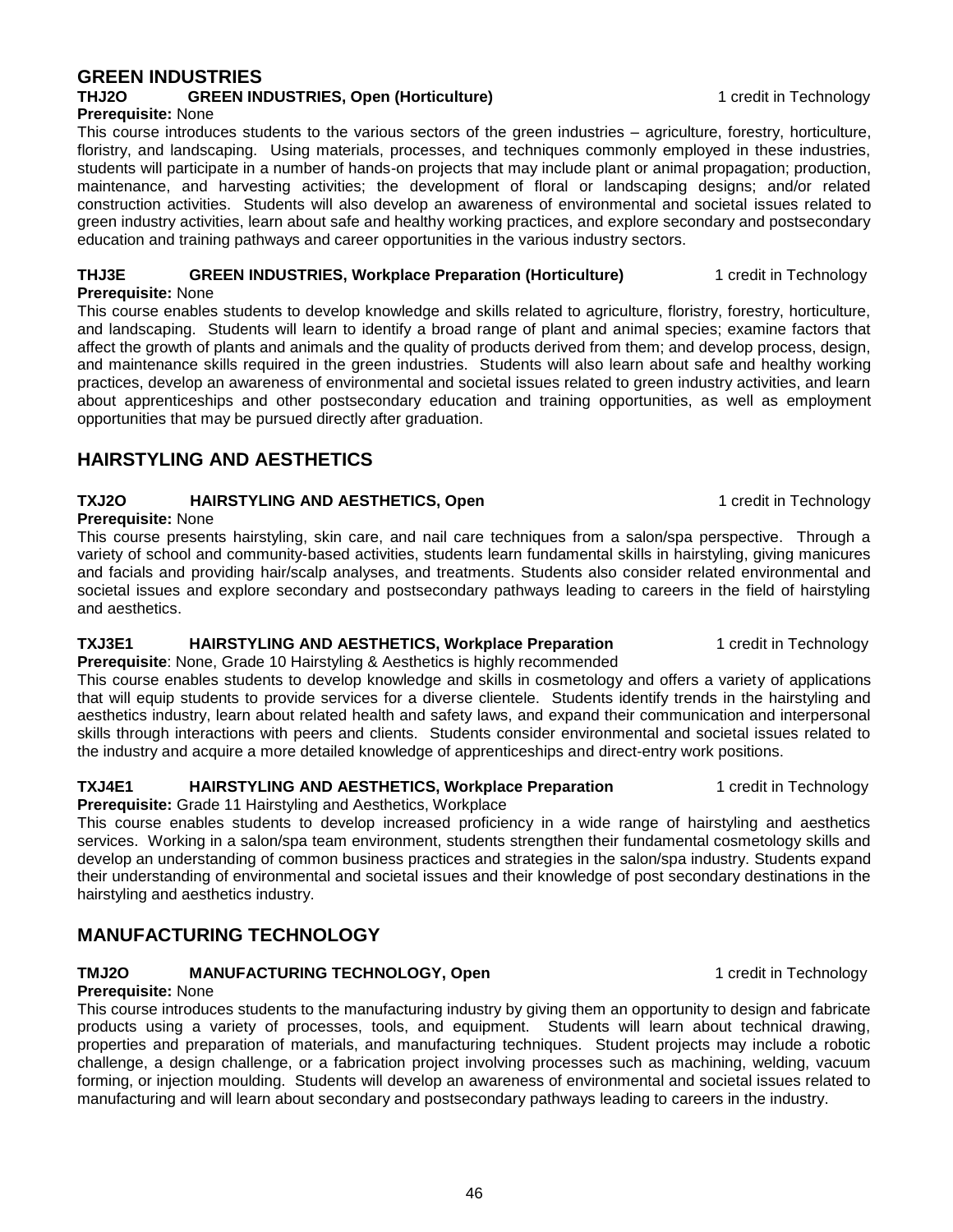### **TMJ3C1 MANUFACTURING TECHNOLOGY, College Preparation** 1 credit in Technology

### **Prerequisite:** None

This course enables students to develop knowledge and skills through hands-on, project-based learning. Students will acquire design, fabrication, and problem-solving skills while using tools and equipment such as lathes, mills, welders, computer-aided machines, robots, and control systems. Students may have opportunities to obtain industry-standard certification and training. Students will develop an awareness of environmental and societal issues related to manufacturing and will learn about pathways leading to careers in the industry.

### **TMJ3C2 MANUFACTURING TECHNOLOGY, College Preparation** 1 credit in Technology

**Prerequisite:** Must also choose TMJ3C1

This course is a refinement and extension of skills studied in TMJ3C1 with a heavier focus on developing practical welding and fabricating skills, and a lesser focus on machining.

### **TMJ4C1 MANUFACTURING TECHNOLOGY, College Preparation** 1 credit in Technology

**Prerequisite:** Manufacturing Technology, Grade 11, College Preparation

This course enables students to further develop knowledge and skills related to machining, welding, print reading, computer numerical control (CNC), robotics, and design. Students will develop proficiency in using mechanical, pneumatic, electronic, and computer control systems in a project-based learning environment and may have opportunities to obtain industry-standard training and certification. Students will expand their awareness of environmental and societal issues and career opportunities in the manufacturing industry.

### **TMJ4C2 MANUFACTURING TECHNOLOGY, College Preparation** 1 credit in Technology

**Prerequisite:** Must also choose TMJ4C1

This course is a refinement and extension of the lessons and skills studied in TMJ4C1 with a stronger focus on developing practical welding and fabricating skills, and a lesser focus on machining.

### **TECHNOLOGICAL DESIGN**

The *F1 In Schools* project (designing, building and testing CO2 powered Formula 1 model race cars) is offered as an optional component in all Tech Design courses as part of Norwell's *Race Car Program*. Students may choose to participate in this unit or elect to continue with the established curriculum.

### **TDJ2O TECHNOLOGICAL DESIGN, Open** 1 credit in Technology

**Prerequisite:** None

This course provides students with opportunities to apply a design process to meet a variety of technological challenges. Students will research projects, create designs, build models and/or prototypes, and assess products and/or processes using appropriate tools, techniques, and strategies. Student projects may include designs for homes, vehicles, bridges, robotic arms, clothing, or other products. Students will develop an awareness of environmental and societal issues related to technological design, and learn about secondary and postsecondary education and training leading to careers in the field.

### **TDJ3O1 TECHNOLOGICAL DESIGN AND THE ENVIRONMENT, Open** 1 credit in Technology

### **Prerequisite:** None

This course enables students to apply a systematic process for researching, designing, building, and assessing solutions to address specific human and environmental challenges. Through their work on various projects, students will explore broad themes that may include aspects of industrial design, mechanical design, architectural design, control system design, and/or apparel design. Students will develop an awareness of environmental and societal issues related to technological design, and will learn about secondary and postsecondary pathways leading to careers in the field.

#### **TDJ3M1 TECHNOLOGICAL DESIGN, University/College Preparation** 1 credit in Technology **Prerequisite:** None

This course examines how technological design is influenced by human, environmental, financial, and material requirements and resources. Students will research, design, build, and assess solutions that meet specific human needs, using working drawings and other communication methods to present their design ideas. They will develop an awareness of environmental, societal, and cultural issues related to technological design, and will explore career opportunities in the field, as well as the college and/or university program requirements for them.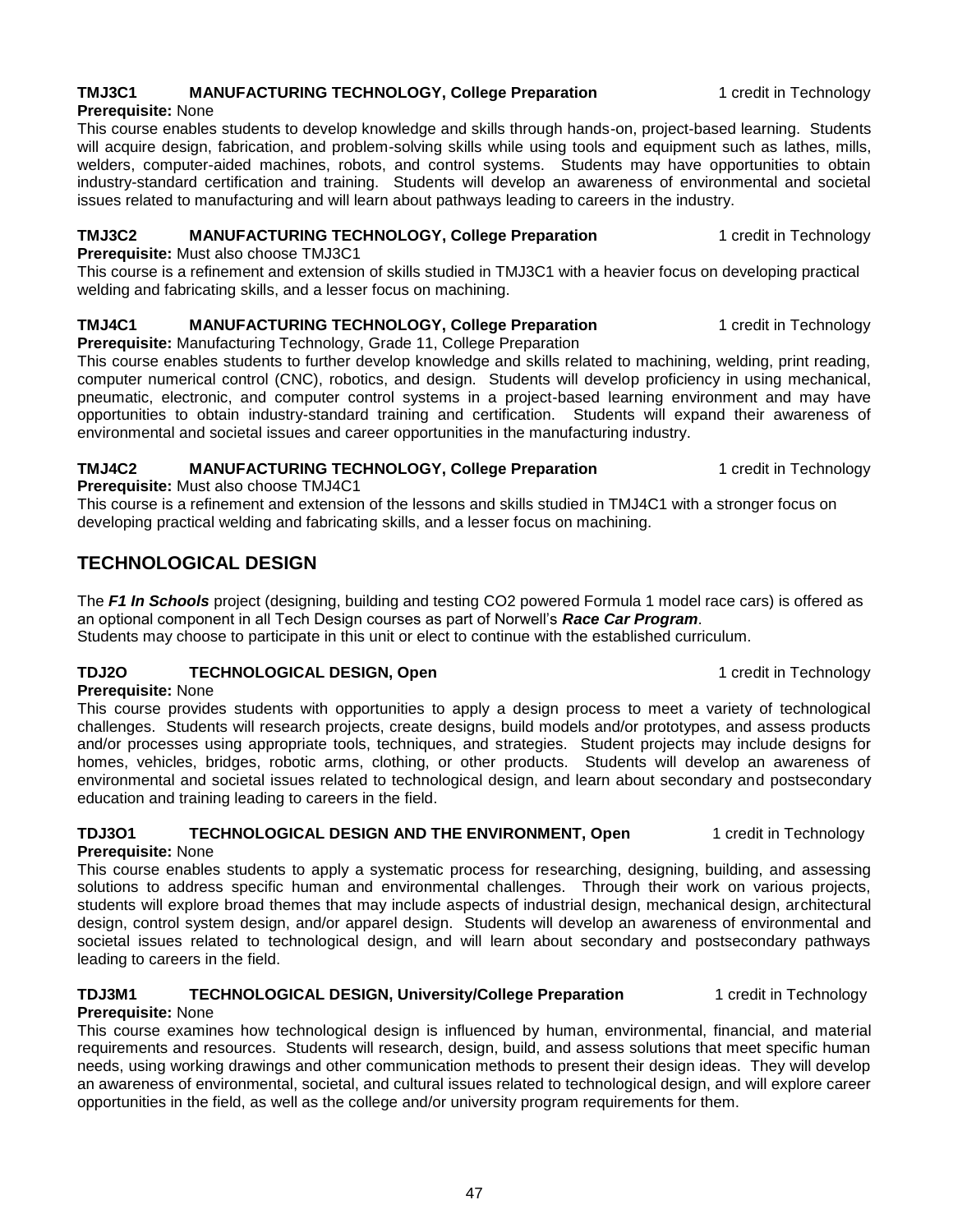### **TDJ4O1 TECHNOLOGICAL DESIGN IN THE TWENTY-FIRST CENTURY, Open** 1 credit Technology

**Prerequisite:** None, but grade 11 Technological Design is strongly recommended

This course focuses on the relationship between society and technological development. Students will use appropriate tools, techniques, and strategies to research, design, build, and assess prototypes for products and/or processes that respond to society's changing needs. Students will describe how social factors, including culture, media, politics, religion, and environmental concerns, influence technological design. Students will also learn about professional practices in the field, and will research postsecondary pathways leading to careers related to technological design.

### **TDJ4M1 TECHNOLOGICAL DESIGN, University/College Preparation** 1 credit in Technology

**Prerequisite**: Technological Design, Grade 11, University/College Preparation

This course introduces students to the fundamentals of design advocacy and marketing, while building on their design skills and their knowledge of professional design practices. Students will apply a systematic design process to research, design, build, and assess solutions that meet specific human needs, using illustrations, presentation drawings, and other communication methods to present their designs. Students will enhance their problem-solving and communication skills, and explore career opportunities and the postsecondary education and training requirements for them.

### **TRANSPORTATION TECHNOLOGY**

### **TTJ2O TRANSPORTATION TECHNOLOGY, Open** 1 credit in Technology

**Prerequisite:** None

This course introduces students to the service and maintenance of vehicles, aircraft, and/or watercraft. Students will develop knowledge and skills related to the construction and operation of vehicle/craft systems and learn maintenance and repair techniques. Student projects may include the construction of a self-propelled vehicle or craft, engine service, tire/wheel service, electrical/battery service, and proper body care. Students will develop an awareness of related environmental and societal issues and will explore secondary and postsecondary pathways leading to careers in the transportation industry.

### **TTJ2O1 TRANSPORTATION TECHNOLOGY (Small Engines), Open** 1 credit in Technology

## **Prerequisite:** None

This course follows the same expectations as TTJ2O, but the focus is on Small Engines.

#### **TTJ3C1 TRANSPORTATION TECHNOLOGY (Automotive), College Preparation** 1 credit in Technology **Prerequisite**: None

This course enables students to develop technical knowledge and skills as they study, test, service, and repair engine, electrical, suspension, brake, and steering systems on vehicles, aircraft, and/or watercraft. Students will develop communication and teamwork skills through practical tasks, using a variety of tools and equipment. Students will develop an awareness of environmental and societal issues related to transportation and will learn about apprenticeship and college programs leading to careers in the transportation industry.

**TTJ3C2 TRANSPORTATION TECHNOLOGY (Automotive), College Preparation** 1 credit in Technology **Prerequisite**: Must also choose TTJ3C1

This is a continuation of TTJ3C1. In this course the main emphasis will be on the development and application of practical skills and problem solving techniques through involvement in the exciting world of Motor-Sports! Students will hone their Transportation Technology knowledge and understanding as they design, build, paint, and service a real race car.

### **TTS3C1 TRANSPORTATION TECHNOLOGY: Small Engine and Recreational Equipment,**

**College Preparation College Preparation 1** credit in Technology

### **Prerequisite:** None

This course has similar expectations as TTJ3C1 but the emphasis will be on small engines.

#### **TTJ4C1 TRANSPORTATION TECHNOLOGY (Automotive), College Preparation** 1 credit in Technology **Prerequisite:** Transportation Technology, College Preparation, Grade 11

This course enables students to further develop technical knowledge and skills as they study, test, service, and repair engine management systems; power trains; steering/control, suspension, brake, and body systems on vehicles, aircraft, and/or watercraft; and/or small-engine products. Students will refine communication and teamwork skills through practical tasks, using a variety of tools and equipment. Students will expand their awareness of environmental and societal issues related to transportation and their knowledge of apprenticeship and college programs leading to careers in the transportation industry.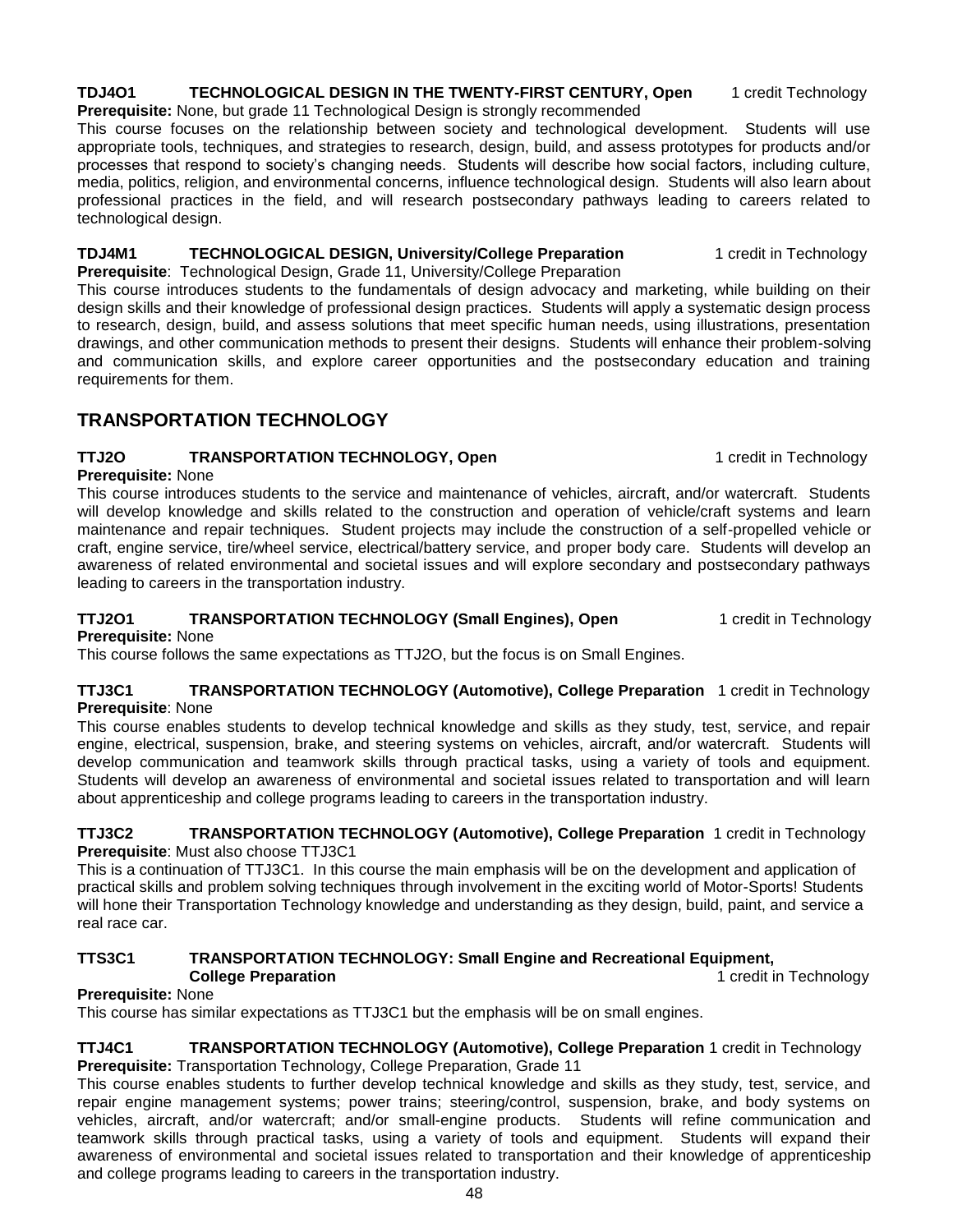#### **TTJ4C2 TRANSPORTATION TECHNOLOGY (Automotive), College Preparation** 1 credit in Technology **Prerequisite:** Must also choose TTJ4C1

This course is a continuation of the concepts in TTJ4C1. Emphasis will be on the development of practical skills and problem solving techniques regarding automotive and autobody.

#### **TTS4C1 TRANSPORTATION TECHNOLOGY: Small Engine and Recreational Equipment,**  1 credit in Technology

**Prerequisite**: None, Grade 11 Small Engines strongly recommended

This course has similar expectations as TTJ4C1 but the emphasis will be on small engines.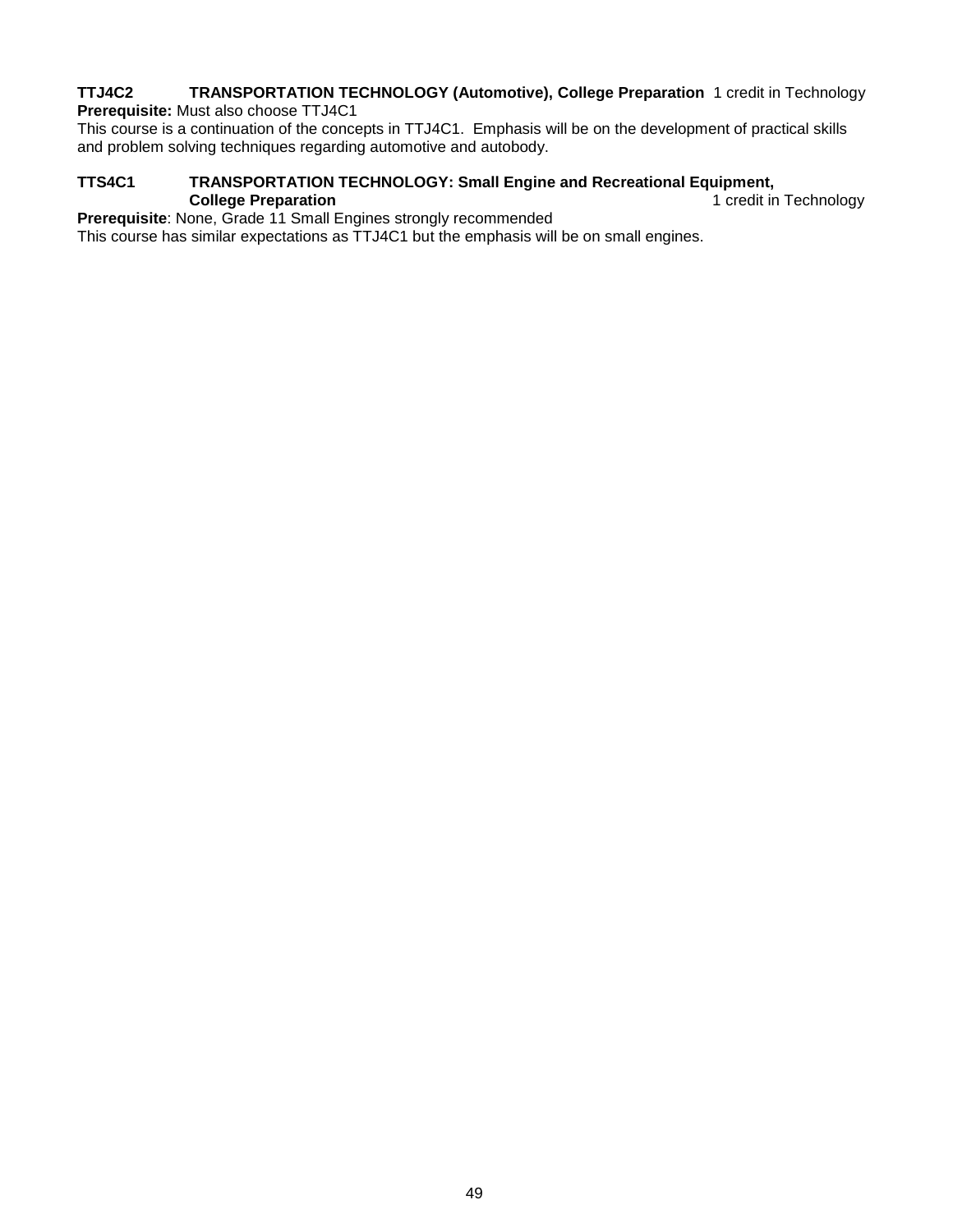# **INTERDISCIPLINARY STUDIES**

#### **CELP - COMMUNITY ENVIRONMENTAL LEADERSHIP PROGRAM - INTEGRATED 4 CREDIT PROGRAM**

- open to grade 10 students only
- four credit program second semester only, at an off-school site.

This is a unique opportunity to develop self-confidence, a sense of responsibility, leadership and team building skills in a non-traditional education experience outside the school. Emphasis is put on using the knowledge gained in the 4 courses in practical, hands on ways such as:

- teaching grade 5 students a 2 day environmental program (called Earth Keepers)
- organizing and running extended wilderness field trips
- working with local community groups to design and carry out environmental projects that will enhance the community

Field trips include 3 wilderness outings to a variety of natural settings in the province where students will be involved in activities allowing them to acquire skills in canoeing, hiking, high ropes, orienteering and snowshoeing. CELP students will receive certification in First Aid/CPR.

Choosing CELP will not interrupt the natural progression of course selections through high school. Students will earn credits in the compulsory courses of Science, Civics and Career Studies. Elective credits earned include Outdoor Activities (Phys. Ed.) and Environmental Science.

The practical knowledge and skills gained in this course give the students excellent experience that can be used in resumes and job applications. They are also prepared through their science credit to meet the prerequisite for the Senior Science courses.

Typically 24 students are selected based upon successful completion of the following steps beginning in January: applicant meeting, application form, recommendation forms, personal artifact, and interview. Applicants selected for the program will be notified in early March.

Because of transportation and off-site costs, there is a fee of \$575 for this program which may be paid in instalments.

Students select the code **FTECELP,** which includes the following 4 credits:

### **SNC2D4 SCIENCE, Academic (CELP) 1** Credit in Science

Students are being prepared for Senior level Science courses at the same time are using practical applications in our environment. The 4 strands being covered are Plant and Animal Systems, Chemical Reactions, Optics and Climate Change. These units are taught outdoors as much as possible. For further course description see page 41.

**SVN3M4 ENVIRONMENTAL SCIENCE, College/University (CELP)** 1 Credit in Science This course provides students with the fundamental knowledge of and skills relating to environmental science that will help them succeed in life after secondary school. Students will explore a range of topics, including the role of science in addressing contemporary environmental challenges; the impact of the environment on human health; sustainable agriculture and forestry; the reduction and management of waste; and the conservation of energy. Students will increase their scientific and environmental literacy and examine the interrelationships between science, the environment, and society in a variety of areas.

**PAD2O4 OUTDOOR ACTIVITIES, Open (CELP)** 1 Credit in Health & Physical Education Participation in a variety of outdoor and fitness activities such as biking, canoeing, orienteering, snowshoeing, cross-country skiing and hiking. Emphasis is placed upon the use of informed decision-making, conflict resolution, team building, leadership skills and social skills.

#### **CHV2O4 CIVICS & CITIZENSHIP, Open (CELP)** .5 Credit in Civics **(GLC2O4) CAREER STUDIES, Open (CELP)** .5 Credit in Career Studies

Students will develop and run projects in the community, linking with local community members and experts. Students will examine social issues and social change; students will learn how to think and act critically about public and societal issues. For further course description see page 29.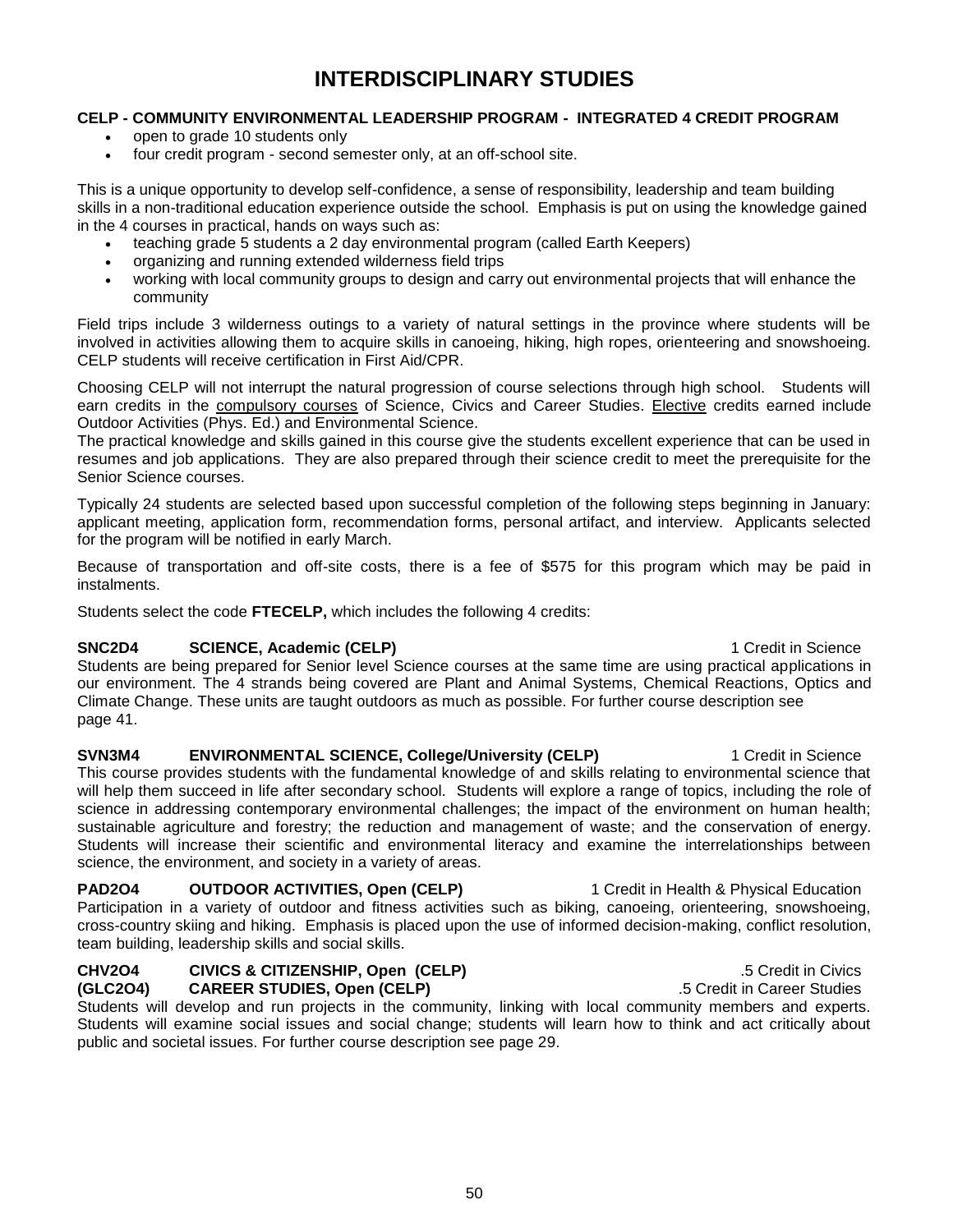# **CO-OPERATIVE EDUCATION**

School to Career Programs provide all students with a series of unique opportunities to learn about the world of work, explore potential careers, and gain valuable work experience. These planned learning experiences assist all students, whether bound for college, apprenticeship, university or the workplace, in making informed career decisions, and in developing the knowledge, skills and attitudes that are essential in today's society.

#### **How Will Co-op Benefit You?**

Co-op will enable you to:

- ∙ explore future career possibilities
- ∙ understand employer expectations in real job situations
- ∙ benefit from the expertise of people in your community
- ∙ develop employability skills necessary for success in the workplace

#### **How Does Co-op Work?**

- ∙ a 2 to 3 week classroom component helps students prepare for work through health and safety training, and lessons on such topics as resume and interview skills, confidentiality, and employer expectations
- ∙ competitive interviews may be conducted; students are not guaranteed a specific placement

#### **How Do You Apply?**

The course selection procedure requires that the student do the following:

- ∙ complete the option sheet
- ∙ obtain, complete and return the Co-operative Education Application Form to the Co-op teacher
- ∙ participate in an interview with the Co-op teacher following course selection. Students will be notified of their acceptance (or conditional acceptance)
- ∙ complete health tests and/or Criminal Reference Check if required by the particular placement

### **How are Students Selected for Co-op?**

- ∙ age 16 with 16 credits
- ∙ maturity and a positive attitude
- ∙ good attendance record
- ∙ willingness to learn
- ∙ appropriate educational background for the type of placement requested
- ∙ adherence to policies and procedures of the school and the placement

### **NORWELL'S CO-OP PROGRAMS:**

#### **FTECO2 NAVIGATING THE WORKPLACE, CO-OP, Open** 2 credits in Co-operative Education

**Prerequisite:** Students interested in placements related to Technology should also take the technology courses related to their area of interest.

This 2 credit "package" is designed to enable students at the senior level to combine in-school lessons and out of school placement experience. It allows students to "try on" a career by working at a placement related to each student's career goal. After an initial three weeks in school, students will spend four half days per week at their placement and the fifth day in the classroom. This course prepares students to make successful transitions to post secondary destinations as they investigate specific post secondary options based on their skills, interests, and personal characteristics. Students will explore the realities and opportunities of the workplace and examine factors that affect success, while refining their job search and employability. Preference will be given to students entering grade 12. A good attendance record is essential. A driver's licence and daily use of a car are very advantageous.

**FTECO4** DESIGNING YOUR FUTURE, ALL DAY CO-OP PROGRAM, Open<br>**Prerequisite:** Students interested in placements related to Technology 4 Credits in Co-operative Education **Prerequisite:** Students interested in placements related to Technology should also take the technology courses related to their area of interest.

This 4 credit "package" enables students to pursue co-operative education in a full semester format. Transportation is essential.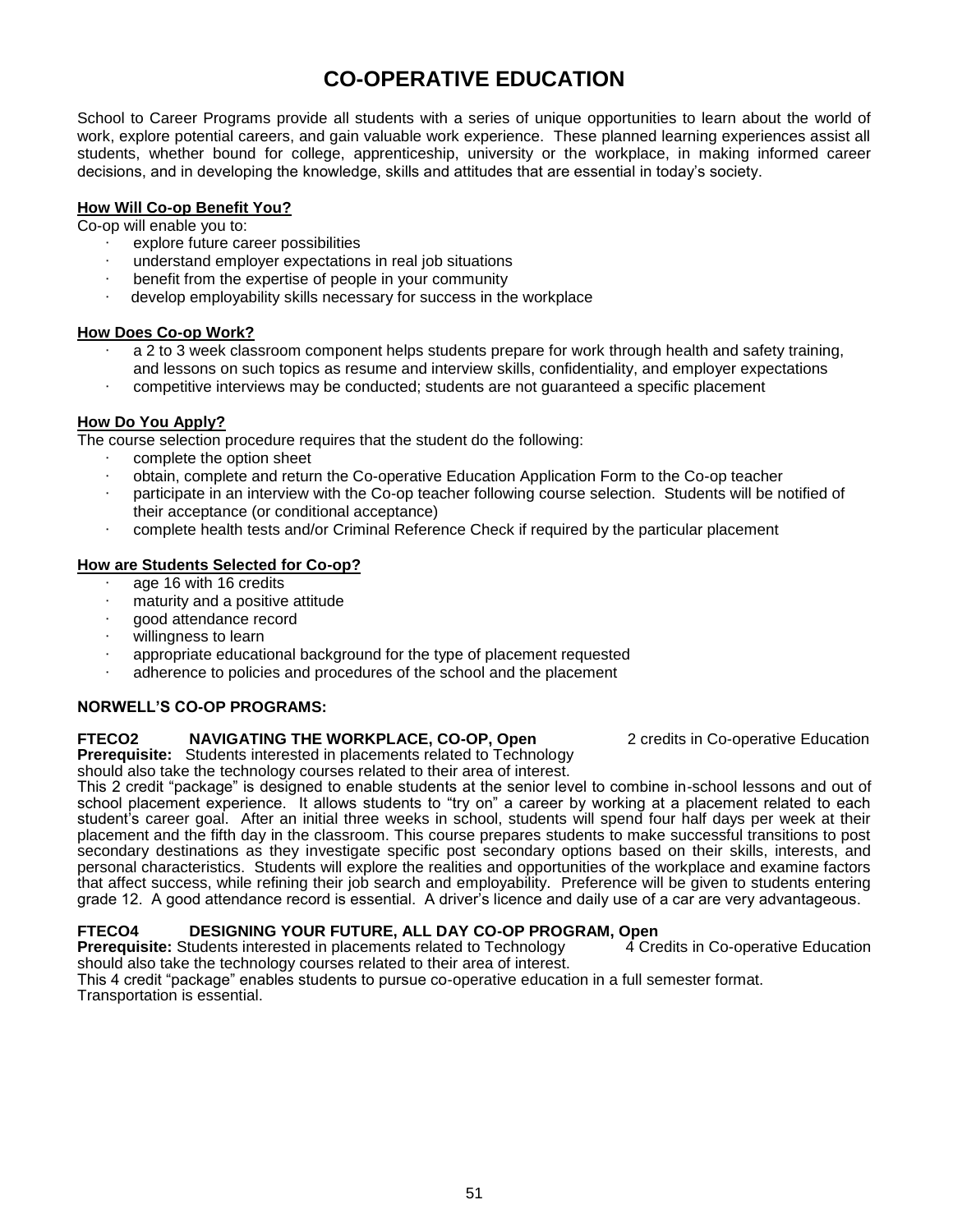### **FTECO2** PARENTING (CHILD STUDIES) CO-OP, Open 2 credits in Co-operative Education

#### **Prerequisite:** HPC3O0

This 2 credit co-op course is a career-oriented program in which male or female students who have completed the Parenting course can gain more practical experience in the workplace. After completing a 3 week job readiness unit, students normally work 4 to 5 mornings a week in community placements such as nursery schools, day care centres, or elementary school classrooms. All students return to the classroom regularly to share experiences and discuss assignments. This co-op course will give students a greater understanding of child development in preparation for responsible parenting and for careers in early childhood education, teaching or social work. Marks are based on in-school assignments, weekly log reports, and job performance appraisals from the employer. Students must be enrolled in, or have completed the HPC30 Parenting Course.

Preference will be given to students entering grade 12. A good attendance record is essential. A driver's licence and use of a car are very advantageous.

#### **Centralized Co-op Programs**

#### **Militia Co-op:**

This program, offered by the Canadian Armed Forces, Upper Grand and Wellington Catholic District School Boards, is open to students throughout the county. It is held at the 11<sup>th</sup> Field Regiment Armouries in Guelph for half days in Semester 2. Academic subjects are combined with military training. Upon completion of the programs, the student receives two credits and their Basic Training Certificate from the Canadian Armed forces. Candidates will learn military law, rank structure, foot and rifle drill, combat first aid and basic weapons handling.

#### *Are You Considering a Career in the Skilled Trades?*

#### **If so, Consider OYAP!**

The Ontario Youth Apprenticeship Program (OYAP) is a specialized Co-op Program for those students interested in Apprenticeship Training. This program allows senior students to complete Co-op credits toward their Ontario Secondary School Diploma (OSSD) and earn hours towards an apprenticeship.

Students who are serious about obtaining an apprenticeship must begin by applying for the Co-op Course related to their chosen occupation.

OYAP students MAY be officially registered as apprentices at any time during the Co-op term, at the discretion of the employer.

#### **How Will OYAP Benefit You?**

OYAP will enable you to:

- ∙ focus your educational courses on your desired apprenticeship
- ∙ strengthen your skills and expand your knowledge related to your chosen trade
- ∙ accumulate a substantial number of hours towards the apprenticeship requirements
- ∙ earn a wage

#### **How Do You Apply?**

Students interested in OYAP must do the following:

- select Co-op on their option sheet
- complete and return a Co-op application form to the Co-op teacher, indicating trade interest and interest in OYAP
- submit references from 3 teachers (one of which must be from a teacher in the related subject area)
- obtain the principal's signature
- participate in a structured interview with the Co-op teacher

#### **Students interested in the OYAP Program must...**

- be 16 and have successfully completed 16 credits
- be enrolled as a full-time student
- have an acceptable attendance record
- demonstrate competency in the trade-related subject(s)
- demonstrate a serious attitude and commitment to their apprenticeship goal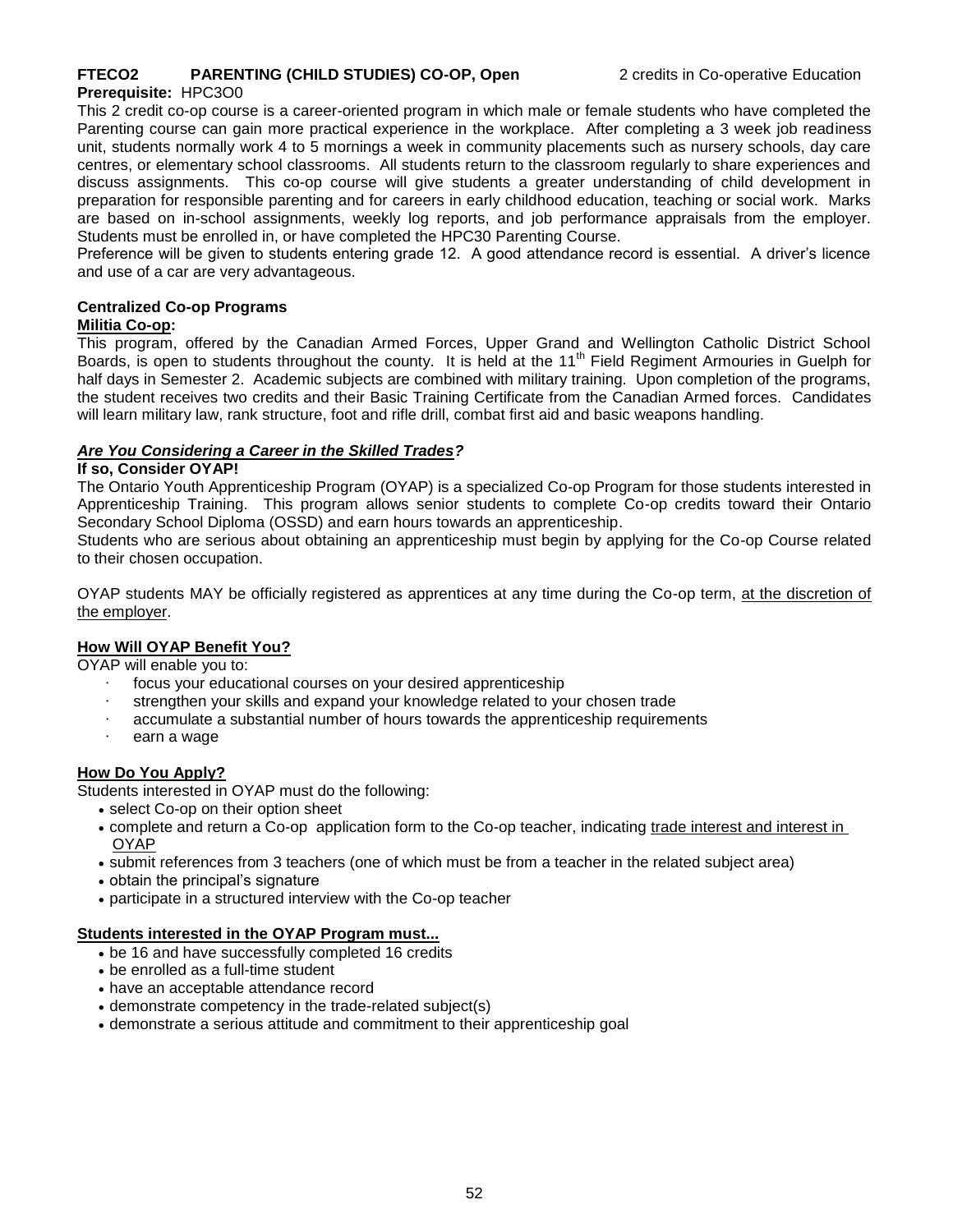Note: 1. A student's acceptance into the OYAP program does NOT guarantee that a student will be "registered" as an apprentice. School staff and the central Co-op office will do their best to locate a position, but placements and registrations rely on the size and type of placement opportunities within the community, on economic conditions, and on job performance skills demonstrated by the student.

2. OSSD requirements must be met to remain in the OYAP program.

3. Students who change their mind about their chosen trade may simply return to a regular school schedule.

### **\*Please see Mr. Don Talbot or Mr. Smith for further information concerning OYAP programs at Norwell.**

## **Specialist High Skills Major**

| <b>Arts and Culture</b>      |
|------------------------------|
| <b>Business</b>              |
| Construction                 |
| <b>Environment</b>           |
| <b>Health &amp; Wellness</b> |
| <b>Manufacturing</b>         |
| <b>Transportation</b>        |
|                              |

**What is it?** The SHSM is a Ministry-approved Specialized Program that consists of a defined combination of courses and experiences that relate to a specific economic sector.

> The SHSM allows students to customize their high school experience to suit their interests and talents, and prepare for a successful post secondary transition to apprenticeship training, college, university, or employment, while meeting the requirements of the Ontario Secondary School Diploma (OSSD).

> The SHSM enables students to gain the sector-identified preparatory credits, skills and knowledge, and make informed career decisions. This makes the learning environment more engaging for students, focuses them on graduation and prepares them to pursue their career goals.

**Why pursue a SHSM?** The SHSM allows students to customize their high school experience to suit their interests and talents, and prepare for a successful post-secondary transition to apprenticeship training, college, university, or employment, while meeting the requirements of the Ontario Secondary School Diploma (OSSD).

> The SHSM enables students to gain sector-identified preparatory credits, skills, and knowledge, and make informed career decisions. This makes the learning environment more engaging for students, focuses them on graduation and prepares them to pursue their career goals.

### **Components for the SHSM**

- 1. A bundle of Grade 11 and Grade 12 credits that include:
	- i. 4 major credits that provide sector-specific knowledge and skills;
	- ii. 3 or 4 other required credits from the Ontario curriculum, in English and Mathematics, and/or **Science**
	- iii. 2 cooperative education credits that provide authentic learning experiences in a workplace setting, enabling students to refine, extend, apply, and practise sector-specific knowledge
- 2. Sector-recognized certifications and training courses (some are compulsory, and a choice of additional training from a list of Ministry approved certifications and training courses. The requirement is different for each sector.
- 3. Experiential learning activities within the sector

4. "Reach Ahead" experiences in the area of the student's post-secondary destination of choice

5. Development of Essential Skills and work habits required in the sector, and use of the Ontario Skills Passport (OSP) for the purposes of documentation.

### **For more information:**

Contact: Pam TarBush, ext. 308 or see the link on the Norwell DSS website.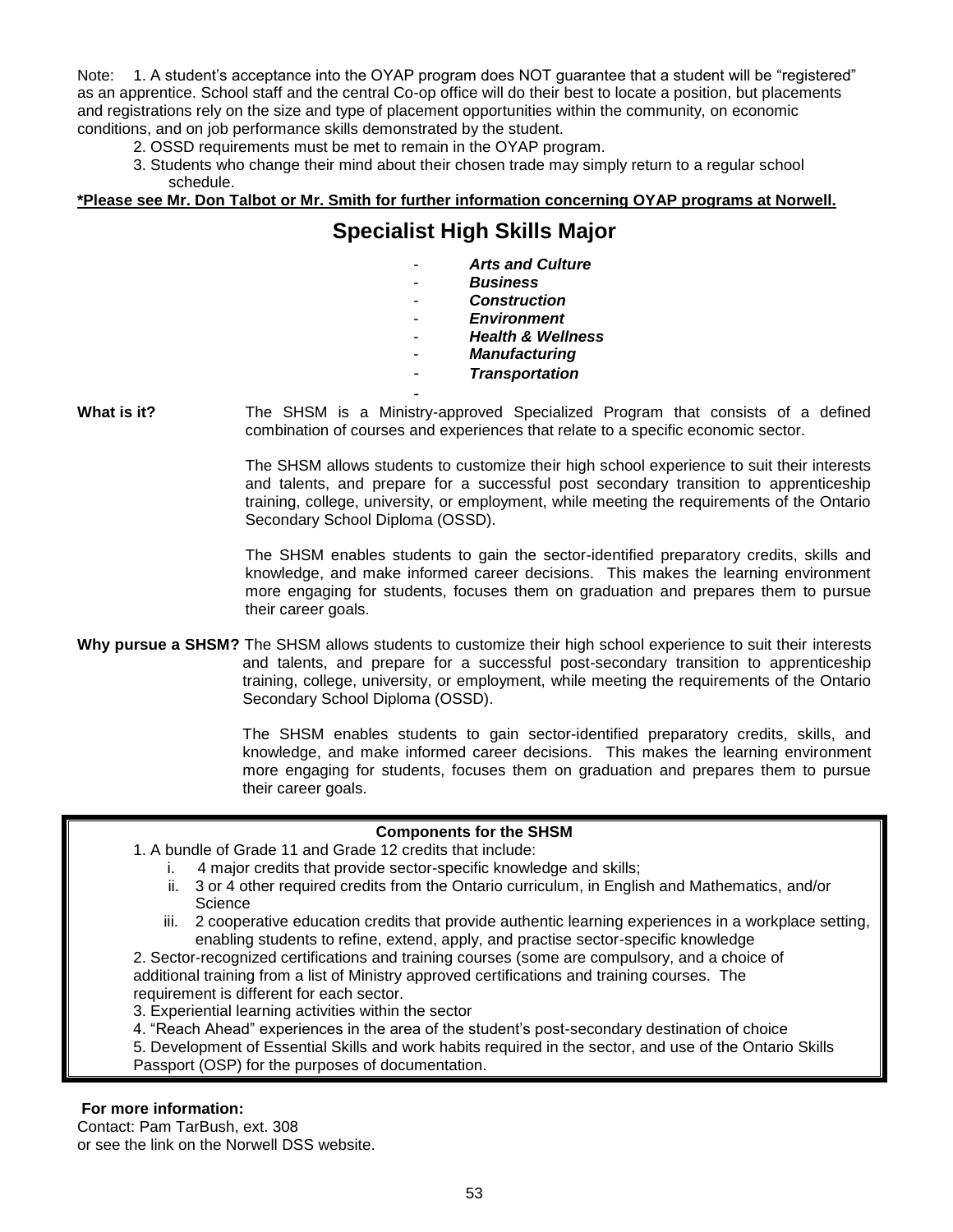# **ADDITIONAL LEARNING OPPORTUNITIES**

# *e-Learning Courses in the Upper Grand District School Board*

**Secondary Students...**

- **Is there a course you want to do but can't because it is not offered at your school?**
- **Is there a course you want to do but it does not fit into your timetable?**
- **Are you unable to consistently attend regular classes for a particular reason? (e.g., medical, travel as an elite athlete, etc.)**
- **Do you have a particular learning style that is better served in an on-line learning environment?**

**If you answered, "Yes" to any of the above, then e-Learning may be the answer for you.**

The Upper Grand DSB offers credit courses online, authorized by the Ontario Ministry of Education. They are for eligible students and are delivered by qualified teachers. Below is a list of potential courses to be offered in 2015-16 by the schools in the UGDSB (course offerings subject to change).

Further, the Upper Grand belongs to the *Ontario e-Learning Consortium* with 20 other School Boards, working together to optimize e-Learning programs and enhance student learning through emerging technologies and innovative practices. Through this partnership students in the UGDSB have access to well over 100 different courses by our partner boards. For a full list, go to <http://www.elearningstudents.ca/course-offerings.html?id=7> or see your Guidance Department.

### *Semester e-Learning:*

- □ BAT4M Principles of Financial Accounting
- □ BBB4M International Business Fundamentals
- □ CHA3U American History
- $\Box$  CHV2O Civics (.5 credit)
- □ CLN4U Canadian and International Law
- ENG3U English
- ENG4C English
- ENG4U English
- □ EWC4U The Writer's Craft
- □ GLC2O Career Studies (.5 credit)
- □ HSB4U Challenge and Change in Society
- HSC4M World Cultures
- □ ICS3U Computer Science
- □ ICS4U Computer Science
- □ IDC4UB Interdisciplinary Studies "The Business of Sport"
- □ MCV4U Calculus and Vectors
- □ MCR3U Functions
- □ MDM4U Data Management
- □ MHF4U Advanced Functions
- □ NBV3E Aboriginal Beliefs, Values, and Aspirations in Contemporary Society
- □ NDA3M Current Aboriginal Issues in Canada
- □ PPZ3O Health for Life
- □ SPH4U Physics

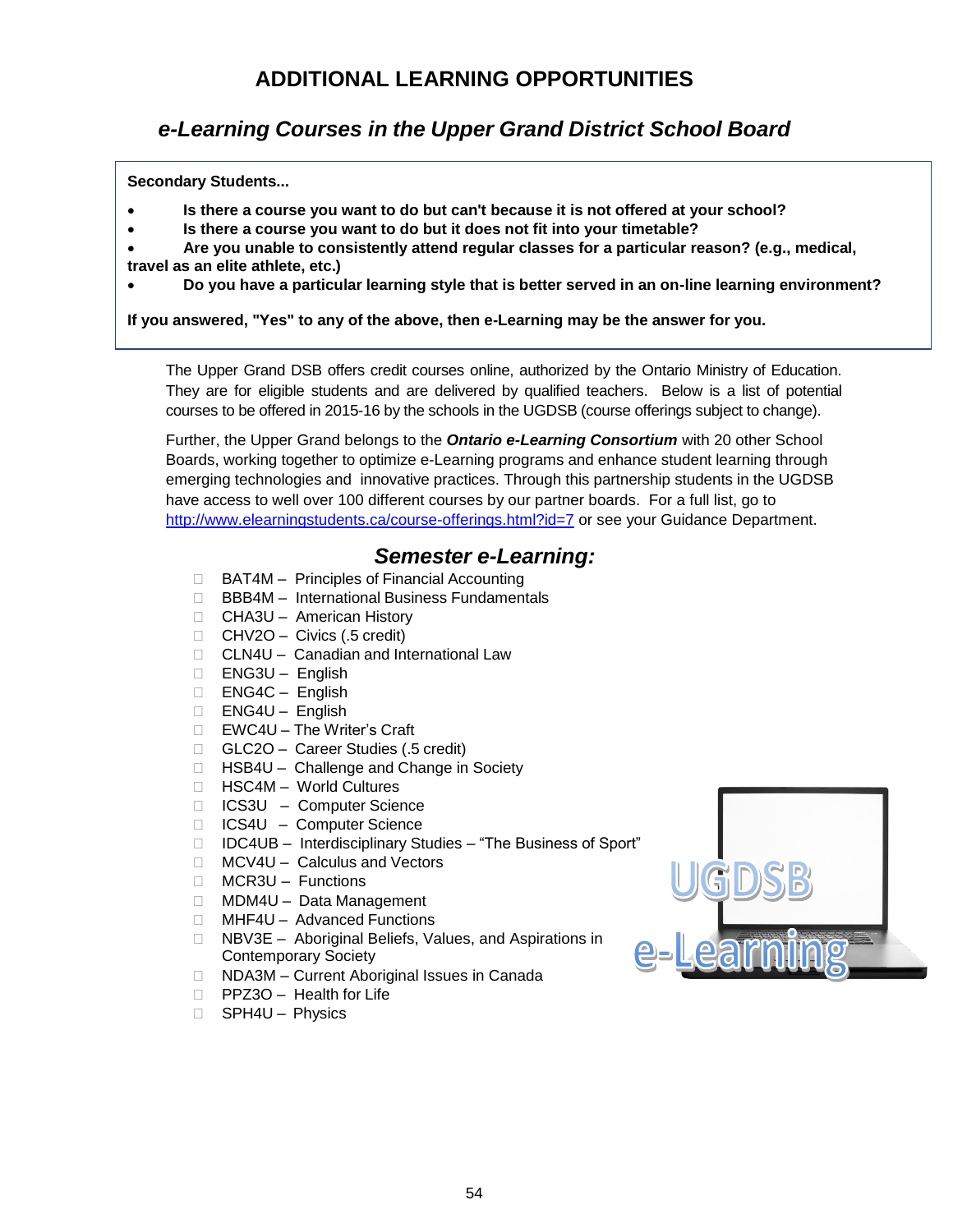#### **Profile of a Successful e-Learner:**

- $\checkmark$  a problem solver
- $\checkmark$  organized
- $\checkmark$  self-directed
- $\checkmark$  able to manage his/her time
- $\checkmark$  able to multi-task
- $\checkmark$  flexible with a willingness to learn
- $\checkmark$  willing and able to provide a working computer
- $\checkmark$  computer literate
- $\checkmark$  self-motivated
- $\checkmark$  responsible
- $\checkmark$  critical thinker
- $\checkmark$  honest
- $\checkmark$  an effective communicator

**Time Commitment:** As an e-Learner, you will spend at least as much time with your on-line course as you would expect to spend in a regular classroom.

### **Rights and Responsibilities of e-Learning Students:**

*An e-Learning student is responsible for:*

- $\checkmark$  obtaining approval for an e-Learning registration through his/her home school guidance department
- $\checkmark$  participating in an e-Learning orientation
- $\checkmark$  following the policies outlined in the course syllabus with respect to acceptable use and student conduct
- $\checkmark$  meeting participation requirements as outlined in the course syllabus

### **Guidance for Approval for Enrollment in e-Learning Courses**

- *Students must be approved to take an e-Learning course. Criteria to be considered include:*
	- $\checkmark$  they are home-schooled students
	- $\checkmark$  the course **is not available** in the home school (because of course conflicts, over or under enrollment)
	- $\checkmark$  health issues that prevent full-time attendance
	- $\checkmark$  special education needs (such as giftedness)
	- $\checkmark$  students who fit the profile of a successful online learner as described in the School Course Handbook.

### **In Addition:**

- 1. A student may only enrol in a maximum of 4 course per semester as this constitutes a full-time course load. This total of 4 includes all classes in the home school as well as online.
- 2. Any decisions with respect to e-Learning enrolment are made by the student and his\her parent in consultation with the guidance department and the school Principal. Notwithstanding, a Principal may deny a student the opportunity to take an e-Learning course when the Principal feels that the student will not be successful.
- 3. Students cannot opt out of a course currently offered at a home school to take the same course online. Any courses at the UGDSB secondary schools that are cancelled due to low enrolment in a given location may be available online. Students with these choices will be contacted about availability of courses online by the home school's guidance department.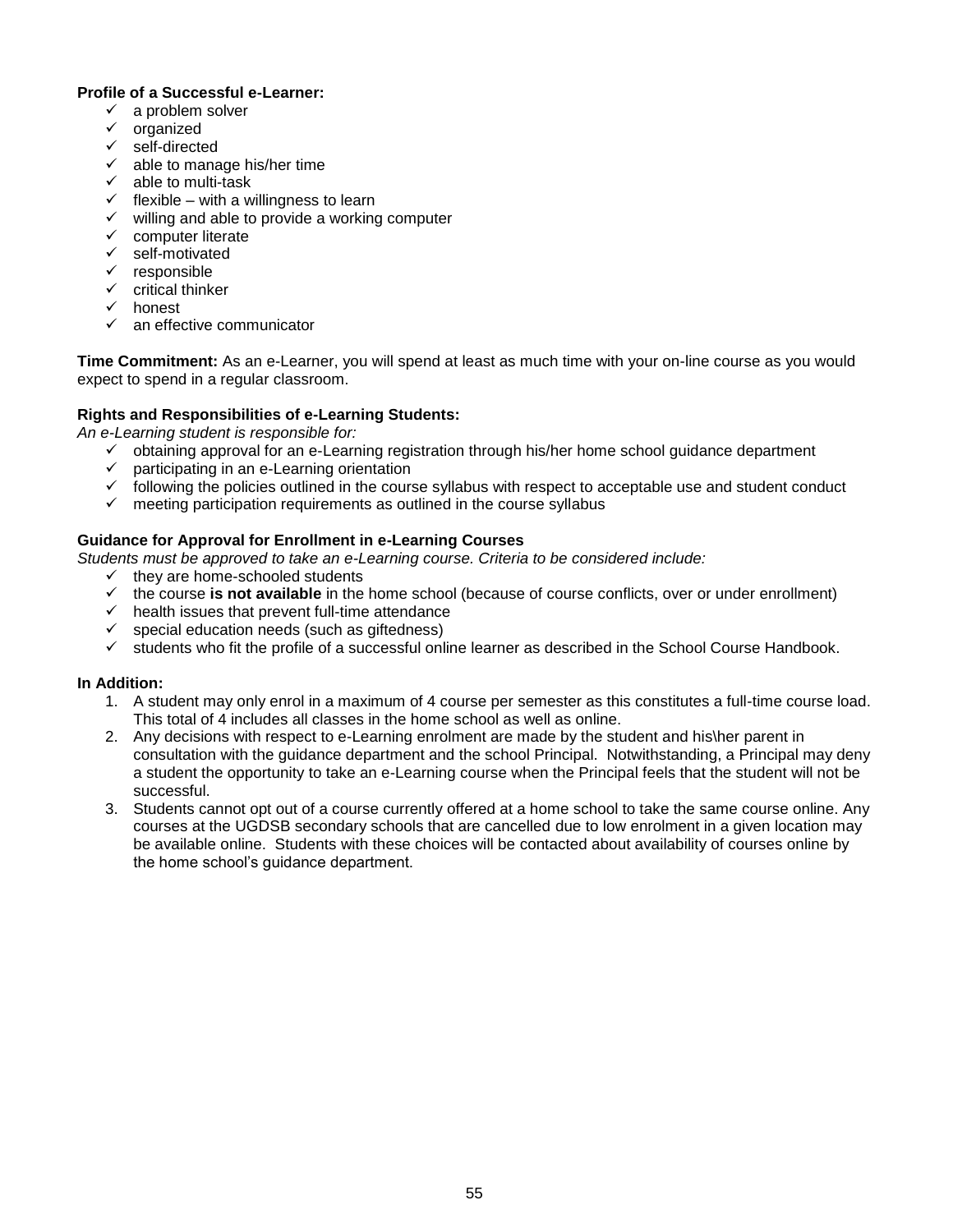# **Dual Credits 2016-2017**

Dual credits allow students to participate in college courses while still in high school. Courses count towards both a high school diploma and a post secondary diploma or certificate. Dual credit programs may provide new and varied learning opportunities by exposing students to the college setting and culture.

Upper Grand is partnered with Conestoga College in Guelph and Kitchener/Waterloo, and Georgian and Humber Colleges in Orangeville in the delivery of dual credit programs. Courses will be offered in both academic areas and in college apprenticeship preparation.

All dual credits will be packaged with Co-operative Education. Speak with Mrs. TarBush or Mrs. Bloch about this opportunity. On your option card, select: FTE\_DU, as well as a 2 or 4 credit co-op package.

| Name of Program                  | Courses taken                             | College     | Semester       |
|----------------------------------|-------------------------------------------|-------------|----------------|
| Lifestyle Management and         | 1. Lifestyle Management                   | Georgian    |                |
| Entrepreneurship                 | 2. Introduction to Entrepreneurship       | Orangeville |                |
| Cosmetology                      | 1.Introduction to Cosmetics Management    | Humber      | $\overline{2}$ |
|                                  | 2. Introduction to Spa Management and     | Orangeville |                |
|                                  | <b>Client Service</b>                     |             |                |
| <b>Early Childhood Education</b> | 1. Child Development: Prenatal to 2 1/2   | Humber      | $\mathbf{1}$   |
|                                  | years                                     | Orangeville |                |
|                                  | 2. Promoting Health and Safety            |             |                |
| <b>Police Foundations</b>        | 1. Introduction to the Canadian Criminal  | Humber      | 2              |
|                                  | <b>Justice System</b>                     | Orangeville |                |
|                                  | 2.Criminology                             |             |                |
| <b>Exploring the Trades:</b>     | 1. Truck and Coach Technician             | Conestoga   | $\overline{2}$ |
| <b>Motive Power</b>              | 2. Heavy Duty Equipment Technician        | Guelph      |                |
| <b>Exploring the Trades:</b>     | Students will take two of:                | Conestoga   | $\overline{2}$ |
| Construction                     | 1. Heating and Plumbing Systems           | Waterloo    |                |
|                                  | 2. Electrical Fundamentals                |             |                |
|                                  | 3.Welding                                 |             |                |
|                                  | 4. Plumbing Practical                     |             |                |
| <b>Exploring the Trades:</b>     | 1. Basic Kitchen Production               | Conestoga/  | $\overline{2}$ |
| <b>Food Production</b>           | 2.Kitchen Production                      | Community   |                |
| <b>Community Leadership</b>      | Students will take two of:                | Conestoga   | $\overline{2}$ |
|                                  | 1.Human Services                          | Doon        |                |
|                                  | 2. Fitness: Get Fit                       |             |                |
|                                  | 3. Canadian Criminal Justice System       |             |                |
|                                  | 4. Security Guard Licensing in Ontario    |             |                |
| Early Childhood Education        | 1. Early Childhood Education              | Conestoga   | $\overline{2}$ |
|                                  | 2. Child Development                      | Doon        |                |
| Design Fundamentals              | 1. Basic Design A                         | Conestoga   | $\overline{2}$ |
|                                  | 2. Basic Design B                         | Doon        |                |
|                                  |                                           |             |                |
| <b>CAPP- Apprenticeship</b>      |                                           |             |                |
| <b>Preparation Program</b>       |                                           |             |                |
|                                  |                                           |             |                |
| <b>CAPP-Automotive Service</b>   | 1. Precision Measuring and Basic          | Conestoga   | 2              |
| Technician                       | Electricity                               | Guelph      |                |
|                                  | 2. Apprenticeship Preparation: Automotive |             |                |
| CAPP- Truck and Coach            | 1. Precision Measuring and Basic          | Conestoga   | $\overline{2}$ |
|                                  | Electricity                               | Guelph      |                |
|                                  | 2. Apprenticeship Preparation: Truck and  |             |                |
|                                  | Coach                                     |             |                |
| <b>CAPP-Motor Cycle</b>          | 1. Precision Measuring and Basic          | Conestoga   | 2              |
|                                  | Electricity                               | Guelph      |                |
|                                  | 2. Apprenticeship Preparation: Motor      |             |                |
|                                  | Cycle                                     |             |                |
| CAPP-Cook                        | 1. Exploring Culinary Arts                | Conestoga   | $\overline{2}$ |
|                                  | 2. Applied Baking Techniques              | Waterloo    |                |